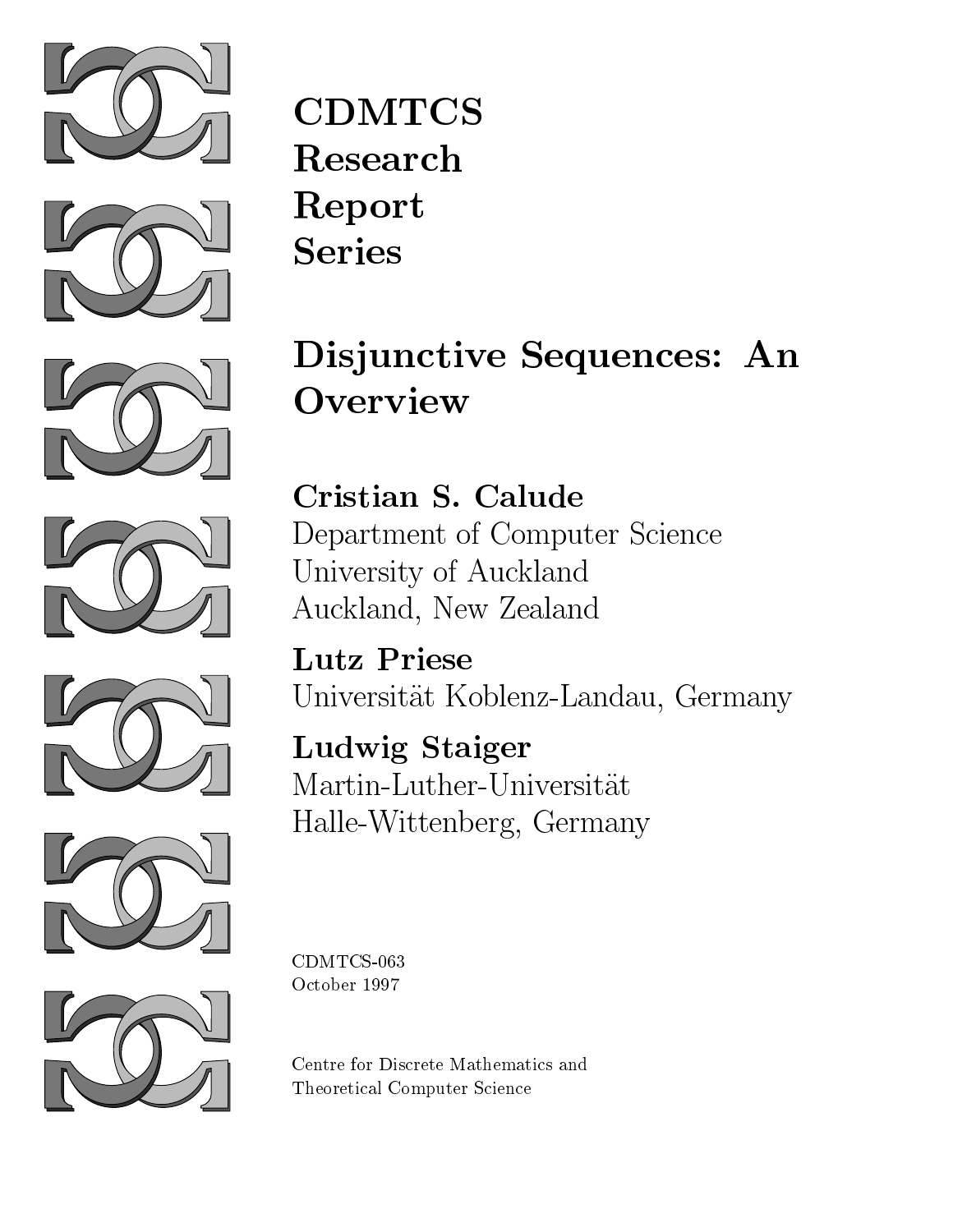# **Disjunctive Sequences: An Overview**<sup>∗</sup>

**Cristian S. Calude,**† **Lutz Priese,**‡ **Ludwig Staiger**§

#### **Abstract**

Following Jürgensen and Thierrin  $[21]$  we say that an infinite sequence is *dis*junctive if it contains any (finite) word, or, equivalently, if any word appears in the sequence infinitely many times. "Disjunctivity" is a natural qualitative property; it is weaker, than the property of "normality" (introduced by Borel [1]; see, for instance, Kuipers, Niederreiter [24]). The aim of this paper is to survey some basic results on disjunctive sequences and to explore their role in various areas of mathematics (e.g. in automata-theoretic studies of  $\omega$ -languages or number theory). To achieve our goal we will use various instruments borrowed from topology, measure-theory, probability theory, number theory, automata and formal languages.

## **1 Notation and Definitions**

Let  $\mathbb N$  be the set of positive integers. The number of elements of a finite set  $S$  is denoted by card(S). For any finite set (alphabet) X let  $X^*$  denote the free monoid of words (including the empty word  $\epsilon$ ) over X, and  $X^{\omega}$  the set of (infinite) sequences over X. Words on X are denoted by u, v, w; sequences over X are denoted by **x**, **y**, **z**. For  $W \subseteq X^*$  the submonoid generated by W is denoted  $W^*$ , and  $W^{\omega}$  is the set of infinite sequences formed by concatenating members of W; finally, let  $X^{\infty} = X^* \cup X^{\omega}$ . A subset  $W \subseteq X^*$  is called a language; an  $\omega$ -language is a subset of  $X^{\omega}$ . For  $w \in X^*$  and  $\gamma \in X^{\infty}$ the concatenation of w and  $\gamma$  is written  $w\gamma$ . This defines in an obvious way a product WΓ of sets  $W \subseteq X^*$  and  $\Gamma \subseteq X^\infty$ :  $W\Gamma = \{w\gamma \mid w \in W, \gamma \in \Gamma\}$ . For the sake of brevity we shall write wB, w<sup>∗</sup> and w<sup>ω</sup> instead of  $\{w\}B$ ,  $\{w\}^*$  and  $\{w\}^{\omega}$ , respectively. By |w| we denote the length of the word  $w \in X^*$ . The set of all *initial words (prefixes)* of  $\gamma \in X^{\infty}$ is

$$
\mathbf{A}(\gamma) = \{ w \in X^* \, | \, \exists \gamma' \in X^\infty \, w \gamma' = \gamma \}.
$$

<sup>∗</sup>The first author has has been partially supported by Auckland University Research Grant, A18/XXXXX/62090/F3414050.

<sup>†</sup>Computer Science Department, The University of Auckland, Private Bag 92109, Auckland, New Zealand; email: cristian@cs.auckland.ac.nz.

<sup>&</sup>lt;sup>‡</sup>Universität Koblenz-Landau, Fachbereich Informatik, Rheinau 1, D-56075 Koblenz, Germany, email: priese@informatik.uni-koblenz.de.

 $\S$ Martin-Luther-Universität Halle-Wittenberg, Institut für Informatik, Kurt-Mothes-Str. 1, D-06120 Halle (Saale), Germany, email: staiger@cantor.informatik.uni-halle.de.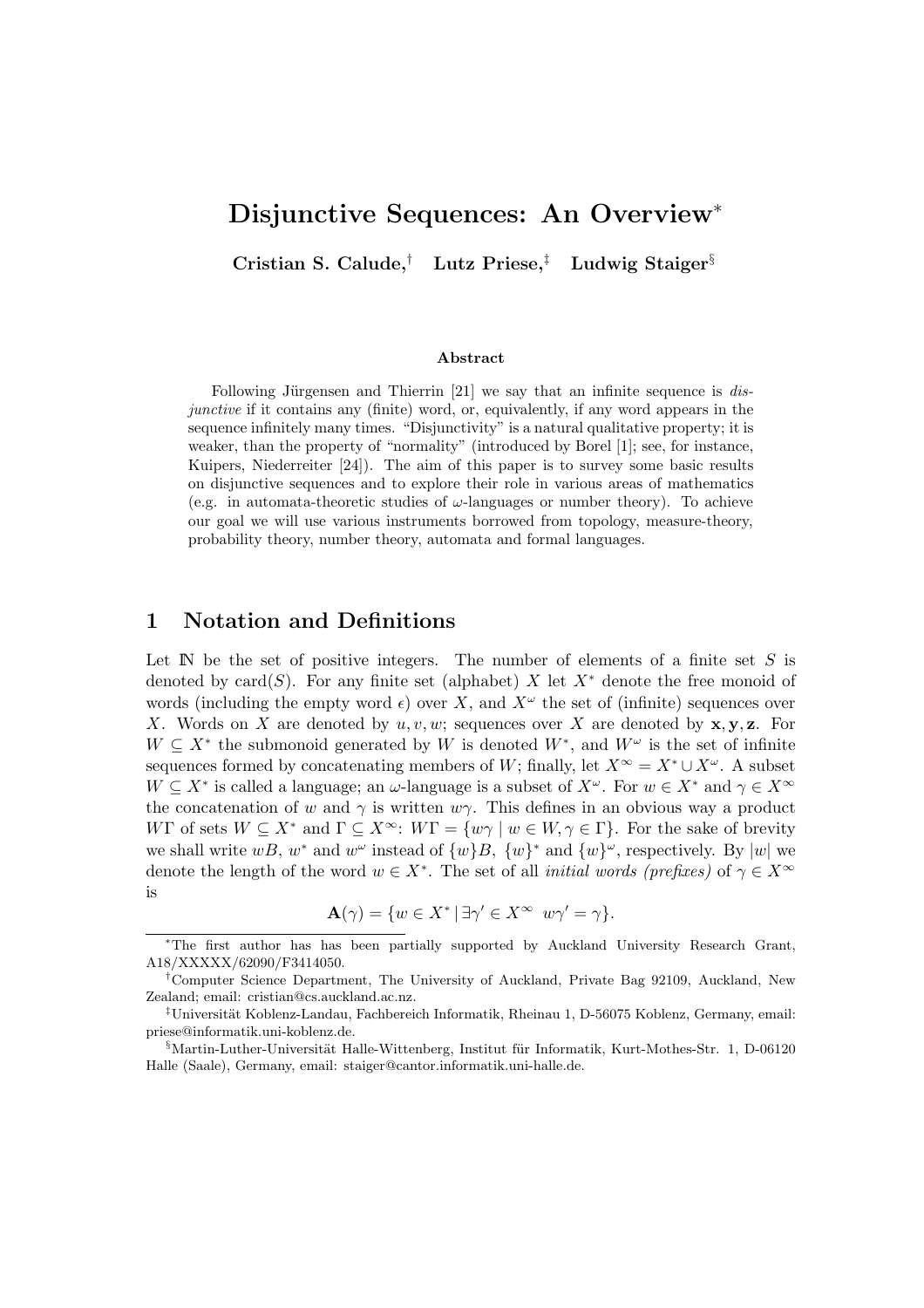The set of all *subwords (factors, infixes)* of  $\gamma \in X^{\infty}$  is

$$
\mathbf{T}(\gamma) = \{ w \in X^* \mid \exists v \in X^* \; \exists \gamma' \in X^\infty \; vw\gamma' = \gamma \},
$$

and the set of all *suffixes* of  $\gamma \in X^{\infty}$  is

$$
\mathbf{S}(\gamma) = \{ \gamma' \in X^{\infty} \, | \, \exists w \in X^*, \, w\gamma' = \gamma \}.
$$

For  $B \subset X^{\infty}$  put

$$
\mathbf{A}(B) = \bigcup_{\gamma \in B} \mathbf{A}(\gamma), \quad \mathbf{T}(B) = \bigcup_{\gamma \in B} \mathbf{T}(\gamma), \quad \mathbf{S}(B) = \bigcup_{\gamma \in B} \mathbf{S}(\gamma),
$$

and let  $w \subseteq \gamma$  denote  $w \in \mathbf{A}(\gamma)$ . For  $W \subseteq X^*$  the *δ*-limit of W,  $W^{\delta}$ , consists of all infinite sequences of  $X^{\omega}$  that contain infinitely many prefixes in W,

$$
W^{\delta} = \{ \mathbf{x} \in X^{\omega} \, | \, \mathbf{A}(\mathbf{x}) \cap W \text{ is infinite} \}.
$$

The *adherence* of  $B \subseteq X^{\infty}$  is defined by

$$
adh B = (\mathbf{A}(B))^{\delta}.
$$

Obviously, adh  $B = \{ \mathbf{x} \in X^{\omega} \mid \mathbf{A}(\mathbf{x}) \subseteq \mathbf{A}(B) \}$  holds true.

For  $\gamma \in X^{\infty}$  we denote by  $\gamma[k]$  the prefix of  $\gamma$  of length k and by  $\gamma[k, \ell]$  the infix from the k-th to the  $\ell$ -th letter of  $\gamma$ , i.e.,  $\gamma = \gamma[k-1]\gamma'$  implies  $\gamma[k,\ell] = \gamma'[\ell-k+1]$ ;  $\gamma[0] = \epsilon$ .

For  $B \subseteq X^{\infty}$  we define the *state*  $B/w$  of B generated by the word  $w \in X^*$  as  $B/w = \{b \mid wb \in B\}$ . A set B is called *finite-state* if its set of states  $\{B/w \mid w \in X^*\}$  is finite.

A finite-state language  $W \subseteq X^*$  is also called regular.<sup>1</sup> An  $\omega$ -language F is called regular provided there is an  $n \in \mathbb{N}$  and  $2n$  regular languages  $W_i, V_i$   $(1 \leq i \leq n)$  such that

$$
F = \bigcup_{i=1}^{n} W_i V_i^{\omega}.
$$
 (1)

Similarly, an  $\omega$ -language F is called *context-free* provided there is an  $n \in \mathbb{N}$  and  $2n$ context-free languages  $W_i$ ,  $V_i$  ( $1 \leq i \leq n$ ) such that the equation (1) holds true.

Since a nonempty  $\omega$ -language of the form  $W^{\omega}$  is either  $W^{\omega} = \{w\}^{\omega} = \{w^{\omega}\}\,$  for some  $w \in W$ , or, otherwise, is of the cardinality of the continuum, every at most countable regular or context-free  $\omega$ -language only consists of ultimately periodic sequences.

The *Baire-metric*  $\rho$  on  $X^{\infty}$  is defined by

$$
\rho(\gamma, \gamma') = \inf \{ (\text{card } X)^{-|w|} \mid w \in \mathbf{A}(\gamma) \cap \mathbf{A}(\gamma') \}.
$$

Notice that this metric  $\rho$  satisfies the ultra-metric inequality  $\rho(\gamma, \gamma') \leq \max{\rho(\gamma, \gamma'')}$ ,  $\rho(\gamma', \gamma'')\}$ ; it defines a topology on  $X^{\infty}$  where the open sets are of the form  $UX^{\omega} \cup V$  for  $U, V \subseteq X^*$  and the closed sets are of the form adh  $U \cup V$  for  $U, V \subseteq X^*$ . However, in this paper we deal mainly with  $X^{\omega}$ . We consider  $X^{\omega}$  as a topological (ultra-metric) space with the topology induced from  $X^{\infty}$ . Thus, open sets in  $X^{\omega}$  are of the form  $UX^{\omega}$  and closed sets of the form adh U, where  $U \subseteq X^*$ . In addition, a set E in  $X^{\omega}$  is closed if and

<sup>&</sup>lt;sup>1</sup>In fact, regularity of  $W \subset X^*$  is usually defined in a different way, but it is well known that a language  $W$  is regular if and only if it is finite state.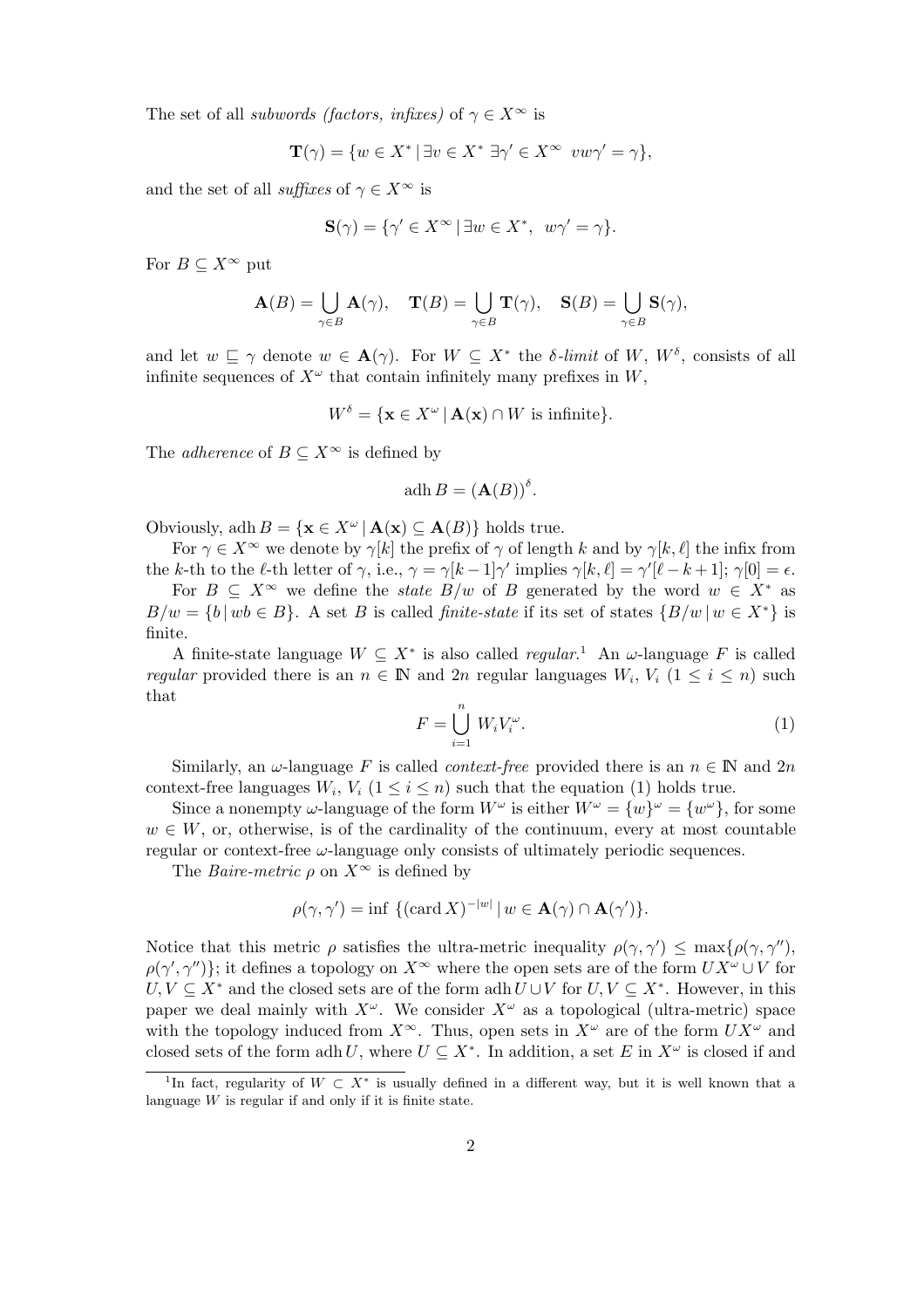only if  $E = adh U$  for some  $U \subseteq X^*$ , if and only if  $E = adh E$ . E is *clopen* in  $X^{\omega}$ , that is, simultaneously open and closed, if and only if  $E = U X^{\omega}$  for some finite set  $U \subseteq X^*$ . The open balls in  $(X^{\omega}, \rho)$  are the sets of the form  $wX^{\omega}$ ,  $w \in X^*$ . They are simultaneously closed. The ball  $wX^{\omega}$  has diameter diam $(wX^{\omega}) = (\text{card } X)^{-|w|}$ , hence  $X^{\omega}$  is a Cantor space induced by the basis  $\{wX^{\omega} | w \in X^*\}$ . Since X is finite, this topological space is homeomorphic to the Cantor discontinuum, hence compact. The topological closure  $\mathcal{C}(K)$  of any subset  $K \subseteq M$  of some topological space M is the smallest closed subset of M containing K. Thus,  $\mathcal{C}(K) = \operatorname{adh} K$  holds in  $X^{\omega}$  for  $K \subseteq X^{\omega}$ .

Having defined open and closed sets in  $X^{\omega}$ , we proceed to the next classes of Borel's hierarchy (cf. Kuratowski [25]): **F** is the set of closed subsets of  $X^{\omega}$ , **G** is the set of open subsets of  $X^{\omega}$ ,  $\mathbf{F}_{\sigma}$  is the set of countable unions of closed subsets of  $X^{\omega}$ ,  $\mathbf{G}_{\delta}$  is the set of countable intersections of open subsets of  $X^{\omega}$ ,  $\mathbf{F}_{\sigma\delta}$  is the set of countable intersections of sets in  $\mathbf{F}_{\sigma}$ , and  $\mathbf{G}_{\delta\sigma}$  is the set of countable unions of sets in  $\mathbf{G}_{\delta}$ .

A sequence  $\mathbf{x} \in X^\omega$  is called *disjunctive* if every word in  $X^*$  appears as a subword in **x**, that is,  $\mathbf{T}(\mathbf{x}) = X^*$ . Equivalently,  $\mathbf{x} \in X^\omega$  is disjunctive if every word in  $X^*$  appears infinitely often as a subword in **x**.

Let  $b \geq 2$  be an integer and put  $X_b = \{0, 1, \ldots, b-1\}$ . To any sequence  $x_0x_1 \ldots x_n \ldots \in X_b^{\omega}$  one can associate the real number

$$
v_{\mathbf{x}} = \sum_{i=0}^{\infty} x_i b^{-i-1}.
$$

Conversely, the base–b expansion  $s<sub>b</sub>(x)$  of the real number x in the interval [0, 1) is the unique infinite sequence  $x_0x_1 \ldots x_n \ldots \in X_b^{\omega}$  containing infinitely many digits different from  $b-1$  such that  $v_x = x$ . With the above choice of the metric  $\varrho$  in the Cantor space  $(X_b^{\omega}, \varrho)$  we have  $|v_x - v_y| \leq \varrho(x, y)$ . Let  $I_{b,w} \subseteq [0, 1]$  denote the largest open interval contained in the real image of the ball  $wX_b^{\omega}$ . Then  $I_{b,w} = (v_x, v_y)$  where  $\mathbf{x} = w0^{\omega}$ and  $\mathbf{y} = w(b-1)^\omega$ . Moreover,  $F \cap wX_b^\omega = \emptyset$  implies that the real image of  $F \subseteq X_b^\omega$ ,  $\{v_{\mathbf{x}} \mid \mathbf{x} \in F\}$ , is disjoint from  $I_{b,w}$ .

Finally, a real number  $x \in [0,1)$  is *disjunctive to base b* if  $s_b(x) \in X_b^{\omega}$  is disjunctive; x is absolutely disjunctive in case it is disjunctive to any base.

## **2 Examples**

Consider first the alphabet  $X_b$ . Champernowne's sequence [12] over X is defined by concatenating all words over  $X_b$  in some recursive order, say in the quasi-lexicographical one:<sup>2</sup>

$$
01\cdots(b-1)0001\cdots0(b-1)1011\cdots(b-1)(b-1)000001\cdots
$$
\n(2)

Champernowne proved that for  $b = 10$  the above sequence is normal<sup>3</sup> in the scale of ten, so it is disjunctive. In fact, (2) is normal in every base  $b^n$ ,  $n \geq 2$ . It is not known whether this sequence is normal in any scale from  $b^n$ ,  $n \geq 2$ .

A related example is due to Copeland and Erdös  $[13]$ : the sequence of primes

 $23571113171923\cdots$ 

<sup>2</sup>Words are arranged in increasing order of their length; words having the same length are arranged lexicographically.

 $3$ Normality was introduced by Borel [1]; see also Kuipers, Niederreiter [24]).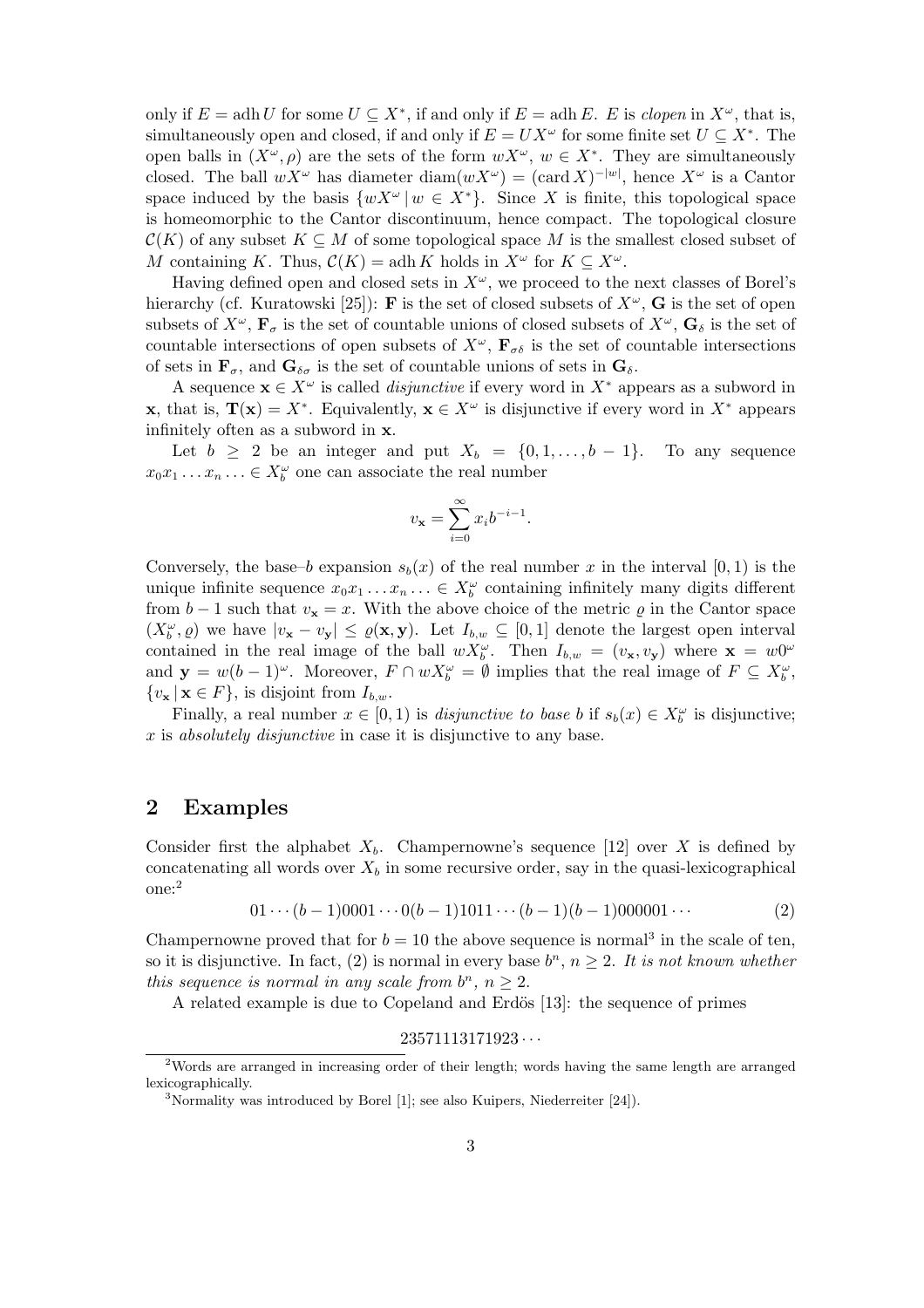is normal in the scale of ten, so it is disjunctive.

Not every disjunctive sequence is normal: for example, take the sequence

 $0w_000w_1000w_20000 \cdots w_n0^n \cdots,$ 

where  $w_0w_1w_2\cdots w_n\cdots$  is Champernowne's sequence over the alphabet  $X_b$  and  $0^n$  abbreviates the word of length n containing only zeros.

The following result, due to Istrate and Păun [20], can be used to generate many disjunctive sequences.

**Lemma 2.1.** Let  $(a_n)_n$  be a strictly increasing sequence of positive integers such that

$$
\lim_{n \to \infty} \frac{a_{n+1}}{a_n} = 1,\tag{3}
$$

and let  $b \geq 2$  be a base. If we denote by  $b_n$  the base–b expansion of  $a_n$ , then the infinite sequence obtained by concatenating  $b_1, b_2, \ldots, b_n, \ldots$  (in this order) is disjunctive over  $X_b$ .

*Proof.* Pick a word  $w \in X_b^*$  and assume, without loss of generality, that w does not start with 0. Let w be the base–b expansion of m. In view of  $(3)$  there exists an integer  $n_w \geq 1$  such that for all  $n \geq n_w$ ,

$$
\frac{a_{n+1}}{a_n} < \frac{m+1}{m}.
$$

For every positive integer k define  $i_k = \max\{n \mid a_n < mb^k\} \cup \{0\}$  and notice that for all k,

$$
a_{i_k} < mb^k \le a_{i_k+1}.
$$

Furthermore,  $\lim_{k\to\infty} i_k = \infty$ . For  $i_k > n_w$ ,  $ma_{i_k+1} < a_{i_k}(m+1)$ , so

$$
mb^k \le a_{i_k+1} < a_{i_k}(m+1)/m < (m+1)b^k,
$$

hence

$$
mb^k \le a_{i_k+1} < (m+1)b^k.
$$

To conclude, the base–b expansion of  $a_{i_{k+1}}$  starts with w, so the sequence is disjunctive over X. over  $X$ .

As an example take  $a_n = n$ , for all n, and  $b = 2$ . The resulting sequence is

#### $0110111001011101111000...$

If  $w_0w_1w_2\cdots w_n\cdots$  is Champernowne's binary sequence 0100011011000001 $\cdots$ , then the above sequence is exactly  $11w_01w_11w_2 \cdots$ .

Consider now an infinite sequence

$$
\mathbf{x} = x_0 x_1 \dots \in \{0, 1\}^\omega
$$

and, following von Mises [51], define a new infinite sequence

$$
\mathbf{y} = y_0 y_1 \cdots \in \{0, 1, 2\}^\omega
$$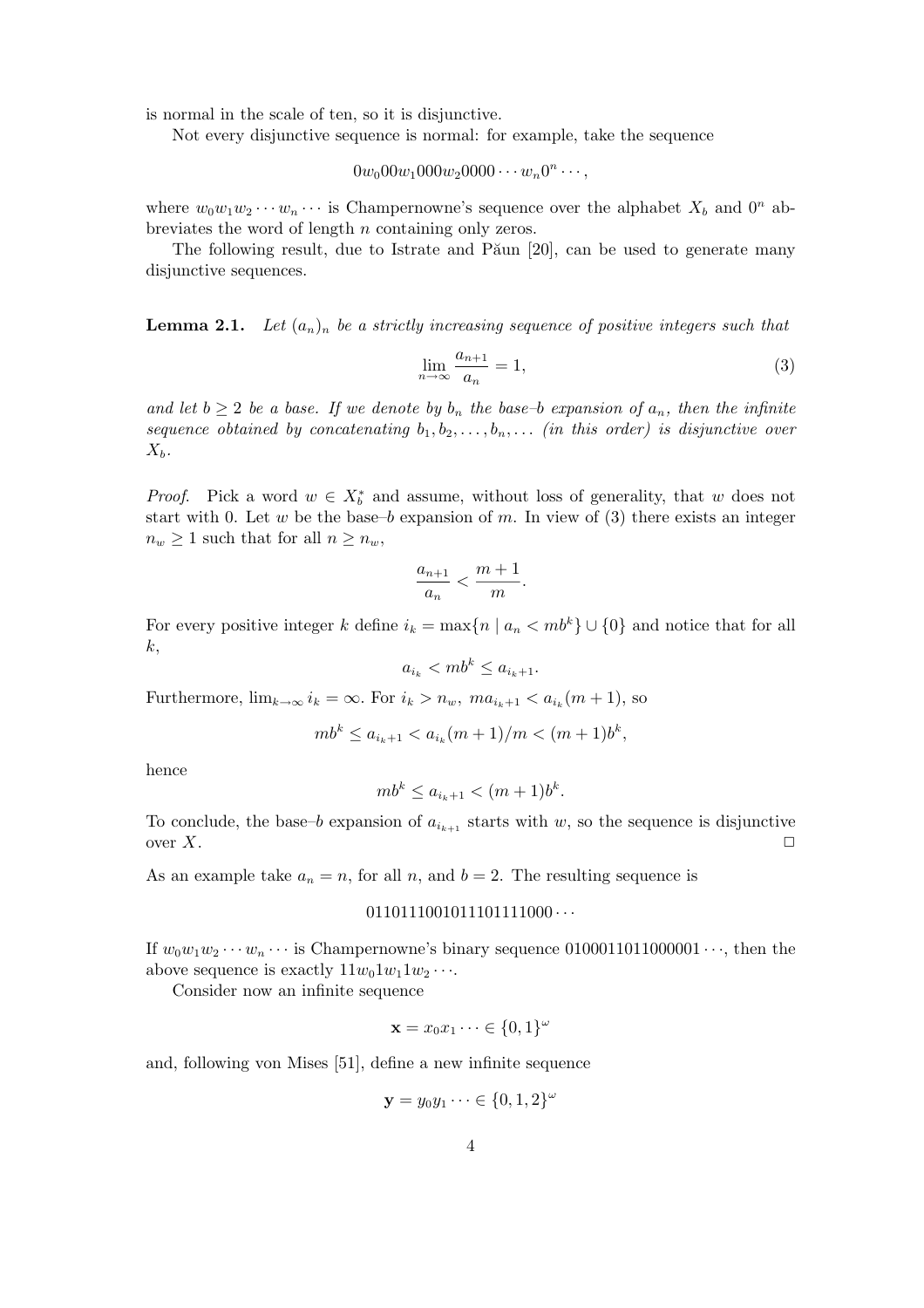by the formula

$$
y_i = \begin{cases} x_0, & \text{if } i = 0, \\ x_{i-1} + x_i, & \text{if } i > 1. \end{cases}
$$

The sequence **y** is not disjunctive, even if **x** was chosen disjunctive: an infinity of words do not appear in **y**, for example, the words 02 or 20. A seemingly minor change in the above example makes a major change; $4$  define:

$$
\mathbf{z} = z_0 z_1 \cdots \in \{0, 1\}^\omega
$$

by

$$
z_i = \begin{cases} x_0, & \text{if } i = 0, \\ x_{i-1} \oplus x_i, & \text{if } i \ge 1. \end{cases}
$$

If **x** is disjunctive, then so is **z**. Indeed, the words 00, 01, 10, and 11 are transformed into 0, 1, 1, 0, respectively. Assume that x is transformed into y. If x ends with 0, then x0 transforms to y0, and x1 reduces to y1; if x ends in 1, then x0 goes in y1 and x1 goes in  $y_0$ . A proof by induction shows that **z** is disjunctive provided **x** is disjunctive.

We finish this section with a uniform way to construct disjunctive sequences. Consider a recursive bijection  $S : \mathbb{N} \to X^*$  and surjective function  $f : \mathbb{N} \to \mathbb{N}$ . The sequence

$$
S(f(0))S(f(1))\cdots S(f(n))\cdots \qquad (4)
$$

is disjunctive. Conversely, if  $\mathbf{x} = x_0 x_1 \cdots x_n \cdots$  is disjunctive, then we can find a strictly increasing sequence of non-negative integers  $(t_i)_{i\geq0}$  such that **x** =  $S(t_0)S(0)S(t_1)S(1)\cdots S(t_n)S(n)\cdots$ , so the formula (4) works for the function  $f(0)$  =  $t_0, f(1) = 0, f(2) = t_1, f(3) = 1, \ldots$ 

## **3 The** ω**-Language of Disjunctive Sequences**

In this section we will present a few simple properties of the  $\omega$ -language of all disjunctive sequences over  $X, D = \{ \mathbf{x} \mid \mathbf{T}(\mathbf{x}) = X^* \}.$ 

#### **3.1 Basic properties**

From the very definition of disjunctive sequences we obtain

$$
D = \bigcap_{w \in X^*} X^* w X^{\omega}.
$$
\n<sup>(5)</sup>

**Lemma 3.1.** The  $\omega$ -language  $D$  is finite-state but not regular.

*Proof.* Since  $w\mathbf{x} \in D$  if and only if  $\mathbf{x} \in D$ , the  $\omega$ -language D satisfies  $D/w = D$ , for all  $w \in X^*$ . Thus D has only a single state. Next, D is nonempty and does not contain an ultimately periodic sequence  $wv^{\omega}$ . Following (1) the  $\omega$ -language D cannot be regular.  $\Box$ 

<sup>&</sup>lt;sup>4</sup>This transformation was suggested by A. Szilard; here  $\oplus$  stands for the sum modulo 2. Szilard's transformation also preserves random sequences, cf. Calude and Jürgensen [7].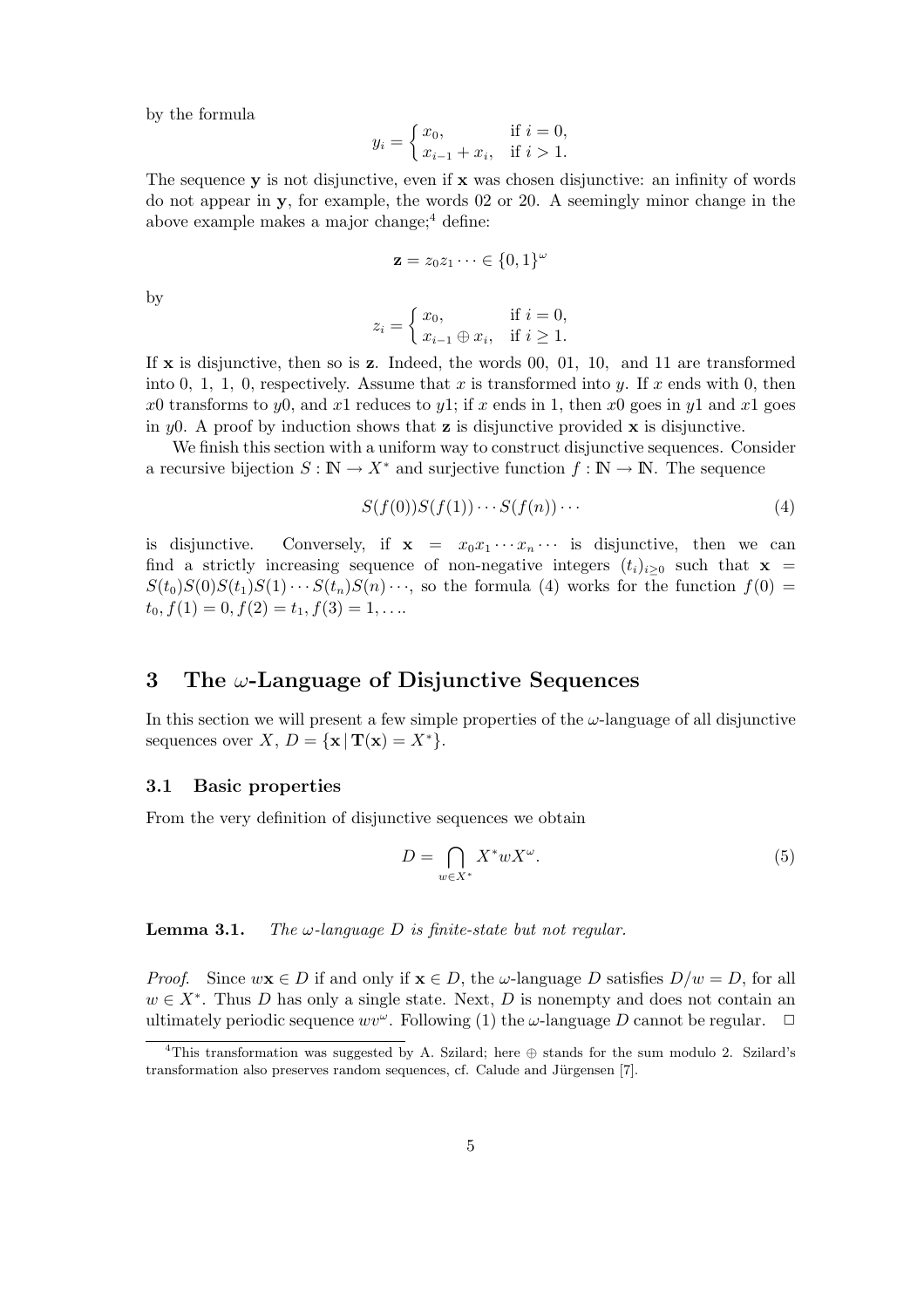We turn our attention to recursion theoretic properties of  $D$ . To this end we introduce the first classes of the arithmetical hierarchy of  $\omega$ -languages. As usual we say that an  $ω$ -language  $E \subseteq X^{\omega}$  is  $\Pi_1$ -definable provided E is representable in the form

$$
E = \{ \mathbf{x} \in X^{\omega} \mid \forall w (w \sqsubseteq \mathbf{x} \Rightarrow w \in W_E) \},\tag{6}
$$

where  $W_E \subseteq X^*$  is a recursive language, and we say that an  $\omega$ -language  $F \subseteq X^{\omega}$  is  $\Pi_2$ -definable provided F is representable in the form

$$
F = \{ \mathbf{x} \in X^{\omega} \mid \forall w (w \in X^* \Rightarrow \exists u (u \sqsubseteq \mathbf{x} \land (w, u) \in M_F)) \},\tag{7}
$$

where  $M_F$  is a recursive subset of  $X^* \times X^*$ .

It is well-known that in Cantor's topology,  $\Pi_1$ -definable  $\omega$ -languages are closed sets and  $\Pi_2$ -definable  $\omega$ -languages are  $\mathbf{G}_{\delta}$ -sets.

#### **Lemma 3.2.** The  $\omega$ -language of all disjunctive sequences D is  $\Pi_2$ -definable.

*Proof.* We have  $D = {\mathbf{x} \in X^{\omega} | \forall w \exists v (vw \subseteq \mathbf{x}) }$ . So it suffices to put  $M_D =$  $\{(w, vw) \mid w, v \in X^*\}\$ in (7).

Thus we have seen that D is a  $\mathbf{G}_{\delta}$ -set. For  $\mathbf{G}_{\delta}$ -sets we have the following characterization via languages (cf. Thomas [50]).

**Theorem 3.3.** In Cantor's topology, a subset  $F \subseteq X^{\omega}$  is a  $\mathbf{G}_{\delta}$ -set if and only if there is a language  $W \subseteq X^*$  such that  $F = W^{\delta}$ .

The preceding theorem explains also why we called  $W^{\delta}$  the  $\delta$ -limit of the language W.

In Staiger [44], Proposition 7.6, it is shown that an  $\omega$ -language  $F \subseteq X^{\omega}$  is  $\Pi_2$ definable if and only if there is a recursive language  $W \subseteq X^*$  such that  $F = W^{\delta}$ . In case of D we can construct  $W_D$  explicitly.

#### **Proposition 3.4.** Let

$$
W_D = \{ wx \mid w \in X^* \land x \in X \land \exists n (n \leq |w| + 1 \land \mathbf{T}(wx) \supseteq X^n \land \mathbf{T}(w) \not\supseteq X^n) \}.
$$

Then  $W_D$  is a recursive language and  $D = W_D^{\delta}$ .

*Proof.* It is obvious that  $W_D$  is recursive. Let **x** be a sequence such that  $\mathbf{T}(\mathbf{x}) = X^*$ . Then for every  $n \geq 1$  there is a shortest prefix  $w_n \subseteq \mathbf{x}$  such that  $\mathbf{T}(w_n) \supseteq X^n$ . Thus  ${w_n | n \geq 1}$  is an infinite subset of  $W_D$ . The converse implication follows from the observation that if  $u, v \in W_D$  and  $u \subset v$ , then  $X^m \subseteq \mathbf{T}(u)$  implies  $X^m \subseteq \mathbf{T}(v)$ , and there is an  $n \in \mathbb{N}$  satisfying  $\mathbf{T}(u) \not\supseteq X^n \subseteq \mathbf{T}(v)$ .

We conclude this part by showing that in Cantor's topology  $D$  is not an  $\mathbf{F}_{\sigma}$ -set. To this end we quote Theorem 21 from Staiger [42].

**Theorem 3.5.** If  $F \subseteq X^{\omega}$  is finite-state and simultaneously an  $\mathbf{F}_{\sigma}$ - and a  $\mathbf{G}_{\delta}$ -set, then F is regular.

Combining Theorem 3.5 with Lemmas 3.1 and 3.2 we get:

**Proposition 3.6.** In Cantor's topology, D is not an  $\mathbf{F}_{\sigma}$ -set.

We continue by deriving two topological characterizations of D.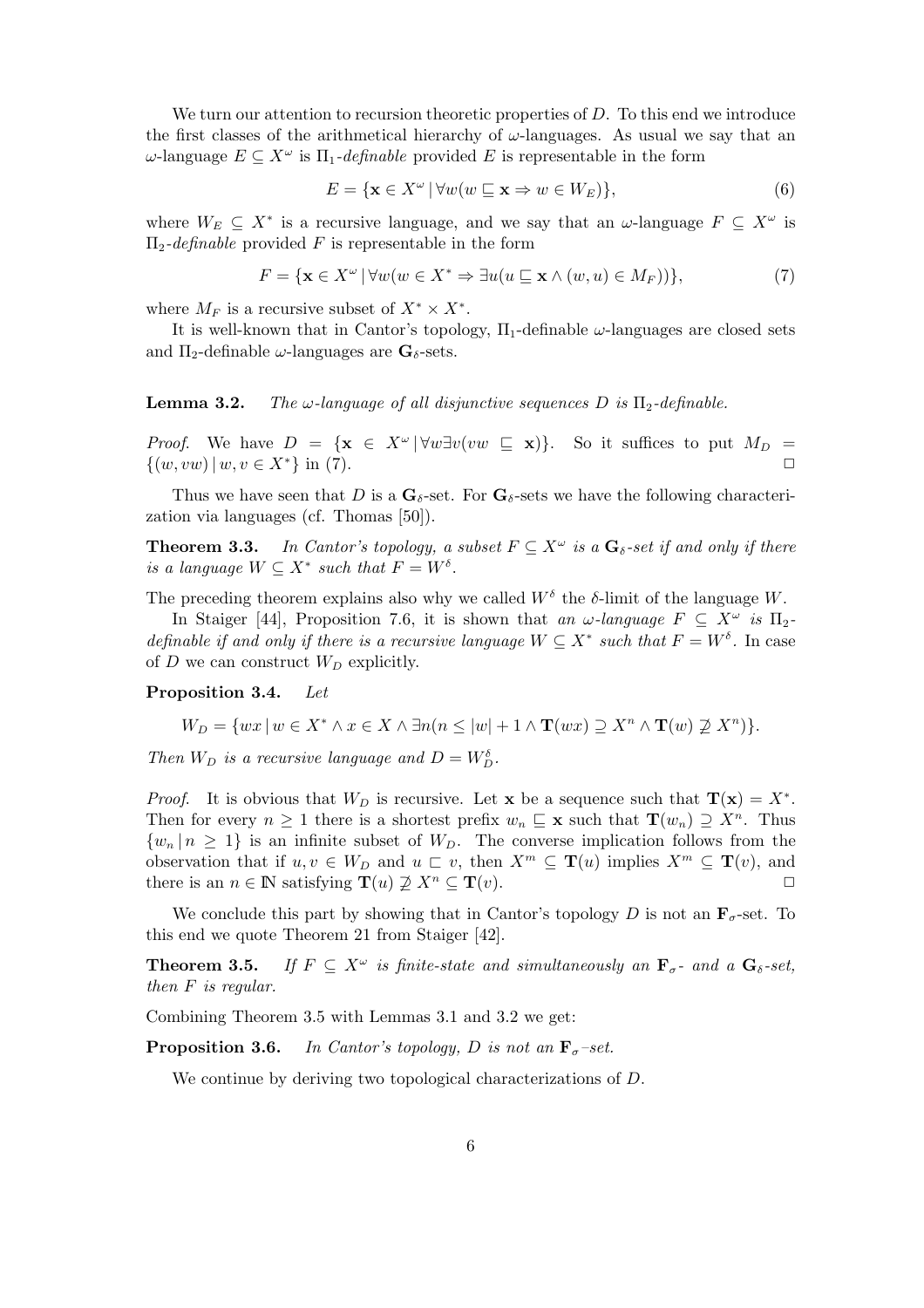#### **3.2 A metric related to languages**

The first topology is related to the well-known fact that every  $\mathbf{G}_{\delta}$ -set of a complete metric space is a complete metric space itself (cf. Kuratowski [25]). We use here the construction presented in Staiger [45].

As we have seen in Theorem 3.3, in Cantor's topology a  $\mathbf{G}_{\delta}$ -set is of the form  $U^{\delta}$  for some  $U \subset X^*$ . We use this language U to define a new metric  $\rho_U$  on  $X^{\omega}$  which makes  $U^{\delta}$  a closed set in the metric space  $(X^{\omega}, \rho_{U})$ :

$$
\varrho_U(\mathbf{x}, \mathbf{y}) = \begin{cases} 0 & , \text{ if } \mathbf{x} = \mathbf{y}, \\ (\operatorname{card} X)^{1 - \operatorname{card} \mathbf{A}(\mathbf{x}) \cap \mathbf{A}(\mathbf{y}) \cap U} & , \text{ otherwise.} \end{cases}
$$
(8)

This metric, in some sense, resembles the metric  $\rho$  of the Cantor's space; in fact,  $\rho = \rho_{X^*}$ . In analogy with  $\mathcal{C}(F)$  we denote by  $\mathcal{C}_U(F)$  the smallest closed (with respect to  $\varrho_U$ ) subset of  $X^{\omega}$  containing F. A point  $\mathbf{x} \in \mathcal{C}_U(F)$  is called an *isolated point* of F provided  $\exists \varepsilon (\varepsilon > 0 \land \forall \mathbf{y} (\mathbf{y} \in F \land \mathbf{y} \neq \mathbf{x} \Rightarrow \varrho_U(\mathbf{x}, \mathbf{y}) > \varepsilon)).$  A point  $\mathbf{x} \in \mathcal{C}_U(F)$  which is not isolated is called a *cluster point* of  $F$ <sup>5</sup>.

**Theorem 3.7.** Let  $U \subseteq X^*$ . Then  $U^{\delta}$  is closed in  $(X^{\omega}, \rho_U)$ .

*Proof.* It suffices to show that every point  $\mathbf{x} \notin U^{\delta}$  is isolated. Let card  $\mathbf{A}(\mathbf{x}) \cap U = n <$ ∞. From the definition of  $\varrho_U$  we have  $\varrho_U(\mathbf{x}, \mathbf{y}) \geq (\text{card } X)^{1-n}$  for all  $\mathbf{y} \in X^\omega$ .  $\Box$ 

In case of  $D$  we can prove even more:

**Theorem 3.8.** In the space  $(X^{\omega}, \varrho_{W_D})$  the  $\omega$ -language D equals both the set of its cluster points and the set of cluster points of the whole space  $X^{\omega}$ .

*Proof.* From the preceding proof we know that every point of  $X^{\omega} \backslash D$  is an isolated point in  $(X^{\omega}, \varrho_{W_D})$ . Thus in view of Theorem 3.7 it remains to show that no point of  $D = W_D^{\delta}$ is isolated. Let  $\mathbf{x} \in D$ . Then for every  $w \subseteq \mathbf{x}$  we have also  $w\mathbf{x} \in D$ . Thus  $(w\mathbf{x})_{w \in \mathbf{A}(\mathbf{x}) \cap W_D}$ is an infinite subfamily of D such that  $\inf{\{\varrho_{W_D}(\mathbf{x}, w\mathbf{x}) \mid w \in \mathbf{A}(\mathbf{x}) \cap W_D\}} = 0.$   $\Box$ 

#### **3.3 The topology of forbidden words**

Next we introduce the second topology  $\mathcal T$  related to disjunctive sequences. Since this topology is not a metric one, we introduce it by its set of open sets.

Let  $\mathcal{O}_{\tau} = \{X^*WX^{\omega} | W \subseteq X^*\}$ . This family  $\mathcal{O}_{\tau}$  is closed under finite intersections and arbitrary unions, thus it may be considered as the set of open sets for a topology on  $X^{\omega}.$ 

An  $\omega$ -language  $F \subseteq X^{\omega}$  avoids words of a language  $W \subseteq X^*$  provided  $F \subseteq X^{\omega} \setminus$  $X^*WX^{\omega}$ , that is, no word  $w \in W$  occurs as a subword (infix) of an  $\omega$ -word  $\mathbf{x} \in F$ . Therefore, the complements of open sets in our topology  $\mathcal T$  are characterized by the fact that their  $\omega$ -words do not contain subwords from W. Thus T will be called the

<sup>&</sup>lt;sup>5</sup>It should be mentioned that every set of isolated points in a metric space is open.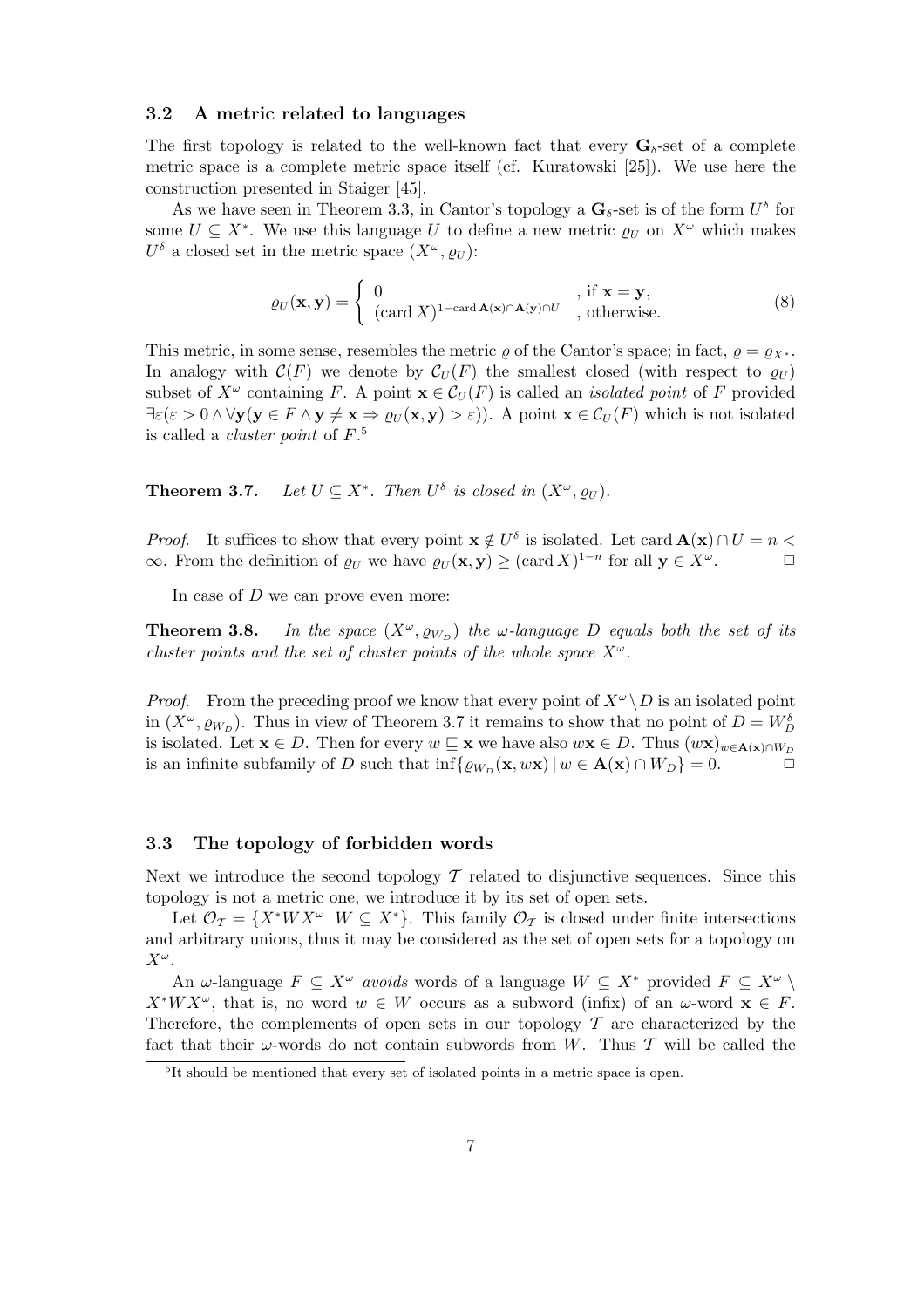topology of "forbidden" words. In particular, sets open in this topology are also open in the Cantor's topology of  $X^{\omega}$ .<sup>6</sup>

Sets closed in the topology of forbidden words can be characterized in a similar way as closed sets in Cantor's topology.

**Theorem 3.9.** Let  $F \subset X^\omega$ . Then the following conditions are equivalent:

- 1. F is closed in the topology of forbidden words.
- 2. F is closed in Cantor's topology and  $\forall w (w \in X^* \Rightarrow F \supseteq F/w)$ .
- 3. F is closed in Cantor's topology and  $\mathbf{A}(F) = \mathbf{T}(F)$ .
- $\forall$ **x**( $\mathbf{A}(\mathbf{x}) \subseteq \mathbf{T}(F) \Rightarrow \mathbf{x} \in F$ ).

*Proof.* " $1. \Rightarrow 2$ ": As we noticed above, every  $\omega$ -language closed in the topology of forbidden words is also closed in Cantor's topology. Let  $w \in X^*$  and  $F = X^{\omega} \setminus X^*WX^{\omega}$ . Then  $F/w = X^{\omega} \setminus (X^*WX^{\omega})/w$ , and the assertion follows from the obvious inclusion  $(X^*WX^{\omega})/w \supseteq X^*WX^{\omega}.$ 

" $2 \Rightarrow 3$ ." follows from the identity  $\mathbf{A}(\bigcup_{w \in X^*} F/w) = \mathbf{T}(F)$ .

The implication "3.  $\Rightarrow$  4." is obvious.

Finally, we show that Condition 4 implies  $F = X^{\omega} \setminus X^* \cdot (X^* \setminus \mathbf{T}(F)) \cdot X^{\omega}$ . Since  $X^* \setminus \mathbf{T}(F) = X^* \cdot (X^* \setminus \mathbf{T}(F)) \cdot X^*$  it suffices to prove that  $F = X^\omega \setminus (X^* \setminus \mathbf{T}(F)) \cdot X^\omega$ . The inclusion  $F \subseteq X^{\omega} \setminus (X^* \setminus \mathbf{A}(F)) \cdot X^{\omega} \subseteq X^{\omega} \setminus (X^* \setminus \mathbf{T}(F)) \cdot X^{\omega}$  follows from  ${\bf A}(F) \subseteq {\bf T}(F)$ . To prove the converse inclusion let  ${\bf x} \notin F$  Then in view of Condition 4 there is a prefix  $w \subset \mathbf{x}$  such that  $w \notin \mathbf{T}(F)$ . Consequently,  $\mathbf{x} \in (X^* \setminus \mathbf{T}(F)) \cdot X^{\omega}$ .  $\Box$ 

The additional requirements in conditions 2 and 3 are, however, not equivalent in general. The following example shows that there is an  $\omega$ -language (necessarily not closed in Cantor's topology) which satisfies  $\mathbf{A}(F) = \mathbf{T}(F)$ , but not the condition  $\forall w(w \in X^* \Rightarrow$  $F \supseteq F/w$ ).

**Example 3.10.** Let  $F = (X^2)^* bba^\omega \cup X(X^2)^* aab^\omega$ . Then  $A(F) = T(F) = X^*$ , but  $F/a \nsubseteq F$ .

If the language of forbidden patterns  $W \subseteq X^*$  is regular, then the  $\omega$ -language  $F_W =$  $X^{\omega} \backslash X^*WX^{\omega}$  is a regular  $\omega$ -language. In connection with (1) this yields as a consequence the following generalization of a result of El-Zanati and Transue [16].

**Theorem 3.11.** Let  $W \subseteq X^*$  be a regular language. If  $F_W$  is uncountable, then  $F_W$ contains a set homeomorphic to  $\{a, b\}^{\omega}$ , more precisely, a subset of the form  $w\{u, v\}^{\omega}$ , where  $u \neq v$  and  $|u| = |v| > 0$ .

We continue with some more examples. The first is an example of a countable regular  $\omega$ -language  $F_W$  which requires an infinite set of forbidden patterns.

<sup>&</sup>lt;sup>6</sup>Recall that open sets in Cantor's topology are  $\omega$ -languages of the form  $WX^{\omega}$ , where  $W \subseteq X^*$ , and closed sets are characterized by the their initial word languages, that is,  $F \subseteq X^\omega$  is closed if and only if **A**(**x**) ⊆ **A**(*F*) implies **x** ∈ *F*.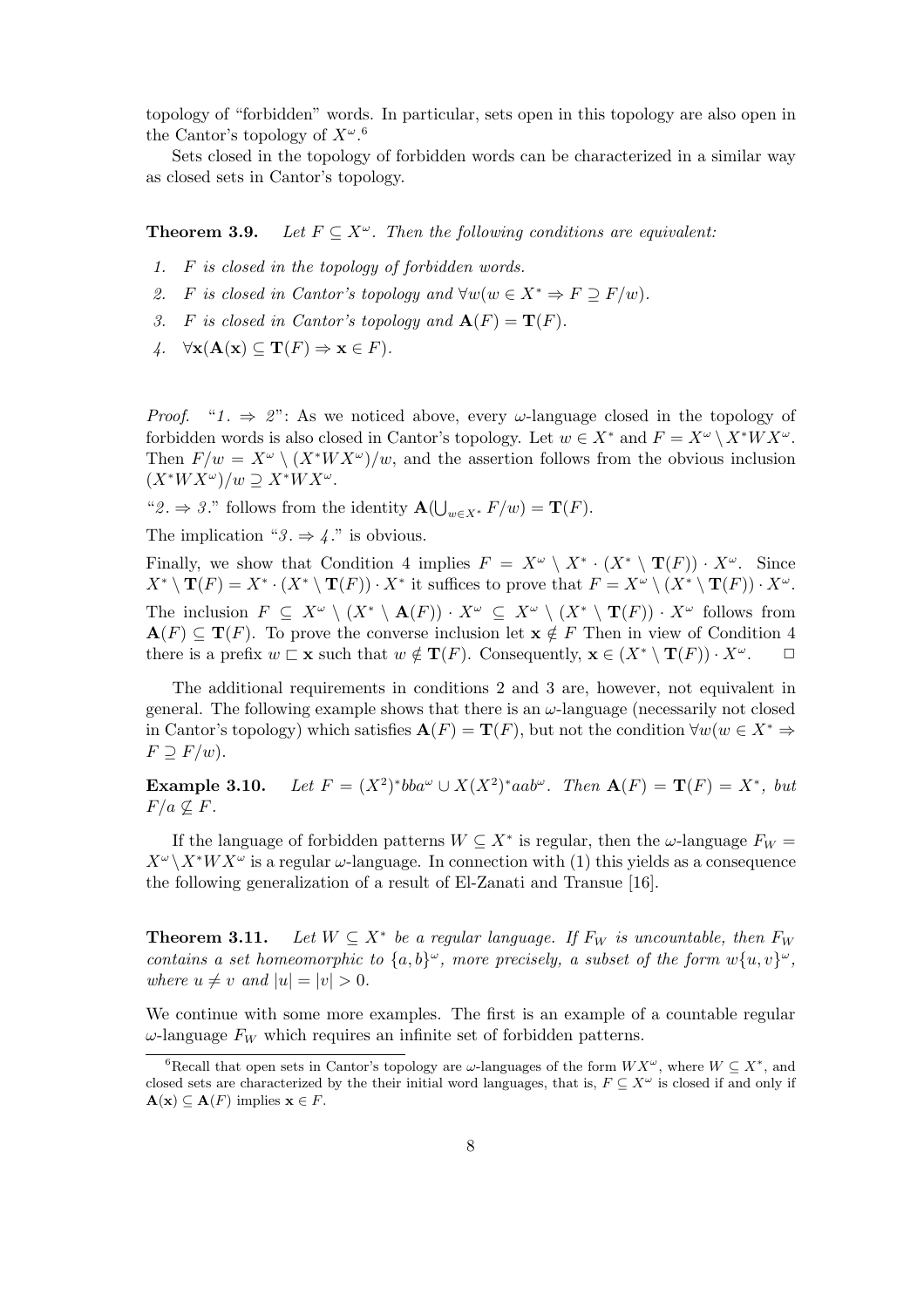**Example 3.12.** Let  $X = \{a, b\}$  and  $W = ba^*b$ . Then  $F_W = X^\omega \backslash X^*WX^\omega = a^*ba^\omega \cup a^\omega$ is a countable  $\omega$ -language. It is clear that  $F_W \neq F_V$ , for any finite language  $V \subseteq X^*$ .

Though the regularity of W implies the regularity of  $F_W$  this same relation is not true for context-free languages and  $\omega$ -languages.

**Example 3.13.** Let  $X = \{a, b\}$  and  $W = \{bb\} \cup \{ba^iba^jb \mid j \neq i+1\}$ . Clearly, W is a deterministic context-free language, and  $F_W = a^*({\{\eta_i | i \in \mathbb{N}\}\cup{\{\eta_{i,j} | i,j \in \mathbb{N} \land i \leq j\}}})$ where  $\eta_i = ba^iba^{i+1}b \cdots$  and  $\eta_{i,j} = ba^iba^{i+1} \cdots ba^jba^{\omega}$ . Since  $F_W$  is countable but does not consist entirely of ultimately periodic  $\omega$ -words, the equation (1) shows that  $F_W$  is not context-free.

Finally, we discuss characterizations of disjunctive sequences and the  $\omega$ -language D by means of the topology of forbidden words. From (5) we obtain immediately:

**Proposition 3.14.** In the topology of forbidden words, D is the smallest nonempty  $\mathbf{G}_{\delta}$ -set.

**Proposition 3.15.** A sequence  $\mathbf{x} \in X^{\omega}$  is disjunctive if and only if the set  $\{\mathbf{x}\}\$  is dense in  $X^{\omega}$  in the topology of forbidden words.

*Proof.* A set  $F \subseteq X^{\omega}$  is dense in  $X^{\omega}$  in case  $X^{\omega}$  is the smallest closed set containing F. that is,  $X^{\omega} \setminus F$  does not contain a nonempty open set. Since  $\mathbf{x} \in X^{\omega}$  is disjunctive, we have  $\mathbf{T}(\mathbf{x}) = X^*$ , and therefore  $\{\mathbf{x}\}\cap X^*wX^{\omega} \neq \emptyset$  for all  $w \in X^*$ .

Above we mentioned, the topology of forbidden words is not a metric topology. Proposition 3.15 gives evidence of this fact, because in any metric topology every finite set is closed.

## **4 How Large is the** ω**-language of Disjunctive Sequences?**

In this section we study the size of our set  $D$ . Appropriate size measures for sets in Cantor's space are topological density (Baire category) and (product) measure. It turns out that in both cases the  $\omega$ -language of disjunctive sequences is a large set. Its complement  $X^{\omega} \setminus D$  can be characterized using regular  $\omega$ -languages. Therefore, we consider category and measure especially for regular and finite-state  $\omega$ -languages. Moreover, for these  $\omega$ -languages, density and the appearance of subwords are closely related.

#### **4.1 Density and Baire category**

A set F is nowhere dense in  $E \subseteq X^{\omega}$  provided  $\mathcal{C}(E \setminus \mathcal{C}(F)) = \mathcal{C}(E)$ , that is, if  $\mathcal{C}(F)$  does not contain a nonempty subset of the form  $E \cap wX^{\omega}$ . This condition can be reformulated as follows.

**Lemma 4.1.** A set  $F \subseteq X^{\omega}$  is nowhere dense in E if and only if for every  $v \in A(E)$ there is a  $w \in X^*$  such that  $vw \in A(E)$  and  $vwX^{\omega} \cap F = \emptyset$ .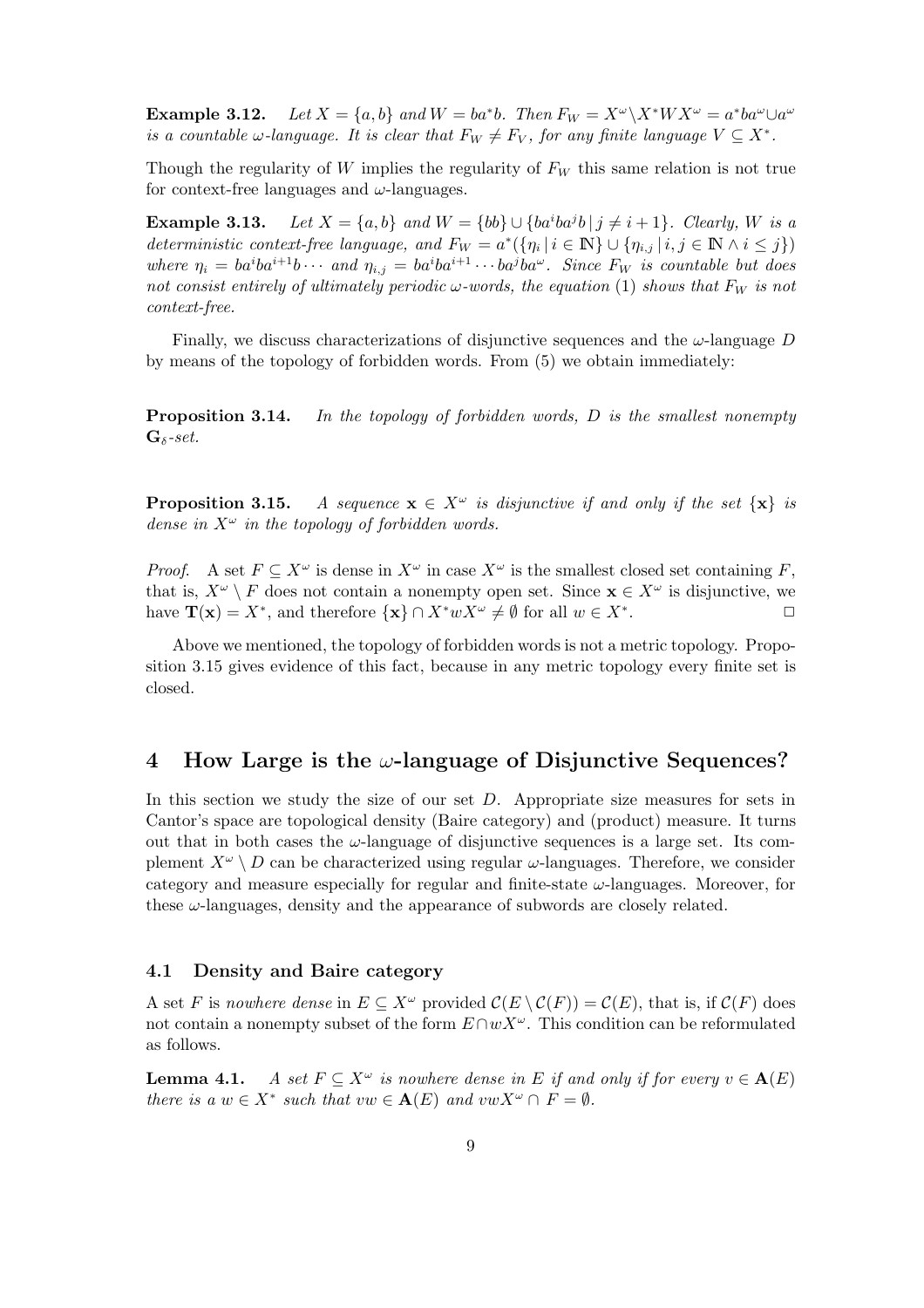Cast in the language of prefixes, Lemma 4.1 asserts that  $F$  is not nowhere dense in  $E \neq \emptyset$  if and only if there is a  $w \in \mathbf{A}(E)$  such that  $E/w \subseteq C(F)/w$ . From the following equations

$$
\mathcal{C}(E \setminus \mathcal{C}(F)) = \mathcal{C}(\mathcal{C}(E) \setminus \mathcal{C}(F)) \tag{9}
$$

$$
\mathcal{C}(E \setminus \mathcal{C}(F)) = \mathcal{C}(E \setminus (\mathcal{C}(F) \cap E)) \tag{10}
$$

we see that F is nowhere dense in E if and only if F is nowhere dense in  $\mathcal{C}(E)$  and if and only if  $\mathcal{C}(F) \cap E$  is nowhere dense in E.

A subset  $F \subseteq X^{\omega}$  is called nowhere dense if it is nowhere dense in  $X^{\omega}$ . As usual we call a set F of first Baire category (in E) if it is a countable union of sets nowhere dense  $(in E).$ 

In this section we consider the density of finite-state  $\omega$ -languages  $F \subseteq X^{\omega}$  in so-called  $ω$ -power languages  $W^ω$ .

We obtain the following version of Lemma 4.1.

**Corollary 4.2.** Let  $W \subseteq X^*$  be a nonempty language. Then F is nowhere dense in  $W^{\omega}$  if and only if for every  $v \in W^*$  there is a  $w \in W^*$  such that  $vwX^{\omega} \cap F = \emptyset$ .

Using again the language of prefixes, F is not nowhere dense in an  $\omega$ -power  $W^{\omega}$  if and only if there is a  $w \in W^*$  such that  $W^\omega/w \subset \mathcal{C}(F)/w$ .

It turns out that for finite-state  $\omega$ -languages density in  $\omega$ -powers is closely related to the appearence of subwords. To this end we present some results of Staiger [47].

**Lemma 4.3.** Let F be finite-state and let  $W \subseteq X^*$  be nonempty. Then the following conditions are equivalent:

- 1. F is nowhere dense in  $W^{\omega}$ .
- 2.  $\forall w (w \in W^* \Rightarrow F/w \text{ is nowhere dense in } W^{\omega}).$
- 3.  $\forall v (v \in X^* \Rightarrow (C(F) \cap C(W^{\omega})) / v \text{ is nowhere dense in } W^{\omega}).$

*Proof.* The implication  $2 \rightarrow 1$  is obvious.

Since  $v \in W^*$  implies  $\mathcal{C}(W^{\omega}) \subseteq \mathcal{C}(W^{\omega})/v$ , the implication  $\beta \to \mathcal{Z}$ . follows.

In order to prove the remaining  $1 \rightarrow 3$ . assume  $(\mathcal{C}(F) \cap \mathcal{C}(W^{\omega}))/v$  to be not nowhere dense in  $W^{\omega}$ . Then there is a  $w \in W^*$  such that  $(\mathcal{C}(F) \cap \mathcal{C}(W^{\omega}))/v \cdot w \supseteq W^{\omega}/w \supseteq W^{\omega}$ . Define  $u := v \cdot w$ . Thus  $\mathcal{C}(W^{\omega})/u \supseteq \mathcal{C}(W^{\omega})$  and  $\mathcal{C}(F)/u \supseteq \mathcal{C}(W^{\omega})$ 

Since F is finite-state, there are  $n, k \geq 1$  such that  $F/u^n = F/u^{n+k}$ . Hence  $\mathcal{C}(W^{\omega}) \subseteq \mathcal{C}(F)/u$  implies  $\mathcal{C}(W^{\omega})/u^{n+k-1} \subseteq \mathcal{C}(F)/u^{n+k} = \mathcal{C}(F)/u^n$ . Finally observe that  $\mathcal{C}(W^{\omega})/u^n \subseteq \mathcal{C}(W^{\omega})/u^{n+k-1} \subseteq \mathcal{C}(F)/u^n$ , what proves our assertion.  $\Box$ 

As a consequence of Lemma 4.3 we show that finite-like-state  $\omega$ -languages which are nowhere dense in  $\omega$ -power sets have patterns, that is subwords appearing in the  $\omega$ -power set  $W^{\omega}$  and do not appear in the finite-state  $\omega$ -language F.

**Lemma 4.4.** Let F be finite-state, and let  $W \subseteq X^*$  be a nonempty language.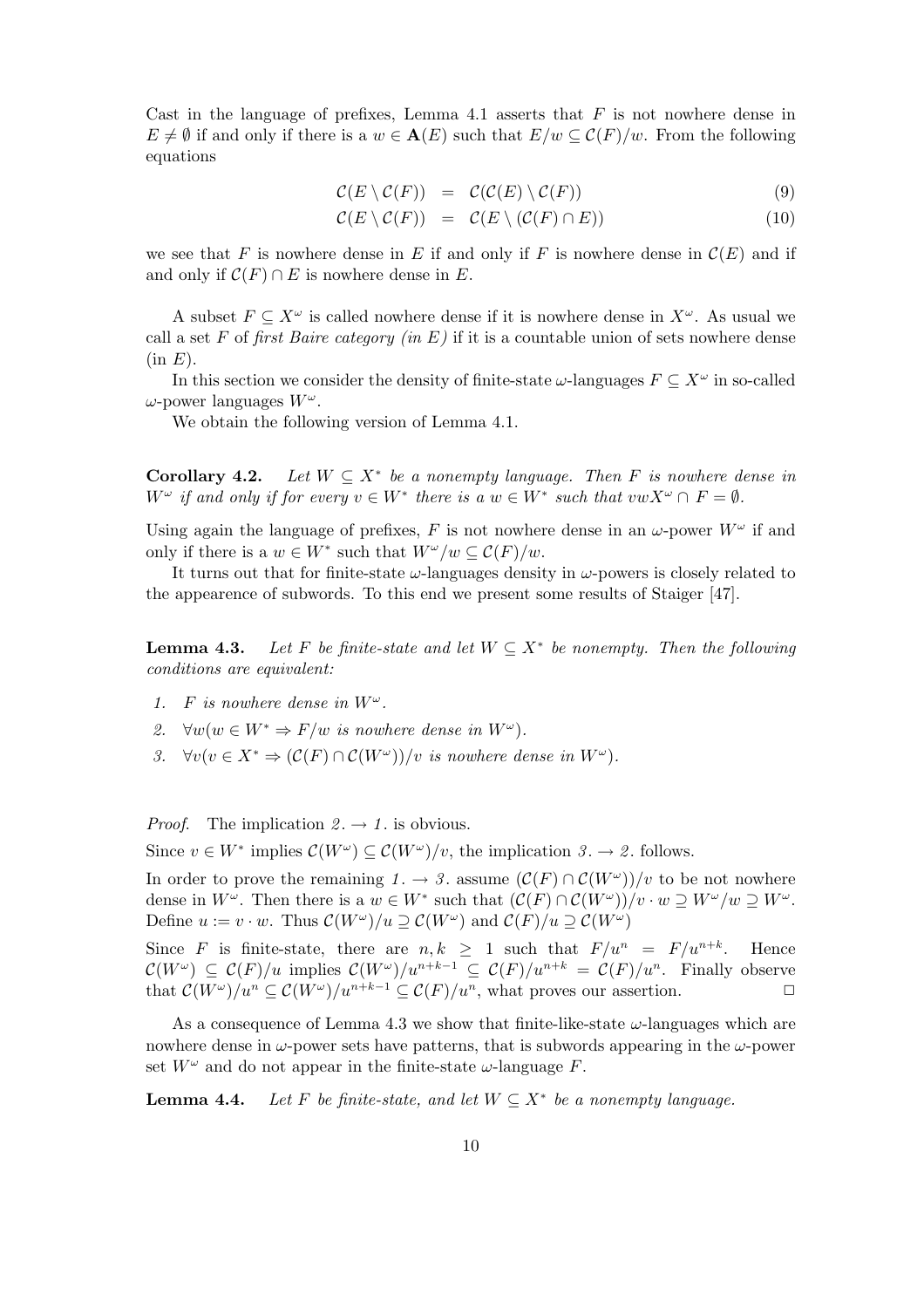- 1. F is nowhere dense in  $W^{\omega}$  if and only if there is a  $w \in W^*$  such that  $\mathcal{C}(F) \cap \mathcal{C}(W^{\omega}) \subseteq$  $\mathcal{C}(W^{\omega}) \setminus W^*wX^{\omega}.$
- 2. If  $F \subseteq \mathcal{C}(W^{\omega})$  then F is nowhere dense in  $W^{\omega}$  if and only if there is a  $u \in W^*$  such that  $F \subseteq \mathcal{C}(W^{\omega}) \setminus X^* u X^{\omega}$ .

*Proof.* 1. If F is finite-state and nowhere dense in  $W^{\omega}$  then according to Lemma 4.3 the set  $F' = \bigcup_{u \in W^*} F/u$  as a finite union of sets nowhere dense in  $W^{\omega}$  is again nowhere dense in  $W^{\omega}$ . Hence, there is a  $w \in W^*$  such that  $F' \cap wX^{\omega} = \emptyset$ . Assume now that  $F \cap W^* w X^\omega \neq \emptyset$ . Then there is some  $v \in W^*$  such that  $F \cap vw X^\omega = v(F/v) \cap vw X^\omega \neq \emptyset$ , which contradicts the fact that  $F' \supset F/v$  and  $wX^{\omega}$  are disjoint.

To prove the converse implication, suppose F to be not nowhere dense in  $W^{\omega}$ , that is, according to Lemma 4.3 and Corollary 4.2 there is some  $u \in W^*$  such that  $\mathcal{C}(F)/uw \supseteq$  $\mathcal{C}(W^{\omega})/w \supseteq \mathcal{C}(W^{\omega})$ , for some  $w \in W^*$ . Hence,  $\mathbf{A}(F) \supseteq vW^*$  and there is no  $v \in W^*$ with  $F \cap uwvX^{\omega} = \emptyset$ .

2. In view of Lemma 4.3 from  $\mathcal{C}(F) \subseteq \mathcal{C}(W^{\omega})$  we deduce that  $F'' = \bigcup_{u \in X^*} F/u$  is also nowhere dense in  $W^{\omega}$  provided F is nowhere dense in  $W^{\omega}$ . Now the proof proceeds as in 1. The converse implication of the second part is an immediate consequence of the first  $\Box$ 

The followng results comes from Staiger [41]:

**Corollary 4.5.** A finite-state set  $F \in X^{\omega}$  is nowhere dense if and only if there is a  $w \in X^*$  such that  $F \subseteq (X^{|w|} \setminus \{w\})^{\omega}$ .

*Proof.* Obviously,  $(X^{|w|}\setminus \{w\})^{\omega}$  is nowhere dense. On the other hand, if F is finite-state and nowhere dense then Lemma 4.4 states that  $F \subseteq X^{\omega} \setminus X^*wX^{\omega}$  for some  $w \in X^*$ . Now our assertion follows from  $X^{\omega} \setminus X^*wX^{\omega} \subseteq (X^{|w|} \setminus \{w\})^{\omega}$ .

Finally, we introduce the set  $R_0$  as the union of all finite-state nowhere dense sets:

$$
R_0 = \bigcup_{w \in X^*} (X^{\omega} \setminus X^* w X^{\omega}) = \bigcup_{w \in X^*} (X^{|w|} \setminus \{w\})^{\omega}.
$$

The set  $R_0$  is, therefore, the complement of the set of all disjunctive  $\omega$ -words over X, that is  $R_0 = X^{\omega} \setminus D$ . From Corollary 4.5 it is clear that  $R_0$  is a countable union of nowhere dense sets, hence meager or of the first Baire category. Consequently, D is a residual set. The set  $R_0$ , and hence its complement D, prove to be useful in the considerations of product measures.

#### **4.2 Product measure and category**

In this section we present a connection between measure and density for regular  $\omega$ languages (cf. also Staiger [41]) the proof of which makes use of the complement of the set of all disjunctive  $\omega$ -words,  $X^{\omega} \setminus D = R_0$ . To this end we introduce non-degenerated product measures  $\bar{\mu}$  on  $X^{\omega}$  as follows.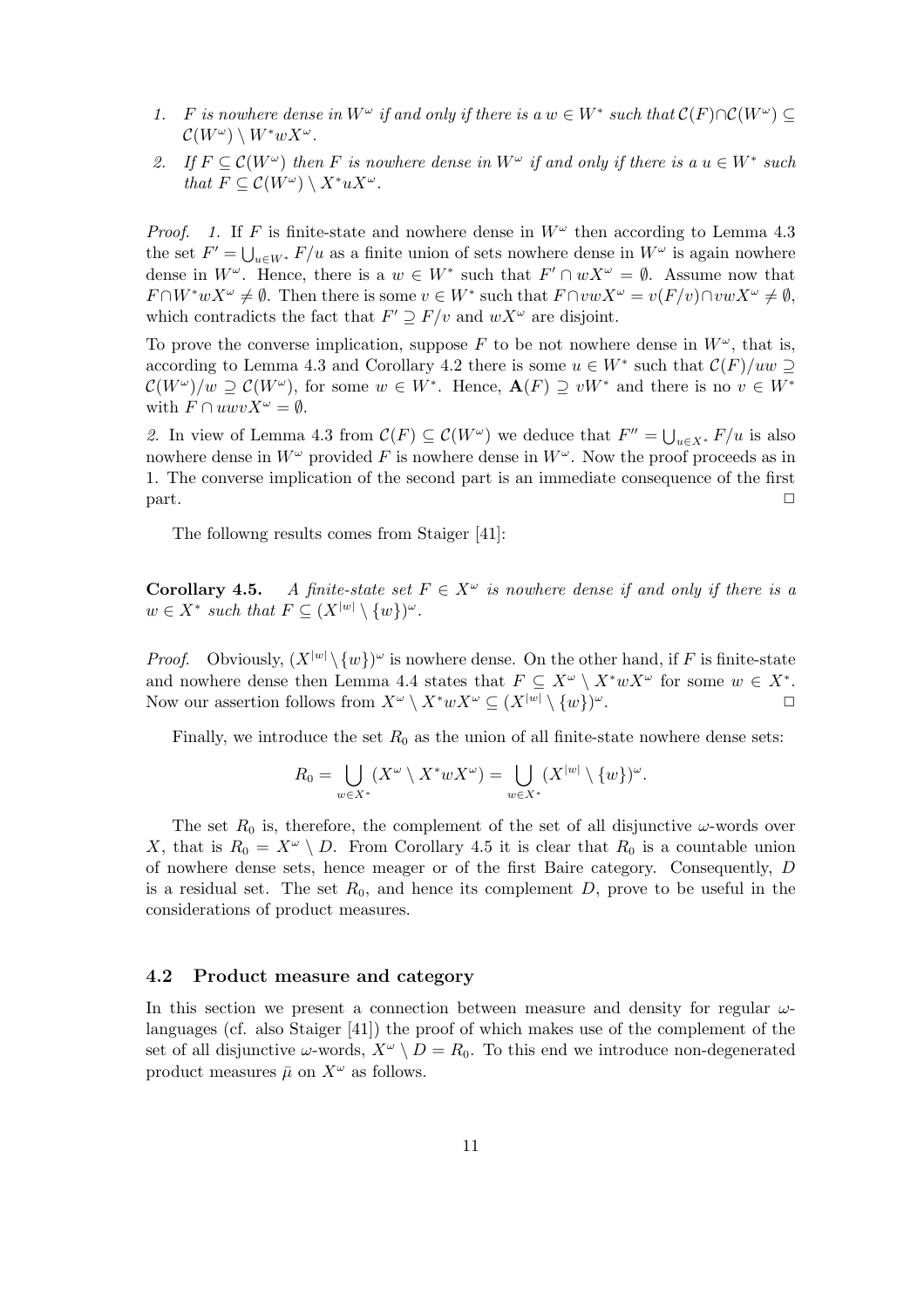We start with a probability measure  $\mu : X \to (0,1]$  on the alphabet X and extend it via  $\mu(wv) = \mu(w)\mu(v)$  to a Bernoulli measure on X<sup>\*</sup>. The product measure  $\bar{\mu}$  derived from  $\mu$  is the  $\sigma$ -additive measure on  $X^{\omega}$  which satisfies  $\bar{\mu}(wX^{\omega}) = \mu(w)$ .

Due to the requirement  $\mu(x) > 0$ , for all  $x \in X$ , every nonempty open subset of  $(X^{\omega}, \rho)$  has non-null measure. We obtain a first property.

**Property 4.6.** If  $\bar{\mu}$  is a non-degenerated product measure on  $X^{\omega}$ , then  $\bar{\mu}(R_0)=0$ .

*Proof.* Obviously,  $\bar{\mu}((X^{|w|} \setminus \{w\})^{\omega}) = 0$ , for every  $w \in X^*$ .

**Corollary 4.7.** For every non-degenerated product measure on  $X^{\omega}$ ,  $\bar{\mu}(D)=1$ .

**Corollary 4.8.** For every finite-state nowhere dense subset  $F \subseteq X^{\omega}$  we have  $\bar{\mu}(\mathcal{C}(F)) = 0.$ 

We proceed with the topologically more complicated  $\omega$ -languages in the classes  $\mathbf{F}_{\sigma}$  and  $\mathbf{G}_{\delta}$ . To this end let  $\mathcal{I}(F) = X^{\omega} \setminus \mathcal{C}(X^{\omega} \setminus F)$  be the *interior* of the  $\omega$ -language F, that is, the largest open subset contained in F.

**Lemma 4.9.** Let  $F = \bigcup_{i \in \mathbb{N}} F_i$  where every  $F_i$  is finite-state and closed. Then  $F \supseteq$  $\mathcal{I}(F) \supseteq F \setminus R_0$  and  $\bar{\mu}(F) = \bar{\mu}(\mathcal{I}(F)).$ 

*Proof.* For every finite-state closed (and thus regular) set  $F_i \subseteq X^\omega$  the set  $F_i \setminus \mathcal{I}(F_i)$  is nowhere dense and regular, and thus a subset of  $R_0$ .

By complementation we obtain

**Lemma 4.10.** Let  $E = \bigcap_{i \in \mathbb{N}} E_i$  where every  $E_i$  is finite-state and open. Then  $E \cup R_0 \supseteq$  $\mathcal{C}(E) \supseteq E$  and  $\bar{\mu}(E)=\bar{\mu}(\mathcal{C}(E)).$ 

Since regular  $\mathbf{F}_{\sigma}$ -sets satisfy the conditions of Lemma 4.9 (cf. Staiger and Wagner [48]) and, therefore, regular  $\mathbf{G}_{\delta}$ -sets satisfy the conditions of Lemma 4.10, we obtain:

**Corollary 4.11.** A regular  $G_{\delta}$ -set E is nowhere dense if and only if it is a null set.

*Proof.* If E is nowhere dense and regular then  $\bar{\mu}(C(E)) = 0$  according to Corollary 4.8. If E is a null set then from Lemma 4.10 we have  $\bar{\mu}(\mathcal{C}(E)) \leq \bar{\mu}(E) + \bar{\mu}(R_0) = 0$ . Hence,  $\mathcal{C}(E)$  is a closed null set and, thus, nowhere dense.

This corollary is not valid under the assumptions of Lemma 4.10 because any closed set  $F$  is the intersection of regular open sets, but need not be a null set if it is nowhere dense. Neither this corollary is valid for arbitrary regular sets as the example  $X^*x^{\omega}$  $(x \in X)$  of a dense null set shows.

Now, we can present the measure-category result for arbitrary regular  $\omega$ -languages.

**Theorem 4.12.** A regular set  $F \subseteq X^\omega$  is of first Baire category if and only if it is a null set for any non-degenerated product measure  $\bar{\mu}$ .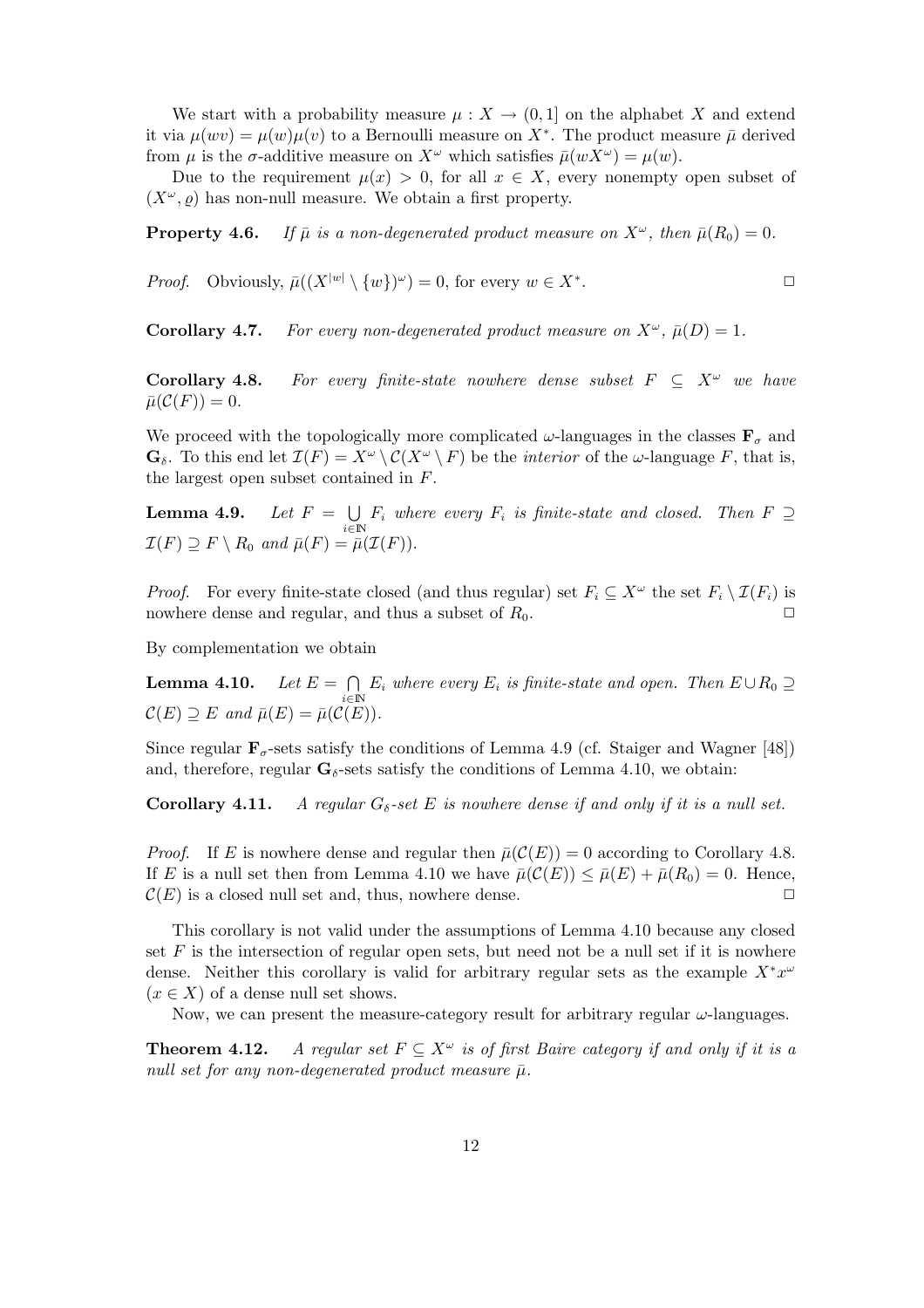*Proof.* We show that  $F \subseteq R_0$  if and only if  $\bar{\mu}(F) = 0$ . Since F is regular, it follows (cf. Thomas [50]) that there are regular  $\mathbf{F}_{\sigma}$ -sets  $F_i$  and regular  $\mathbf{G}_{\sigma}$ -sets  $E_i$  such that

$$
F = \bigcup_{i=1}^{n} (F_i \cap E_i).
$$

From this one has

$$
F \subseteq \bigcup_{i=1}^n (F_i \setminus \mathcal{I}(F_i)) \cup \bigcup_{i=1}^n (\mathcal{I}(F_i) \cap E_i).
$$

Then the first union is a subset of  $R_0$ , and the second is a regular  $\mathbf{G}_{\delta}$ -set. Hence, by Corollary 4.11, the latter is a null set if and only if it is contained in  $R_0$ , which proves our assertion.

Thus we have seen that for an arbitrary finite alphabet  $X$  containing at least two letters the  $\omega$ -language of disjunctive sequences is large as well in the sense of Baire category in Cantor space as in the sense of product measure on  $X^{\omega}$ . Moreover, every non-disjunctive sequence is contained in a certain regular  $\omega$ -language which is nowhere dense in  $X^{\omega}$  or, equivalently, has null measure. We shall return to this item later when we will measure the density of regular  $\omega$ -languages containing a certain non-disjunctive sequence **x**.

## **5 How Large is the Set of Disjunctive Real Numbers?**

We shall study the size of disjunctive sequences by means of their associated real numbers. The first natural question is the following:<sup>7</sup> Is disjunctiveness a property of real numbers or of their representations? In other words, if a real number is disjunctive to a certain base, is it disjunctive in any other base? Let us first notice that normality is not base invariant (as it is proved, for example, in Kuipers and Niederreiter  $[24]$ ),<sup>8</sup> but, as it was proved in Calude and Jürgensen [7], randomness is invariant under the change of base (see also Calude [6]).

Two real numbers  $a, b > 1$  are *equivalent* if  $a^n = b^m$ , for some positive integers n, m. The following result is stated in Hertling [19]; its proof is based on results in El-Zanati and Transue [16] and Schmidt [40].

**Theorem 5.1.** 1. Every real number which is disjunctive to a base b is disjunctive to every base a equivalent to b. 2. Assume a and b are not equivalent bases. Then the set of real numbers which are disjunctive to base a but not disjunctive to base b has the cardinality of the continuum.

Theorem 5.1 gives us no indication about any "concrete examples" of reals that are disjunctive in one base and not disjunctive in another base.<sup>9</sup> The following result, due to Hertling [19], remedies this situation.

 ${}^{7}$ This question was raised by H. Jürgensen and solved by Hertling [19].

<sup>&</sup>lt;sup>8</sup>A real x is simply normal to base b if every digit  $0 \leq d < b$  appears in the sequence  $s_b(x)$  with the asymptotic frequency  $b^{-1}$ . Let  $a, b \ge 2$  and  $n \ge 1$  be integers and assume that  $a \ne b^n$ , for all n. The set of real numbers which are simply normal to base  $a$  but not simply normal to base  $b$  has the cardinality of the continuum; see Hertling [18, 19]

<sup>&</sup>lt;sup>9</sup>It is not known whether numbers like  $e, \pi$ , ln 2 are or not disjunctive.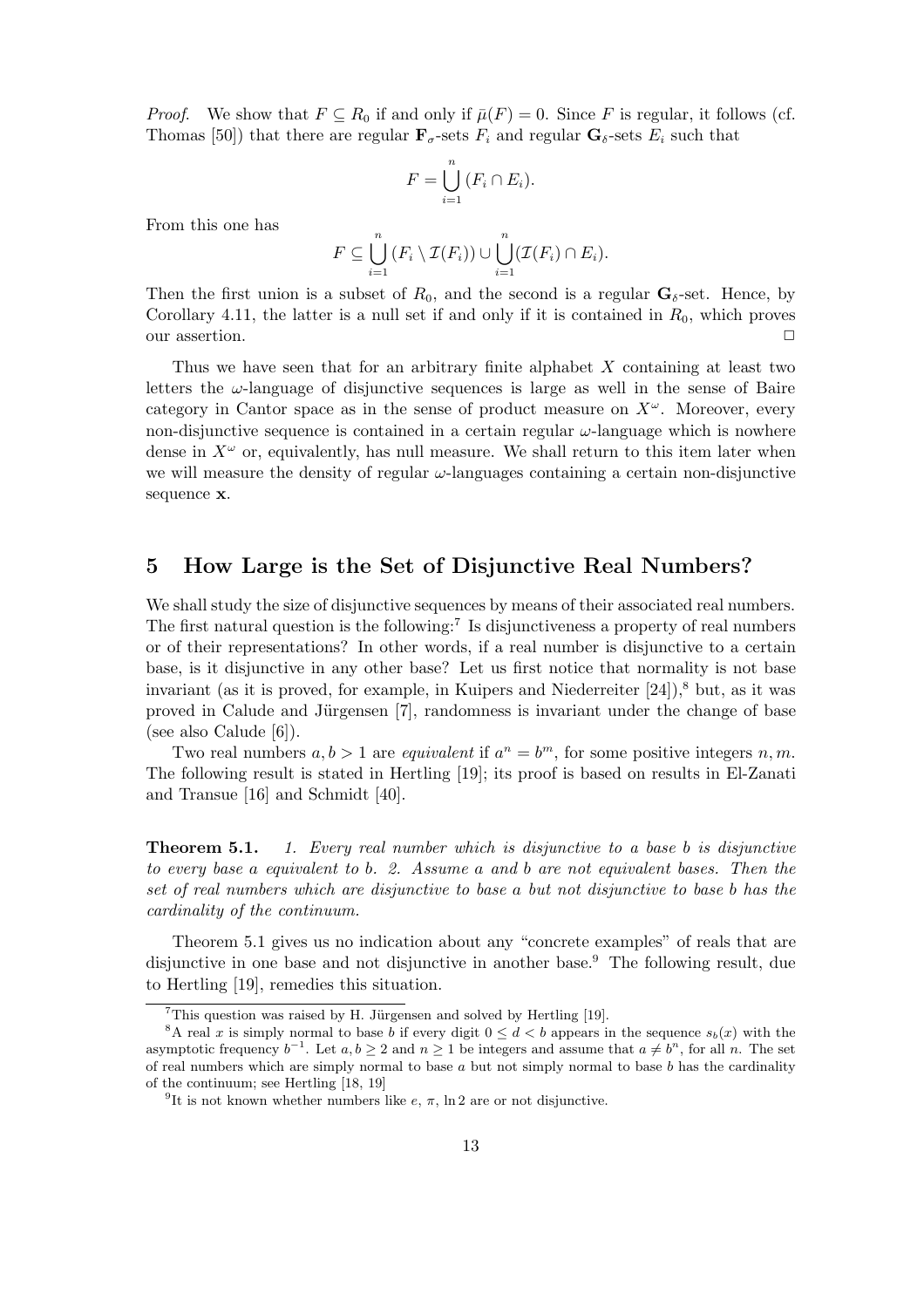**Theorem 5.2.** Let  $b \geq 2$  be an integer. The number

$$
\sum_{i=0}^\infty b^{-i!-i}
$$

is not disjunctive to base b, but is disjunctive to all bases a which are not equivalent to b and are divisible by all prime divisors of b.

From now on let us denote by  $\mathcal D$  the set of all numbers which are disjunctive in any base.<sup>10</sup> Is  $\mathcal D$  empty?

Let x be a real number in [0, 1] written in base b, and  $x_{(n)} \in \mathbb{Q}^{11}$  have precisely n digits, namely the first  $n$  digits of  $x$  (completed with zeros if necessary).

If the word u appears (without overlaps) exactly k times in  $x_{(n)}$ , put

$$
p_{u,n}(x) = \frac{k|u|}{n}.
$$

Let

$$
p_u^-(x) = \liminf_{n \to \infty} p_{u,n}(x), \quad p_u^+(x) = \limsup_{n \to \infty} p_{u,n}(x).
$$

Usually, we say that u appears with probability  $p$  in  $x$  if

$$
p_u^-(x) = p_u^+(x) = p.
$$

According to the law of large numbers (see Oxtoby [32]), almost every real number from [0, 1] is normal, i.e. every word appears with its "natural" probability. So, for example, the ones appear with probability 1/2, the word 0010 appears with probability  $1/2<sup>4</sup>$ , if base 2 is used. This property is valid for almost all numbers, but not exactly all of them.<sup>12</sup> In the sense of Baire categories, how do most numbers behave?<sup>13</sup> The answer comes from Calude and Zamfirescu [8]:

$$
N(k) = \#\{u \in X_b^* \, | \, |u| \le k \, \wedge \, u \text{ doesn't contain } a\} = \frac{(b-1)^{k+1}-1}{b-2},
$$

and

so

$$
\frac{N(k)}{\#\{u \in X_b^* \mid |u| \le k\}} = \frac{((b-1)^{k+1} - 1)(b-1)}{(b^{k+1} - 1)(b-2)},
$$

$$
\lim_{k \to \infty} \frac{N(k)}{\#\{u \in X_b^* \mid |u| \le k\}} = 0.
$$

We may now write the formula:

$$
\lim_{k \to \infty} \# \{ u \in X_b^* \mid |u| \le k, u \}
$$

$$
\lim_{k \to \infty} \frac{\#\{u \in X_b^* \, | \, |u| \le k, u \text{ does contain } a\}}{\#\{u \in X_b^* \, | \, |u| \le k\}} = 1
$$

which shows that almost all reals, when expressed in any scale  $b > 2$ , contain every possible digit  $a \in X_b$ . The case of words of digits can be easily settled just by working with a large enough base. For instance, if the word 957 never occurs in the ordinary decimal for some number, then the digit 957 never occurs in base 1000.

<sup>13</sup>Here "most" means "those in a residual set", i.e. "all, except those in a set of first category".

 $10$ These numbers are called *absolutely disjunctive*.

<sup>11</sup>The set of rationals is denoted by **Q**.

 $12$ To get a quick idea of this phenomenon let us prove, with Borel [1], the following weaker result (compare with Property 4.6): Almost all real numbers, when expressed in any base, contain every possible digit or possible word of digits. Indeed, let  $b \geq 2$ . Notice that for all  $a \in X_b$  and  $u \in X_b^*$ , u does not contain the digit a if and only if  $u \in (X_b \setminus \{a\})^*$ . Accordingly, for every  $k > 0$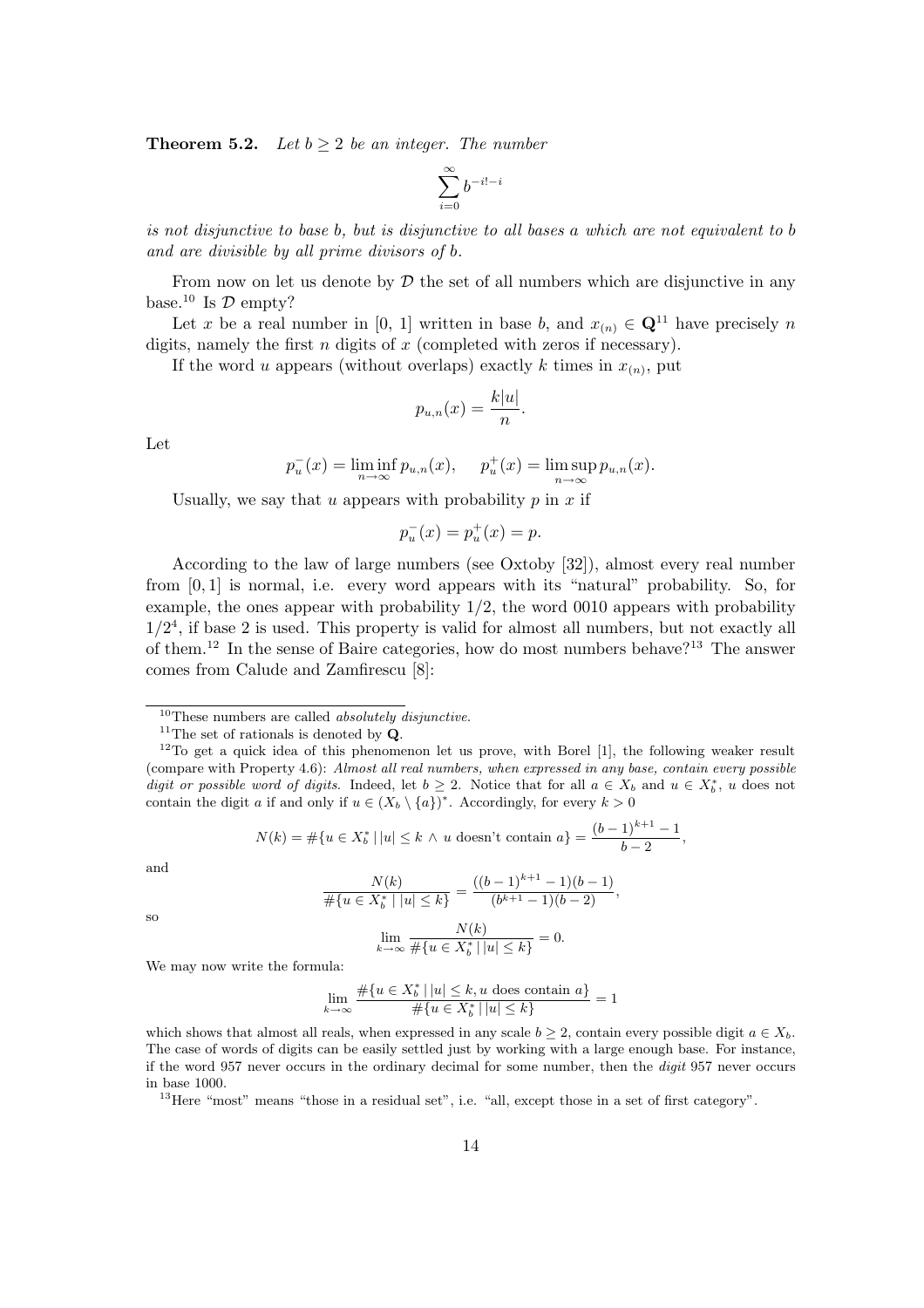**Theorem 5.3.** For most numbers  $x \in [0, 1]$ , using any base and choosing any word u written in the same base,

$$
p_u^-(x) = 0
$$
 and  $p_u^+(x) = 1$ .

*Proof.* Choose arbitrarily the base b and the word u written in base b. Let, for some  $\alpha \in (0,1) \cap \mathbf{Q}$ ,

$$
\mathcal{R}_{\alpha,n}^+ = \{ x \in [0,1] \mid \exists m (m \ge n \land p_{u,m}(x) \ge \alpha) \}.
$$

We claim that  $\mathcal{R}^+_{\alpha,n}$  contains an open set dense in [0, 1]. Indeed, choose  $y \in [0,1)$  and  $\varepsilon > 0$  arbitrarily. Let  $q \ge n$  satisfy  $b^{-q} < \varepsilon$ . To the digits of  $y_{(q)}$  we add the word u as many times as needed in order to get a number  $z = z_{(m)}$  (with  $z_{(n)} = y_{(n)}$ ) satisfying  $p_{u,m}(z) \geq \alpha$ . Then the whole interval  $(z, z + b^{-m})$  lies in  $\mathcal{R}^+_{\alpha,n}$  and each of its points has distance at most  $b^{-m} < b^{-q} < \varepsilon$  from y. The claim is proven.

Analogously,

$$
\mathcal{R}_{\alpha,n}^- = \{ x \in [0,1] \mid \exists m (m \ge n \land p_{a,m}(x) \le \alpha) \}
$$

contains an open dense set. Of course,  $\mathcal{R}^-_{\alpha,n}$  and  $\mathcal{R}^+_{\alpha,n}$  depend on b and u. Thus,

$$
\mathcal{R}_{u,b} = \bigcap_{\alpha,n} (\mathcal{R}_{\alpha,n}^- \cap \mathcal{R}_{\alpha,n}^+)
$$

is residual in  $[0, 1]$ .

Notice that

$$
\bigcap_{n} \mathcal{R}_{\alpha,n}^{-} = \{ x \in [0,1] \mid p_u^{-}(x) \le \alpha \}, \bigcap_{\alpha,n} \mathcal{R}_{\alpha,n}^{-} = \{ x \in [0,1] \mid p_u^{-}(x) = 0 \},\
$$

and similarly for + instead of −. Therefore  $\cap_{u,b} \mathcal{R}_{u,b}$  is exactly the set of real numbers the theorem speaks about, and it is residual in  $[0, 1]$ .

A consequence of Theorem 5.3 is that most numbers in  $[0, 1]$  are absolutely disjunctive. As another immediate consequence we get a result due to Oxtoby and Ulam ([33], p. 877):

**Corollary 5.4.** The law of large numbers is false in the sense of category.

*Proof.* Indeed, the set of all numbers  $x \in [0,1]$  such that in their dyadic development the digits 0 and 1 appear with probability one-half lies in the complement of the residual set from Theorem 5.3.

Random numbers are transcendental, as they are non-computable Calude [6]. This argument does not work for disjunctive numbers as some of these numbers are computable. Using a result of Staiger  $[42]^{14}$  Jürgensen and Thierrin [21] have proved:

<sup>&</sup>lt;sup>14</sup>Stating that the set  $\{x\}$  is an  $\omega$ -language accepted by a deterministic finite acceptor provided  $v_b(x)$ is rational.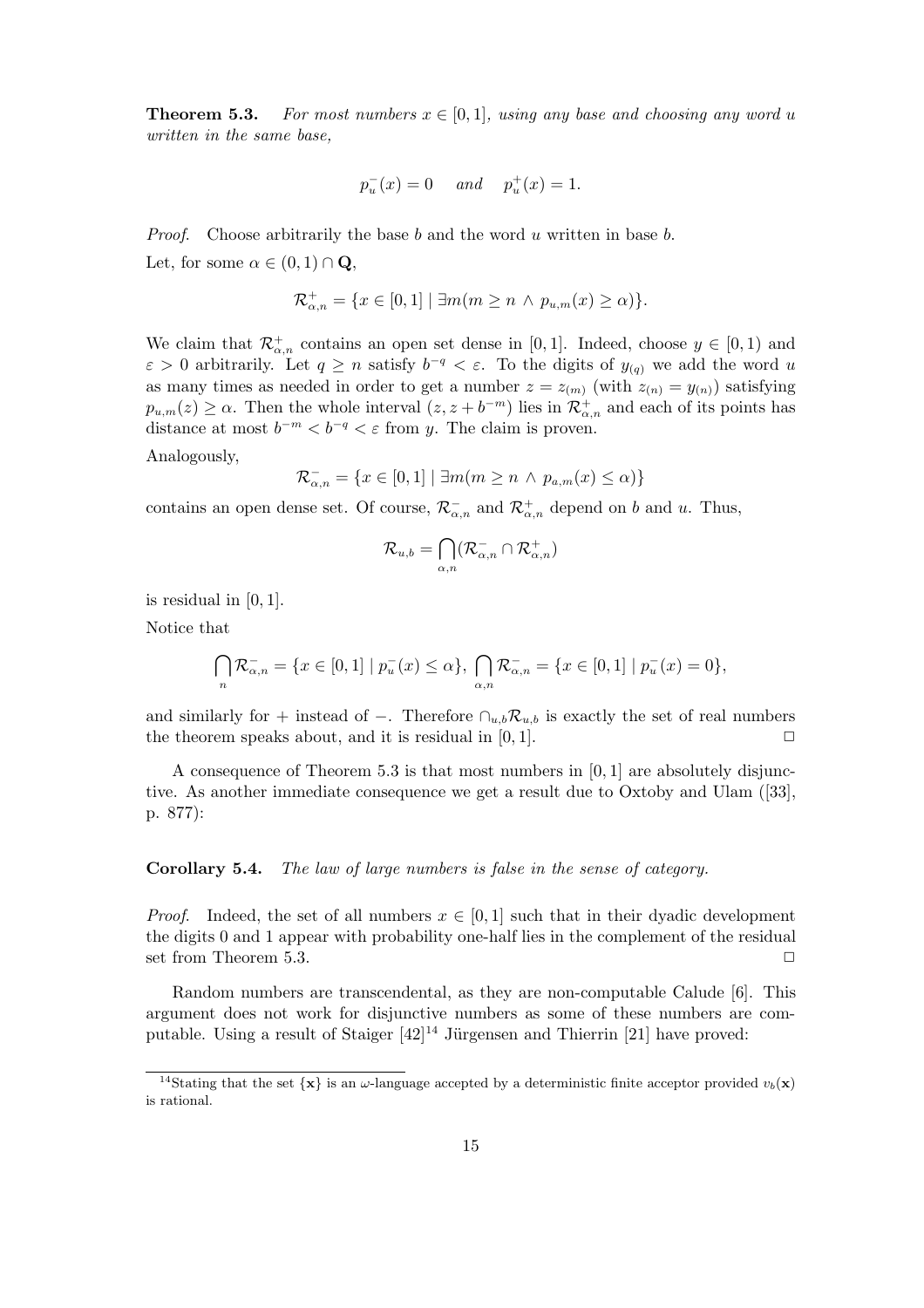**Theorem 5.5.** If  $\mathbf{x} \in X_b^{\omega}$  is disjunctive, then  $v_b(\mathbf{x})$  is not rational.

There are uncountably many disjunctive sequences **x** having  $v<sub>b</sub>(\mathbf{x})$  transcendental as the set of random sequences has measure 1, Calude [6]. The proof of the following theorem, due to Jürgensen and Thierrin [21], explicitly constructs an uncountable class of transcendental disjunctive numbers. A real number  $x$  is a *Liouville number* if it is not rational and if for each positive integer  $n$  there exist two integers (depending upon n)  $q_n > 1$  and  $p_n$  such that  $|x - \frac{p_n}{q_n}| < q_n^{-n}$  holds true. Liouville numbers are typical examples of transcendental numbers Hardy and Wright [17].

**Theorem 5.6 (Jürgensen and Thierrin [21]).** There are uncountably many disjunctive Liouville numbers.

*Proof.* Consider a sequence  $\{w_i\}_{i\geq 1}$  of words  $w_i \in X_b^* \setminus \{\epsilon\}$  containing exactly one occurrence of each non-empty word. Let  $t_i = |w_i|$  and  $r_i = v_b(w_i)$ , that is

$$
r_i=\sum_{j=1}^{t_i}x_{i_j}b^{-j},
$$

where  $w_i = x_{i_1} x_{i_2} \cdots x_{i_{t_i}}$ .

Define

$$
\lambda_1 = 0, \ \lambda_i = \sum_{j=1}^{i-1} t_j, \text{ for } j > 1,
$$

and

$$
x=\sum_{i=1}^\infty r_ib^{-\lambda_i!},
$$

and let  $y = s_b(x)$  be the base-b expansion of x. Clearly, y is disjunctive. We will show that x is transcendental by proving that x is a Liouville number. Given the positive integer *n* construct  $\lambda_k > n$  and minimum with this property, and define  $q_n$ ,  $p_n$  by

$$
\frac{p_n}{q_n} = \sum_{i=1}^k r_i b^{-\lambda_i!}, \ q_n = b^{\lambda_k! + t_k}.
$$

The difference  $x - \frac{p_n}{q_n}$  can be evaluated as follows:

$$
0 < x - \frac{p_n}{q_n} \\
= x - \sum_{i=1}^k r_i b^{-\lambda_i!} \\
= \sum_{i=k+1}^\infty r_i b^{-\lambda_i!} \\
< \frac{b-1}{b^{\lambda_{k+1}!+1}} \sum_{j=1}^\infty b^{-j} \\
= b^{-\lambda_{k+1}!} \\
= \frac{1}{b^{(\lambda_{k+1}-1)!\lambda_{k+1}}}.
$$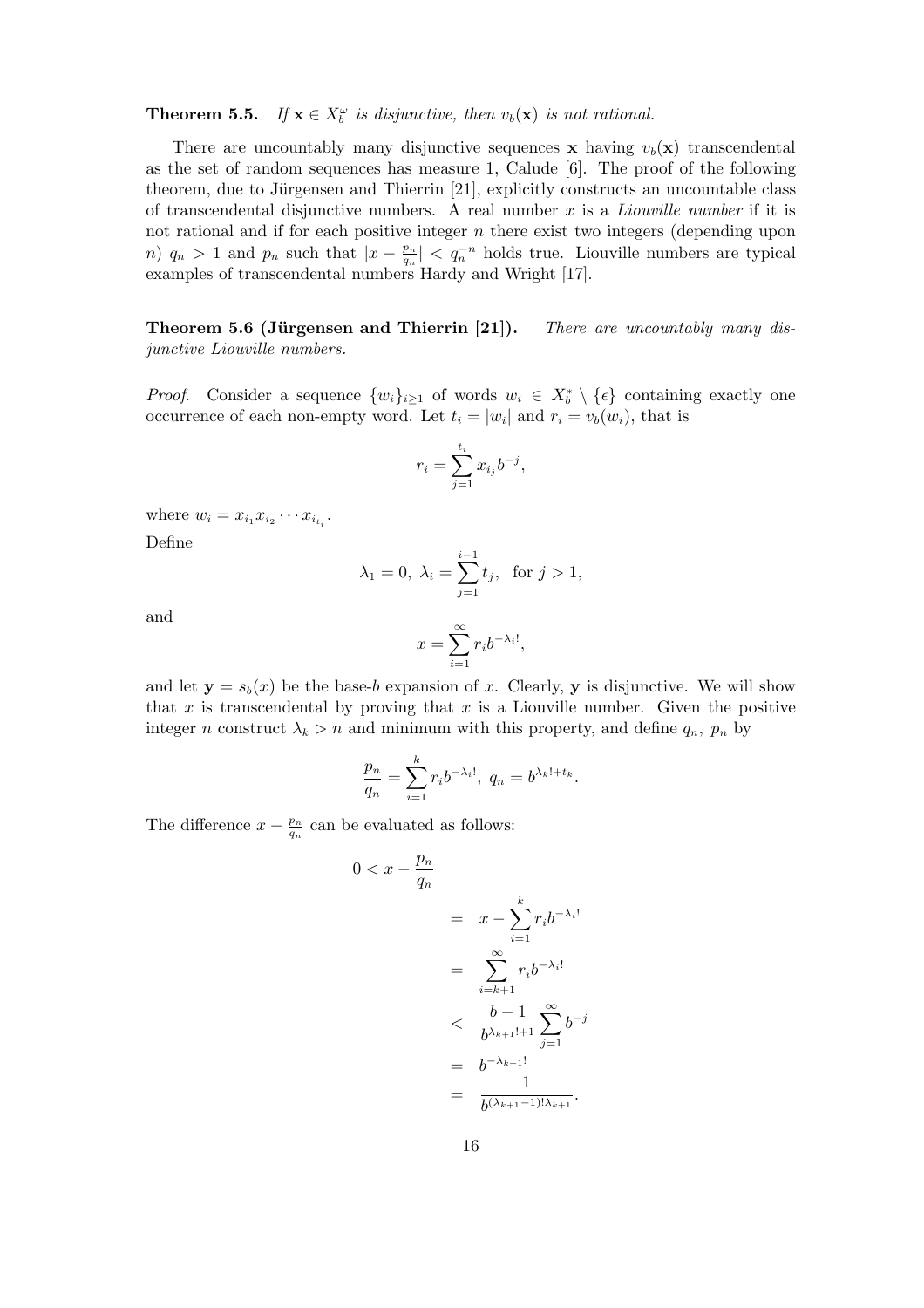One has  $\lambda_k < \lambda_{k+1}$ ; if we assume, in addition, that

$$
\lambda_k! + t_k < (\lambda_{k+1} - 1)!,\tag{11}
$$

then

$$
x-\frac{p_n}{q_n}<\frac{1}{q_n^{\lambda_k}}
$$

for all  $N < \lambda_k$ . It remains to prove that the inequality (11) is satisfied for almost all positive integers k. Indeed, observe that the sequence  $\{\lambda_n\}_{n>1}$  is strictly increasing, so  $\lambda_k \geq 2$  for almost all k. From the construction of the sequence  $\{w_i\}_{i\geq 1}$  it follows that  $t_k \geq 2$  for almost all k. Therefore,

$$
t_k < t_k \lambda_k! \leq (\lambda_k + t_k - 2)\lambda_k!,
$$

so

$$
\lambda_k! + t_k < \lambda_k! (\lambda_k + t_k - 1) \le (\lambda_k + t_k - 1)! = (\lambda_{k+1} - 1)!,
$$

for almost all  $k$ .  $\Box$ 

**Corollary 5.7.** There exist uncountable many disjunctive sequences  $\mathbf{x} \in X_b^{\omega}$  such that  $v<sub>b</sub>(\mathbf{x})$  is transcendental.

A stronger results holds true:

**Theorem 5.8.** Most Liouville numbers are absolutely disjunctive.

*Proof.* Since the residual set from Theorem 5.3 is a subset of  $D$ , most numbers from  $[0, 1]$  are in  $\mathcal D$ . But most reals are Liouville numbers, cf. Oxtoby [32], Priestley [38].  $\Box$ 

So, most numbers from  $[0, 1]$  lie in  $\mathcal{D}$ . Simultaneously,  $\mathcal D$  contains all elements of [0, 1] obeying the law of large numbers and has therefore measure 1. This suggests that  $\mathcal D$  may contain nearly all elements of [0, 1]. But what means "nearly all"? To answer this question we shall make use, following Calude and Zamfirescu [8], of the notion porosity studied by Dolzhenko [15]. A set  $M \subset [0,1]$  is said to be *porous at*  $x \in [0,1]$  if there is a number  $\beta > 0$  and a sequence of points  $\{x_n\}_{n=1}^{\infty}$  converging to x such that for large enough  $n$ ,

$$
(x_n - \beta |x - x_n|, \quad x_n + \beta |x - x_n|) \cap M = \emptyset.
$$

Further, M is called *porous* if it is porous at each of its points, and it is called  $\sigma$ -porous if it is a countable union of porous sets. We say that *nearly all* points of  $[0, 1]$  enjoy property P if the set of points not enjoying P is  $\sigma$ -porous Zamfirescu [53]. By Lebesgue's Density Theorem,<sup>15</sup> every porous set has measure zero and therefore a set containing nearly all elements is large from both the measure and the category points of view.<sup>16</sup>

 $15$ See Oxtoby [32].

 $16$ The complement of a null set of first category may well not contain nearly all elements, as Zajíček [52] proved.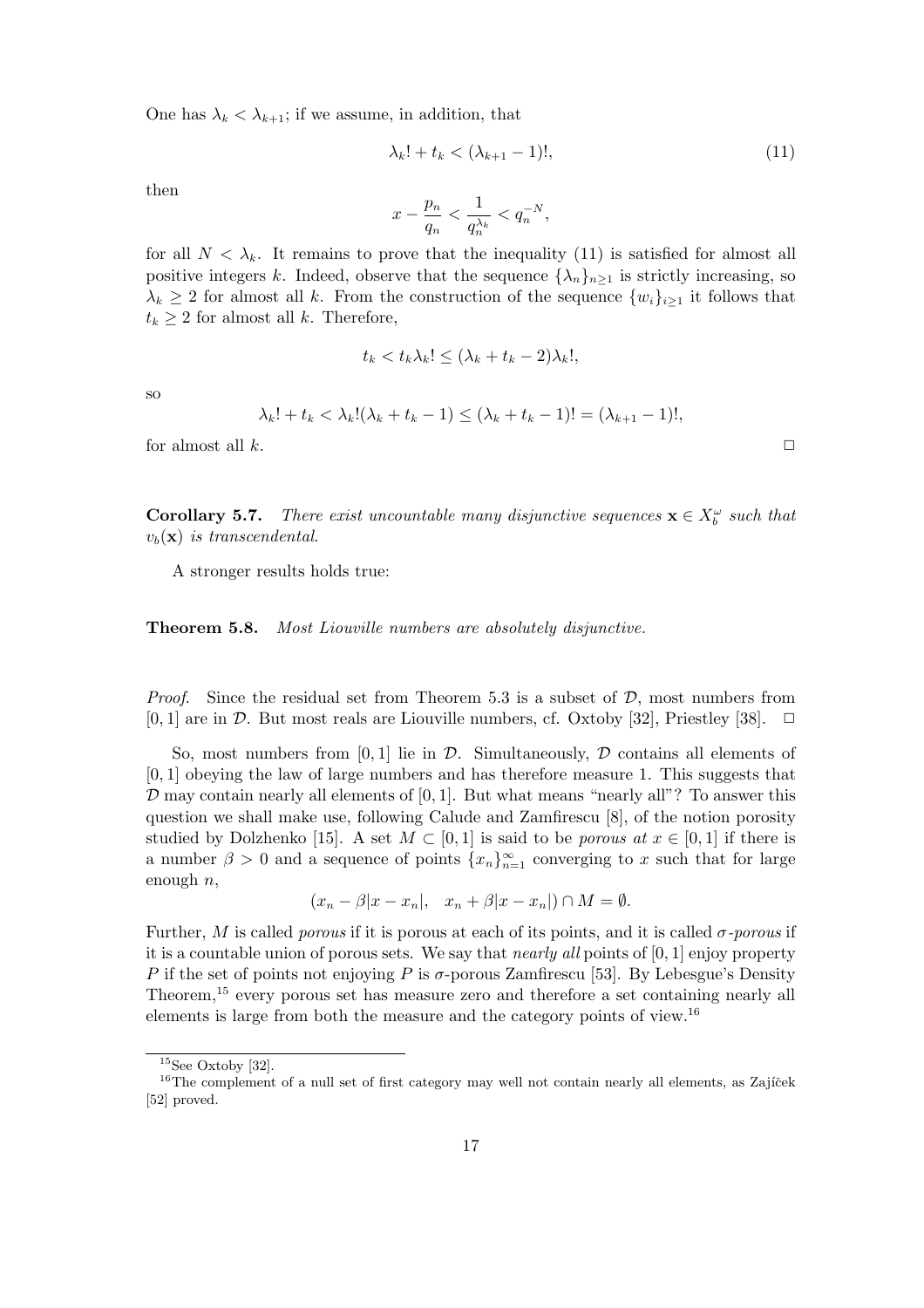#### **Theorem 5.9.** Nearly all numbers in [0, 1] are absolutely disjunctive.

*Proof.* Let u be a word written in base b. Let  $\mathcal{P}_{u,b}$  be the set of all numbers in [0, 1] which, written in base b, do not contain u. We show that  $\mathcal{P}_{u,b} \setminus \{1\}$  is porous.

Let  $y \in \mathcal{P}_{u,b} \setminus \{1\}$ . Consider the arbitrary natural number n. Using the notation from Theorem 5.3,  $y - y_{(n)} \leq b^{-n}$ . Add u to the digits of  $y_{(n)}$  and get another number  $z = z_{(m)}$ with  $m = n + |u|$ . Clearly,

$$
(z, z + b^{-m}) \cap \mathcal{P}_{u,b} = \emptyset.
$$

For the midpoint  $z_m$  of  $(z, z + b^{-m})$ , we have  $|z_m - y| < b^{-n}$  and

$$
b^{-m}/2 = 2^{-1}b^{-|u|}b^{-n} > 2^{-1}b^{-|u|}|z_m - y|,
$$

whence

$$
(z_m - 2^{-1}b^{-|u|}|y - z_m|, \ z_m + 2^{-1}b^{-|u|}|y - z_m|) \cap \mathcal{P}_{u,b} = \emptyset.
$$

while  $z_m \to y$  when  $n \to \infty$ . Hence  $\mathcal{P}_{u,b} \setminus \{1\}$  is porous and  $\cup_{u,b} \mathcal{P}_{u,b}$ , the set in the statement, is  $\sigma$ -porous.  $\Box$ 

The above results hold true even constructively. To each word  $w \in X_b^*$  we associate the open interval  $I_{b,w} = (v_b(w), v_b(w) + b^{-|w|}) \subset [0,1]$  where  $v_b(w_1w_2 \cdots w_n) = \sum_{i=1}^n w_i b^{-i}$ in case  $w = w_1 w_2 ... w_n$ . The family  $\{I_{b,w}\}_{w \in X_b^*}$  is a base for the natural topology on [0, 1]. First we get a constructive version of a residual set (i.e. of a set that contains the intersection of a countable family of open dense sets). To this aim we require that the family of open dense sets is enumerated by a recursively enumerable (r.e.) set, and each basic open set  $I_{b,x}$  intersects the family in an effectively computable point. We are led to the following definition: A set R is *constructively residual* if there exists an r.e. set  $E \subset \mathbb{N} \times \mathbb{N}^* \times \mathbb{N}$ , and a recursive function  $f : \mathbb{N}^* \times \mathbb{N} \to \mathbb{N}^*$  such that the following two conditions hold true:

1. The set

$$
\bigcap_{m=1}^{\infty} \left( \bigcup_{(b,x,m)\in E} I_{b,x} \right)
$$

is contained in R.

2. For all  $b \geq 2, m \geq 1$ , and  $x \in B_b^+$  we have  $x \subset f(x,m)$ ,  $(b, f(x,m), m) \in E$ .

A constructively residual set is residual, but the converse is false. The statement "constructively, the typical number has, or most numbers have, property  $P$ " means that the set of all numbers with property  $P$  is constructively residual. In Calude and Zamfirescu [9] one obtains the following:

**Theorem 5.10.** Constructively, for most numbers  $x \in [0, 1]$ , using any base b and choosing any word  $v \in B_b^+$ 

$$
p_{b,v}^-(x) = 0 \text{ and } p_{b,v}^+(x) = 1.
$$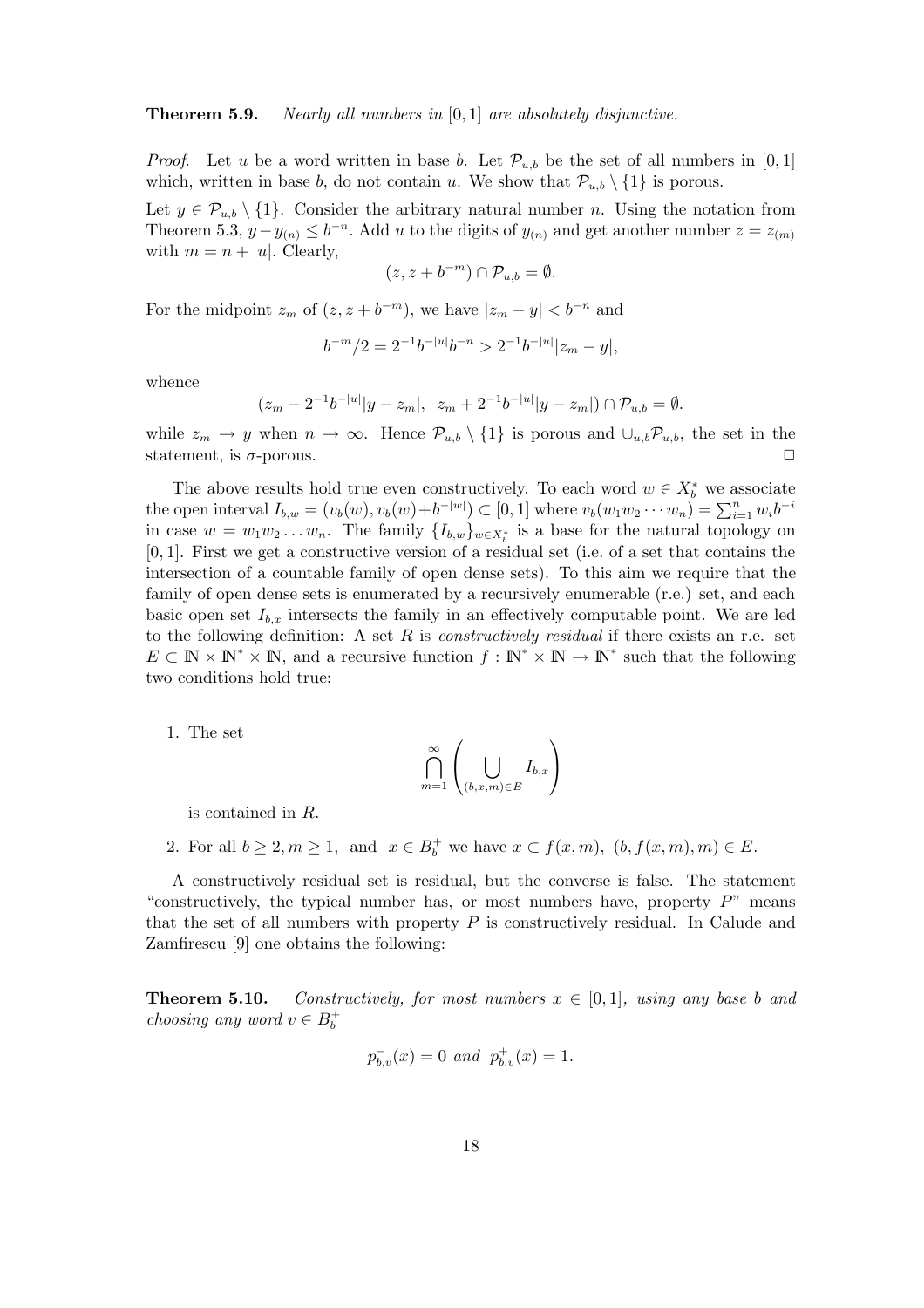**Corollary 5.11.** Constructively, a typical number does not obey the law of large numbers.

#### **Corollary 5.12.** Constructively, the typical Liouville number is absolutely disjunctive.

To get a constructive version of Theorem 5.9 we need first a constructive version of Lebesgue Density Theorem. Call a set  $M \subset [0,1]$  constructively megaporous if there exist a base  $b \geq 2$ , a rational number  $r \in (0,1)$  and a recursive function  $f: X_b^* \to X_b^*$  such that each interval  $I_{b,u}$  of length less than r contains a subinterval  $I_{b,f(u)}$  disjoint from M and having length greater than  $rb^{-|u|}$ . An r.e. union of constructively megaporous sets is called *constructively*  $\sigma$ *-megaporous*. More precisely, M is constructively  $\sigma$ -megaporous if  $M = \bigcup_{n=1}^{\infty} M_n$ , and there exist two recursive functions  $T : \mathbb{N} \times \mathbb{N}^* \to \mathbb{N}^*$ ,  $R : \mathbb{N} \to \mathbb{N}$ **Q** such that  $M_n$  is constructively megaporous under  $T(n,.)$  and  $R(n)$ . We say that "constructively, nearly every point of  $[0, 1]$  enjoys property  $P$ " if the set of points not enjoying P is constructively  $\sigma$ -megaporous.

Following Martin-Löf [27] (see Calude [6]), a set  $S \subset [0, 1]$  is constructively null (with respect to Lebesgue measure  $\mu$ ) if there exists a base  $b \geq 2$  and an r.e. set  $G \subset X_b^+ \times \mathbb{N}$ such that

$$
S \subset \bigcap_{n=1}^{\infty} \left( \bigcup_{(x,n) \in G} I_{b,x} \right),
$$

and

$$
\lim_{n \to \infty} \mu\left(\bigcup_{(x,n) \in G} I_{b,x}\right) = 0, \text{ constructively.}
$$

The following weaker version of Lebesgue Density Theorem, due to Calude and Zamfirescu [9], is useful for our aims.

**Theorem 5.13.** Every constructively  $\sigma$ -megaporous set is constructively null.

*Proof.* Due to Martin-Löf's Theorem (Calude [6]), there exists a maximal constructively null set. Consequently, it is enough to prove the theorem for constructively megaporous sets.

Let M be constructively megaporous with respect to the base  $b$ , the rational r and the recursive function  $f$ . To estimate the size of  $M$  we will generate, in a recursive way, smaller and smaller coverings of M. We start with an integer n such that  $b^{-n} < r$ . For a word  $w \in B_b^+$  put  $E(w) = \{y \in B_b^+ \mid w \subset y, |y| = |f(w)|, \text{ and } y \neq f(w)\}.$  The first covering is

$$
M \subset \bigcup_{|u|=n} I_{b,u}.
$$

The second iteration is

$$
M \subset \bigcup_{|u|=n} \bigcup_{v_1 \in E(u)} I_{b,v_1} = \bigcup_{|u|=n} I_{b,u} \setminus I_{b,f(u)}.
$$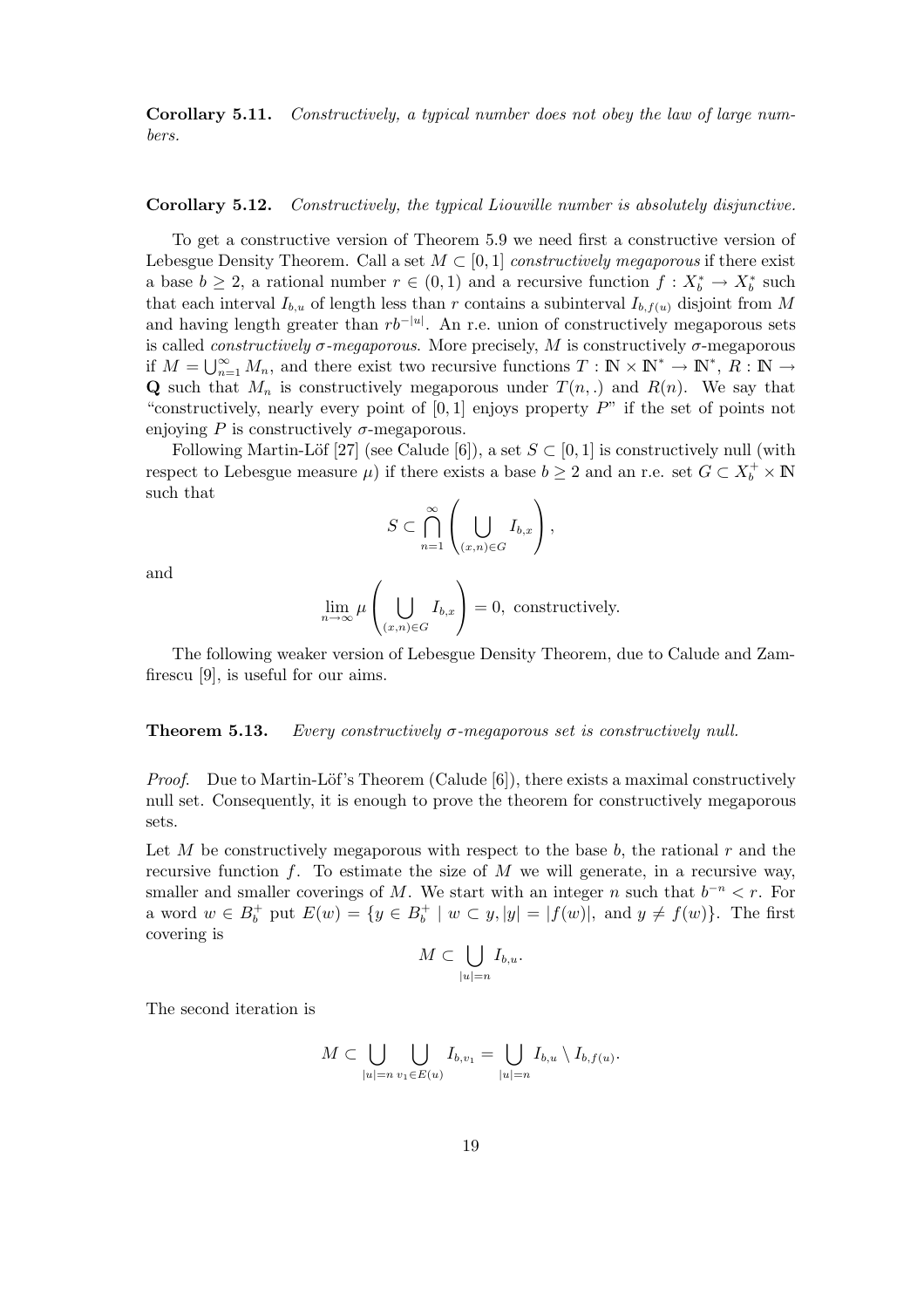The measure of this covering is

$$
\mu\left(\bigcup_{|u|=n} I_{b,u} \setminus I_{b,f(u)}\right) = \sum_{|u|=n} \mu(I_{b,u} \setminus I_{b,f(u)})
$$
  
= 
$$
\sum_{|u|=n} (b^{-|u|} - b^{-|f(u)|})
$$
  

$$
\leq \sum_{|u|=n} b^{-|u|} (1-r)
$$
  
= 
$$
1-r.
$$

In general, a proof by induction shows that

$$
M \subset \bigcup_{|u|=n} \bigcup_{v_1 \in E(u)} \cdots \bigcup_{v_k \in E(v_{k-1})} \bigcup_{v_{k+1} \in E(v_k)} I_{b,v_{k+1}}
$$
  
= 
$$
\bigcup_{|u|=n} \bigcup_{v_1 \in E(u)} \cdots \bigcup_{v_k \in E(v_{k-1})} I_{b,v_k} \setminus I_{b,f(v_k)}
$$

and

$$
\mu\left(\bigcup_{|u|=n} \bigcup_{v_1 \in E(u)} \cdots \bigcup_{v_k \in E(v_{k-1})} \bigcup_{v_{k+1} \in E(v_k)} I_{b,v_{k+1}}\right) < (1-r)^{k+1}.
$$

We conclude that M is constructively null with respect to the r.e. family  $G = \{(w, n) \in$  $B_b^+ \times \mathbb{N} \mid w \in F_n, n = 1, 2, \ldots\},\$  where  $F_0 = \{u \in B_b^+ \mid |u| = n\}$  and  $F_{k+1} = \{u \in B_b^+ \mid$  $u \in E(w)$ , for some  $w \in F_k$ .

We conclude this section with one more result in Calude and Zamfirescu [9]:

**Theorem 5.14.** Constructively, nearly every number is absolutely disjunctive.

*Proof.* Let  $\gamma : \{(b, w) \mid b \geq 2 \land w \in B_b^+\}\rightarrow \mathbb{N}$  be a recursive bijection, and define the recursive functions  $T(n, u) = uw$ ,  $R(n) = b^{-|w|} - 1$ , whenever  $n = \gamma(b, w)$ . Again, if  $n = \gamma(b, w)$ , we put  $L_n = \{0 \le x \le 1 \mid w \text{ is not contained in } s_b(x)\}.$  It is seen that  $[0,1] \setminus \mathcal{D} = \bigcup_{i=1}^{\infty} L_i$ , and each  $L_n$  is constructively megaporous with respect to the base b, the recursive function  $T(n,.)$  and the rational  $R(n)$ .

Theorem 5.14 is stronger than Theorem 5.9 as, for instance, constructively null sets are much smaller than classical null sets: the union of all null sets coincides with the whole space, while, the union of all constructively null sets is a constructively null set.

## **6 How Complex Are Disjunctive Sequences?**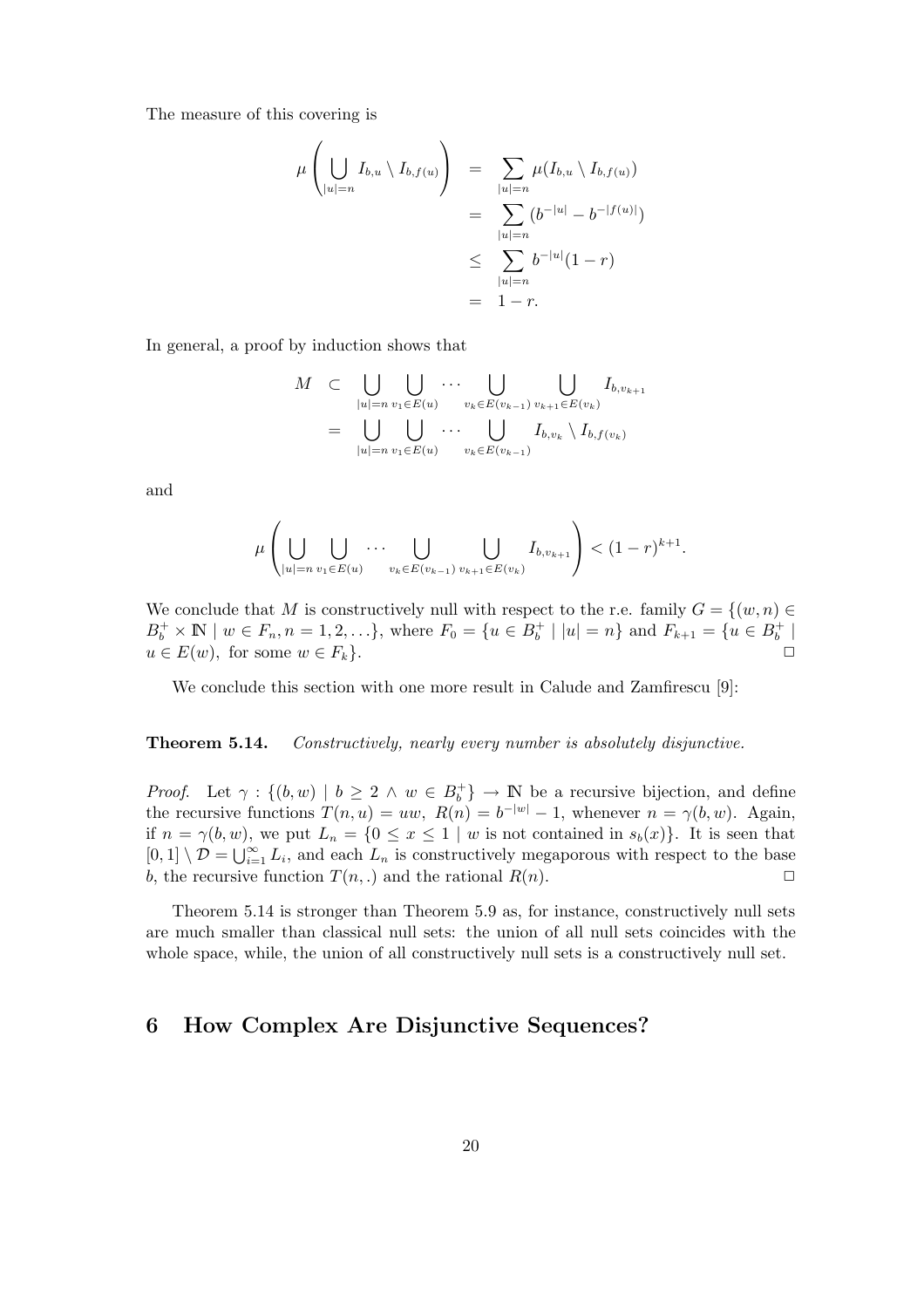#### **6.1 A computational complexity approach**

At the top, disjunctive sequences **x** can be random, non-random but non-recursive, recursive, but arbitrarily complex; they form a class of measure one Calude [6].

To construct, following Calude and Yu [10], arbitrarily complex recursive disjunctive sequences we rely on Rabin's Theorem (see, for instance, Theorem 3.5 in Calude  $[4]$ ).<sup>17</sup>

**Theorem 6.1.** There exist recursive, arbitrarily complex, disjunctive sequences.

*Proof.* Consider a primitive recursive enumeration  $\varepsilon$  of all non-empty words over X and a recursive function  $B$  mapping positive integers into positive integers. Assume that  $B$ grows as fast as Ackermann's function Calude [4]. Fix two letters, say  $\sigma_1, \sigma_2$  in X and let f be a recursive function mapping positive integers into  $\{\sigma_1, \sigma_2\}$  such that for every  $\varphi_i = f, \Phi_i(n) > 2B(n)$ , for almost all n. Construct the sequence

$$
\mathbf{x} = f(1)\varepsilon(1)f(2)\varepsilon(2)\cdots f(n)\varepsilon(n)\cdots.
$$

Clearly,  $\mathbf{T}(\mathbf{x}) = X^*$ . Let  $\mathbf{x}(n)$  be the prefix of length n of **x**. Then for every integer  $n \geq 2$ ,

$$
f(n) = \psi(\mathbf{x}(\sum_{i=1}^{n-1} | \varepsilon(i) | + n)),
$$

where  $\psi(w)$  returns the last letter of the word w. Obviously, if  $\varphi_i(n) = x_n$ ,  $(x_n$  is the nth term of **x**), then  $\Phi_i(n) > B(n)$ , for almost all *n*.

#### **6.2 A language-theoretic approach**

At the bottom, the complexity of a sequence **x** will be measured by the complexity of the language  $\mathbf{A}(\mathbf{x})$  consisting of all prefixes of  $\mathbf{x}$ ; these languages can be context-sensitive, but not context-free.

One can prove that the language of all prefixes of the sequence consisting of all words over the binary alphabet arranged in quasi-lexicographical order is context-sensitive (see Calude and Yu  $[10]$ .<sup>18</sup> The fact that this complexity is the best possible will be proven below.

**Lemma 6.2.** A sequence **x** is ultimately periodic if and only if its set of prefixes  $\mathbf{A}(\mathbf{x})$ is context-free.

*Proof.* If  $\mathbf{x} = wv^{\omega}$  for some words  $w, v \in X^*$  then  $\mathbf{A}(\mathbf{x}) = \mathbf{A}(wv^*)$  is even regular.

Conversely, since  $\mathbf{A}(\mathbf{x})$  is infinite, according to the pumping lemma for context-free languages it contains an infinite family  $(w'w^n vu^n u')_{n\in\mathbb{N}}$ . Thus  $\mathbf{x} = w'w^\omega$  if w is not the empty word or otherwise  $\mathbf{x} = w' v u^{\omega}$ .  $vu^\omega$ .

<sup>&</sup>lt;sup>17</sup> For every Blum space  $(\varphi_i, \Phi_i)$  and for every recursive function B, a two-valued recursive function f can be effectively constructed such that, for every j with  $\varphi_j = f$ , one has  $\Phi_j(n) > B(n)$ , for almost all n.

<sup>&</sup>lt;sup>18</sup>In fact, there exist infinitely many disjunctive sequences  $\mathbf{x} \in X^{\omega}$  such that  $\mathbf{A}(\mathbf{x})$  is context-sensitive.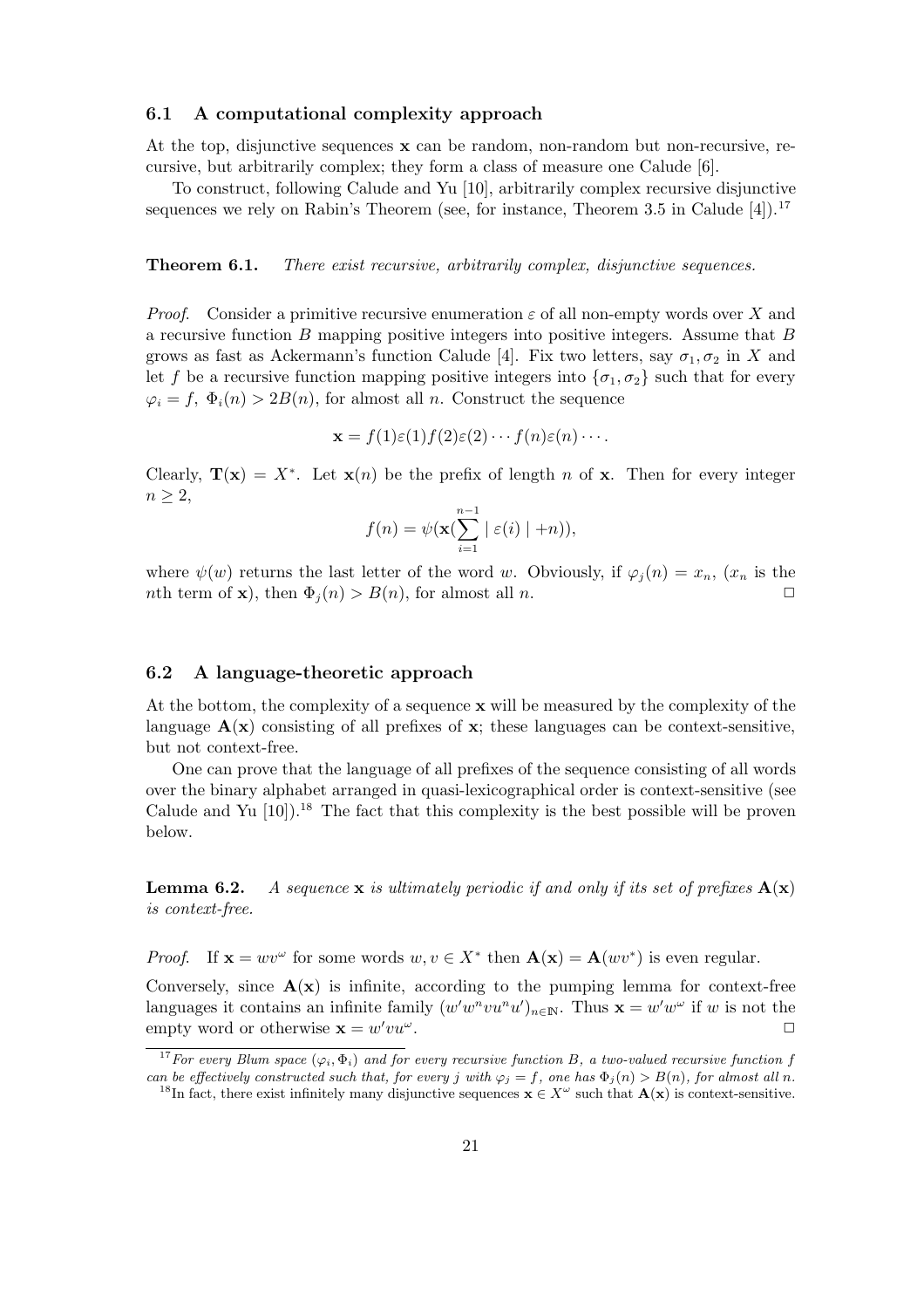As consequences we deduce:

**Corollary 6.3.** For every disjunctive sequence  $\mathbf{x} \in X^{\omega}$ .  $\mathbf{A}(\mathbf{x})$  is not context-free.

**Corollary 6.4.** If  $\mathbf{x} \in X^{\omega}$  is disjunctive, then  $\mathbf{A}(\mathbf{x})$  contains no infinite context-free language.

#### **6.3 Subword complexity**

We introduce a concept of complexity of infinite sequences **x** which is intimately related to disjunctive  $\omega$ -words. This concept is based solely on the sets of subwords  $\mathbf{T}(\mathbf{x})$ . It turns out that the subword complexity  $\tau(\mathbf{x})$  of a word  $\mathbf{x} \in X^{\omega}$  is also closely related to the entropy of the regular  $\omega$ -languages containing **x**.

For a language  $W \subseteq X^*$  let

$$
\mathbf{s}_W(n) = \text{card } W \cap X^n
$$

be its structure function (cf. Kuich [23]), and

$$
H_W = \limsup_{n \to \infty} \frac{\log_{card X} \mathbf{s}_W(n)}{n}
$$

be its entropy. Define  $\mathbf{s}_F = \mathbf{s}_{\mathbf{A}(F)}$  and  $H_F = H_{\mathbf{A}(F)}$ , for  $F \subseteq X^{\omega}$ . We continue with more definitions. Let

$$
\mathbf{T}_{\infty}(\mathbf{x}) = \{ w \, | \, w \in X^* \land \forall n \exists v \exists \beta (\vert v \vert \ge n \land vw\beta = \mathbf{x}) \}
$$
(12)

be the set of subwords occurring infinitely often in **x**.

We call  $\tau(\mathbf{x}) = H_{\mathbf{T}(\mathbf{x})}$  the *subword complexity* of the word  $\mathbf{x} \in X^{\omega}$ . Then the following identity holds (cf. Staiger [46]):

$$
H_{\mathbf{T}(\mathbf{x})} = H_{\mathbf{T}_{\infty}(\mathbf{x})} = \inf \{ H_F \, | \, F \text{ is finite-state } \wedge \mathbf{x} \in F \} \tag{13}
$$

An  $\omega$ -word is disjunctive if and only if  $\mathbf{T}(\mathbf{x}) = \mathbf{T}_{\infty}(\mathbf{x}) = X^*$ .

**Proposition 6.5.** Let F be a finite-state  $\omega$ -language. Then  $\tau(\mathbf{x}) \leq H_F$ , for every  $\mathbf{x} \in F$ .

The following result comes from Staiger [46].

**Proposition 6.6.** If  $F \neq \emptyset$  is a closed finite-state  $\omega$ -language then there is a recursive (as a function mapping  $\mathbb{N}$  to X) sequence  $\mathbf{x} \in F$  satisfying  $\tau(\mathbf{x}) = H_F$ .

Now, in a way similar to Lemma 4.4 we obtain a relationship between density, entropy and subwords:

**Theorem 6.7.** Let  $E \subseteq X^{\omega}$  be such that  $\mathcal{C}(E) = \mathcal{C}(W^{\omega})$ , for some nonempty regular language  $W \subseteq X^*$ , and let F be a finite-state subset of  $\mathcal{C}(E)$ .

Then the following conditions are equivalent: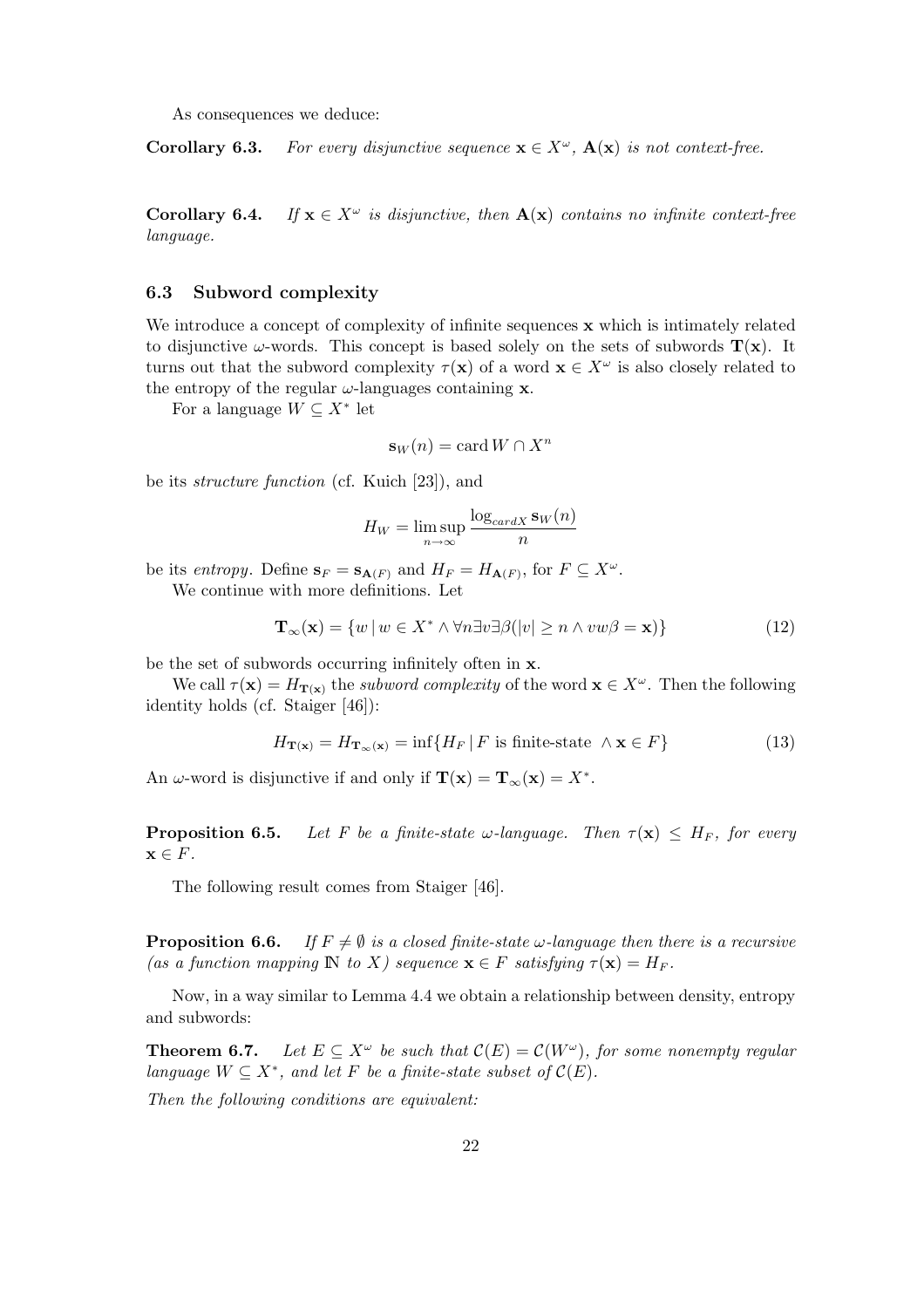- 1. F is nowhere dense in E.
- 2.  $H_F < H_E$ .
- 3.  $\lim_{n \to \infty} \frac{\mathbf{s}_F(n)}{\mathbf{s}_E(n)} = 0$
- 4.  $\exists w (w \in W^* \wedge F \subseteq \mathcal{C}(E) \setminus X^* w X^{\omega}).$
- 5.  $\forall \mathbf{x} (\mathbf{x} \in F \Rightarrow \tau(\mathbf{x}) < H_F).$

Proof. Theorem 21 in Merzenich and Staiger [29] shows that the first three conditions are pairwise equivalent. Moreover, Lemma 4.4 proves the equivalence of 1. and  $\chi$ , and the above Propositions 6.5 and 6.6 show the equivalence of 2. and 5..  $\Box$ 

## **7 Disjunctive Runs**

#### **7.1 Elementary properties**

In this section we study a canonical generalization of disjunctive sequences, namely disjunctive runs in finite automata. We need some further notation from  $\omega$ -languages. Let M, N denote languages over X, i.e.  $M, N \subseteq X^*$ .

An *automaton* A (over X) is a tuple  $A = (Q_A, E_A, i_A)$  of a finite set  $Q_A$  of states,  $Q_A \cap X = \emptyset$ , an *initial state*  $i_A \in Q_A$ , and a relation  $E_A \subseteq Q_A \times X \times Q_A$  of *labeled arcs*. A run r in A from q to q' is a word  $r = e_1 \dots e_n \in E_A^*$  with  $e_i = (q_i, a_i, q'_i) \in E_A$  such that  $q_i' = q_{i+1}$  holds for  $1 \leq i < n$  with  $q_1 = q$  and  $q_n' = q'$ .  $Run(A)$  is the set of all finite runs in A. An *infinite run* **r** in A is an element of adh  $Run(A) \subseteq E_A^{\omega}$ .  $Run^{\omega}(A)$  is the set of all infinite runs in A starting from  $i_A$ . As (infinite) runs are special words in  $E^{\infty}$ ,  $\mathbf{r}[k], \mathbf{r}[k,l], r[k],$  and  $r[k,l]$  are already defined.

The *labeling*  $\lambda: E_A \to X$  is the projection of a labeled arc onto its second coordinate,  $\lambda((q, a, q')) = a$ .  $\lambda$  is canonically extended to a homomorphism  $\lambda : E_A \to X \to X$ .  $Run_{q,q'}(A)$  denotes the set of all finite runs in A from q to  $q'$ ,  $L_{q,q'}(A) := \lambda(Run_{q,q'}(A))$ . Note that  $\epsilon \in L_{q,q}(A)$ , as the empty run runs from q to q for any q.  $M \subseteq X^*$  is called *recognizable* if there is an automaton A and a set  $Q^f$  of final states,  $Q^f \subseteq Q_A$ , such that  $M = \bigcup_{q' \in Q} L_{i_A,q'}(A);$  Rec denotes the class of all recognizable languages. Analogously, Reg denotes the set of all regular languages.  $Rec = Reg$  is known as Kleene's Main Theorem in automata theory, cf. Kleene [22].

An automaton A is called *reachable* if for any state  $q \in Q_A$  there is a run in A from  $i_A$ to q. One may usually drop all non-reachable states. In the sequel, any automaton will be reachable. An automaton A is called *deterministic* if  $(q, a, q_1) \in E_A$  and  $(q, a, q_2) \in E_A$ implies  $q_1 = q_2$ , for all  $q, q_1, q_2 \in Q_A$  and all  $a \in X$ . A (usually non-deterministic) automaton A with an attached set  $Q^f \subseteq Q_A$  of final states is called trim if for any state  $q \in Q_A$  there is a finite run r from  $i_A$  to some final state  $q' \in Q^f$  that runs through q. A is called *strongly connected* if for any two states  $q, q' \in Q_A$  there is a run in A from q to  $q'$ . Obviously, any recognizable language can be recognized by some trim automaton by throwing away all states that are not reachable or that do not lead to any final state by any run in  $A$ , and for any regular  $*$ -closed language  $M$  (i.e., a language satisfying the equality  $M^* = M$ ) there is a strongly connected automaton A such that  $M = L_{i_A, i_A}(A)$ .

We say that an infinite run  $\mathbf{r} = (e_i)_{i \in \mathbb{N}}, e_i = (q_i, a_i, q'_i)$ , touches a state q infinitely often if  $q = q_i$  for infinitely many  $i \in \mathbb{N}$ .  $Q^{\omega}(\mathbf{r})$  denotes the set of states touched infinitely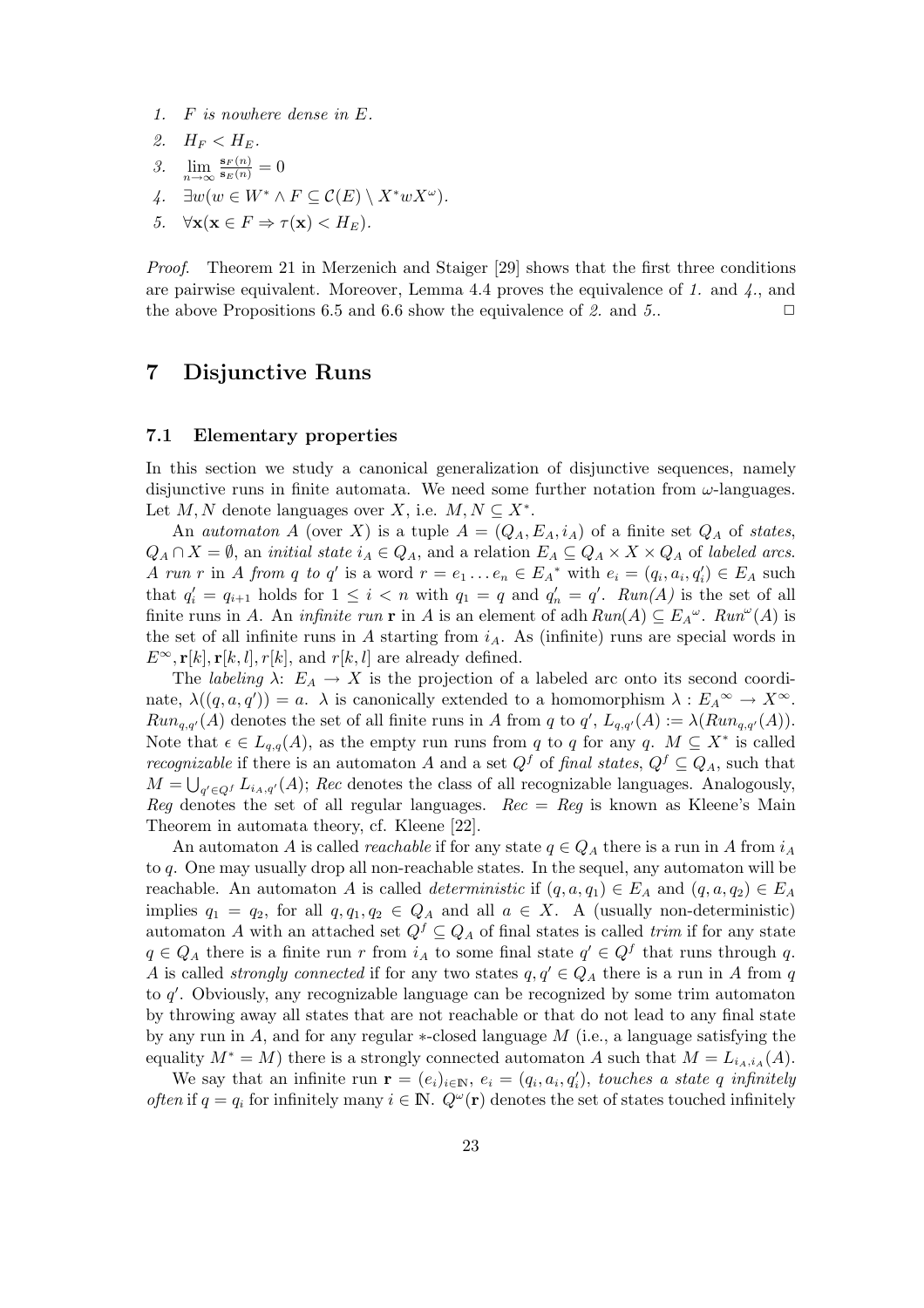often by **r**. An  $\omega$ -language  $F \subseteq X^{\omega}$  is called *recognizable* if there is an automaton A and a set  $Q^f \subseteq Q_A$  of final states such that  $F = \{ \mathbf{x} \in X^\omega \mid \exists \mathbf{r} \in \mathit{Run}^\omega(A) \; (\lambda(\mathbf{r}) = \mathbf{x})\}$  $\wedge Q^{\omega}(\mathbf{r}) \cap Q^{f} \neq \emptyset$ }. Rec<sup>ω</sup> denotes the class of recognizable  $\omega$ -language. Let Reg<sup>ω</sup> denote the class of regular  $\omega$ -languages, see chapter 1. By famous results of Büchi [3], McNaughton [28], and Muller [30],  $Rec^{\omega} = Req^{\omega}$ .

In what follows we shall use disjunctivity as another acceptance criterion for infinite runs. An infinite run **r** is called disjunctive if any finite run that may be used infinitely often by **r** has to be used at least once (and thus infinitely often) by **r**. More formally, **r** is *disjunctive* if for all  $q \in Q^{\omega}(\mathbf{r})$  and for all finite runs r in A from q r is an infix of r. We talk about  $\lambda$ -disjunctivity if **r** may not use all possible sub-runs but  $\lambda(\mathbf{r})$  must contain all labelings of all possible sub-runs. Formally, **r** is called  $\lambda$ -disjunctive if for all  $q \in Q^{\omega}(\mathbf{r})$ and for all finite runs r in A from  $q \lambda(r) \in \lambda(\mathbf{T}(\mathbf{r}))$  holds. This leads to  $(\lambda)$ -disjunctive languages of automata:

$$
L^{d}(A) = \{ \mathbf{x} \in X^{\omega} \mid \exists \mathbf{r} \in \mathit{Run}^{\omega}(A) \ (\mathbf{r} \text{ is disjunctive } \wedge \mathbf{x} = \lambda(\mathbf{r})) \}
$$

is the disjunctive language of A,

$$
L^{\lambda-d}(A) = \{ \mathbf{x} \in X^{\omega} \mid \exists \mathbf{r} \in \mathit{Run}^{\omega}(A) \text{ (r is } \lambda \text{-disjunctive } \wedge \mathbf{x} = \lambda(\mathbf{r})) \}
$$

is the  $\lambda$ -disjunctive language of  $A$ .<sup>19</sup>

Finally, Rec<sup>d</sup> and Rec<sup> $\lambda-d$ </sup> denote the classes of disjunctive and  $\lambda$ -disjunctive languages.

Here is a list of examples.<sup>20</sup>



Figure 1. Some automata

 $19$ In the literature, the term "disjunctive language" of an automaton is also used regarding properties of the syntactic monoid. However, in this paper, a disjunctive language is simply the  $\lambda$ -image of the set of all disjunctive runs of an automaton.

<sup>&</sup>lt;sup>20</sup>We represent automata, as usual, by graphs;  $>$  denotes the initial state.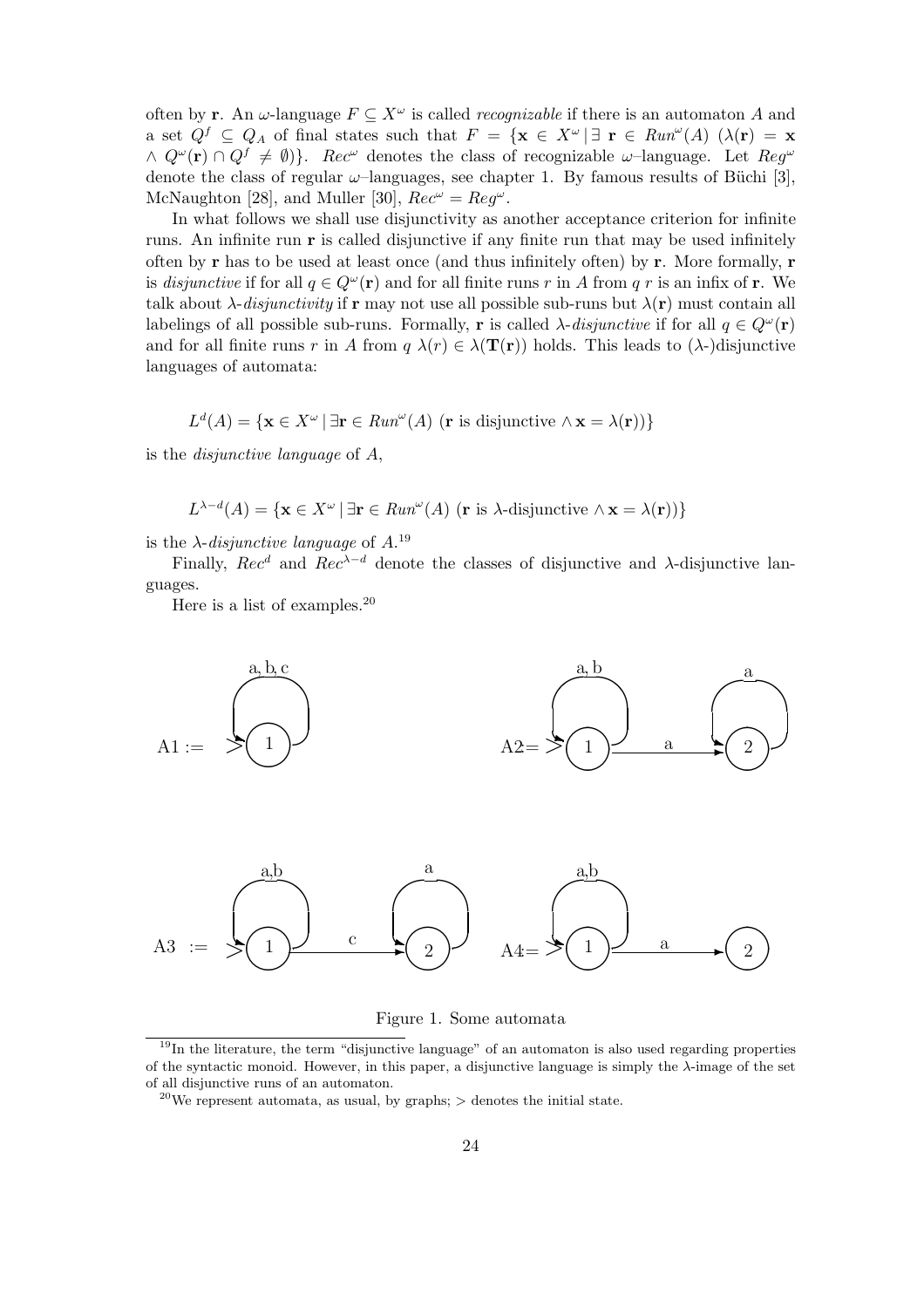Examining Figure 1 we immediately get:

- $L^d(A_1) = L^{\lambda-d}(A_1) = D_{\{a,b,c\}},$
- $L<sup>d</sup>(A<sub>2</sub>) = {a, b}<sup>*</sup> a<sup>\omega</sup>$ , as any disjunctive run must reach state 2 the arc  $1 \stackrel{a}{\longrightarrow} 2$  must be used,
- $L^{\lambda-d}(A_2) = \{a, b\}^* a^{\omega} \cup D_{\{a,b\}}$ , as a  $\lambda$ -disjunctive run may stay with state 1: any labeling string can be used without leaving state 1,
- $L^{d}(A_3) = L^{\lambda-d}(A_3) = \{a, b\}^*ca^{\omega}$ ,
- $L<sup>d</sup>(A<sub>4</sub>) = \emptyset$ , as any disjunctive run in  $A<sub>4</sub>$  must use  $1 \stackrel{a}{\longrightarrow} 2$  and thus cannot be infinite,

$$
\bullet \ \ L^{\lambda - d}(A_4) = D_{\{a,b\}}.
$$

As can be seen in the above examples ( $\lambda$ )–disjunctive languages may be  $\omega$ –regular.<sup>21</sup> A sub-automaton B of A generated by  $Q_B \subseteq Q_A$  is given by  $B = (Q_B, E_B, i_B)$  with some  $i_B \in Q_B$  and  $E_B = E_A \cap (Q_B \times X \times Q_B)$ . A sub-automaton B of A is called final ( $\lambda$ -final) if there is a disjunctive ( $\lambda$ -disjunctive) run **r** in A from  $i_A$  such that  $Q_B = Q^{\omega}(\mathbf{r})$ . A sub-automaton B of A is final if  $E_B \neq \emptyset$  and B is strongly connected and closed (i.e., no run in A starting from a state in B can reach a state in  $Q_A \setminus Q_B$ . A sub-automaton B of A is  $\lambda$ -final if  $E_B \neq \emptyset$  and B is strongly connected and  $\lambda$ -closed (i.e., for any finite run r in A starting from some state q in B there exists a run r' in B with  $\lambda(r') = \lambda(r)$ . Thus, any final sub-automaton is also  $\lambda$ -final but not necessarily vice versa.  $Fin(A)$  and  $Fin^{\lambda}(A)$  denote the (finite) sets of all final and  $\lambda$ -final sub-automata of A. The following (obvious) normal-form-theorem for automata is quite helpful.

**Lemma 7.1.** Let A be an automaton. Then, the following statements hold true:

- 1.  $L^d(A) = \bigcup_{B \in Fin(A)} L_{i_A,i_B}(A) L^d(B),$
- 2.  $L^{\lambda-d}(A) = \bigcup_{B \in Fin^{\lambda}(A)} L_{i_A,i_B}(A) L^{\lambda-d}(B),$
- 3.  $L^d(A) \subset L^{\lambda-d}(A)$ .

#### **7.2 Algebraic properties of disjunctive languages**

We introduce the  $(\lambda)$ -*disjunctive closure,*  $M^d$  ( $M^{\lambda-d}$ ), of a language  $M \subseteq X^*$  by

$$
M^d = \{ \mathbf{x} \in M^{\omega} \mid \exists (w_i)_{i \in \mathbb{N}} : \{w_i \mid i \in \mathbb{N}\} = M^* \setminus \{\epsilon\} \wedge \mathbf{x} = w_1 \cdots w_i \cdots \},
$$
  

$$
M^{\lambda - d} = \{ \mathbf{x} \in \text{adh } (M^*) \mid M^* = \mathbf{T}(\mathbf{x}) \}.
$$

<sup>&</sup>lt;sup>21</sup>We will prove later that  $\omega$ -regular ( $\lambda$ )-disjunctive languages are exactly of the form  $\bigcup_{1 \le i \le n} M_i w_j^{\omega}$ for some regular languages  $M_i \subseteq X^*$  and words  $w_i \in X^*$ .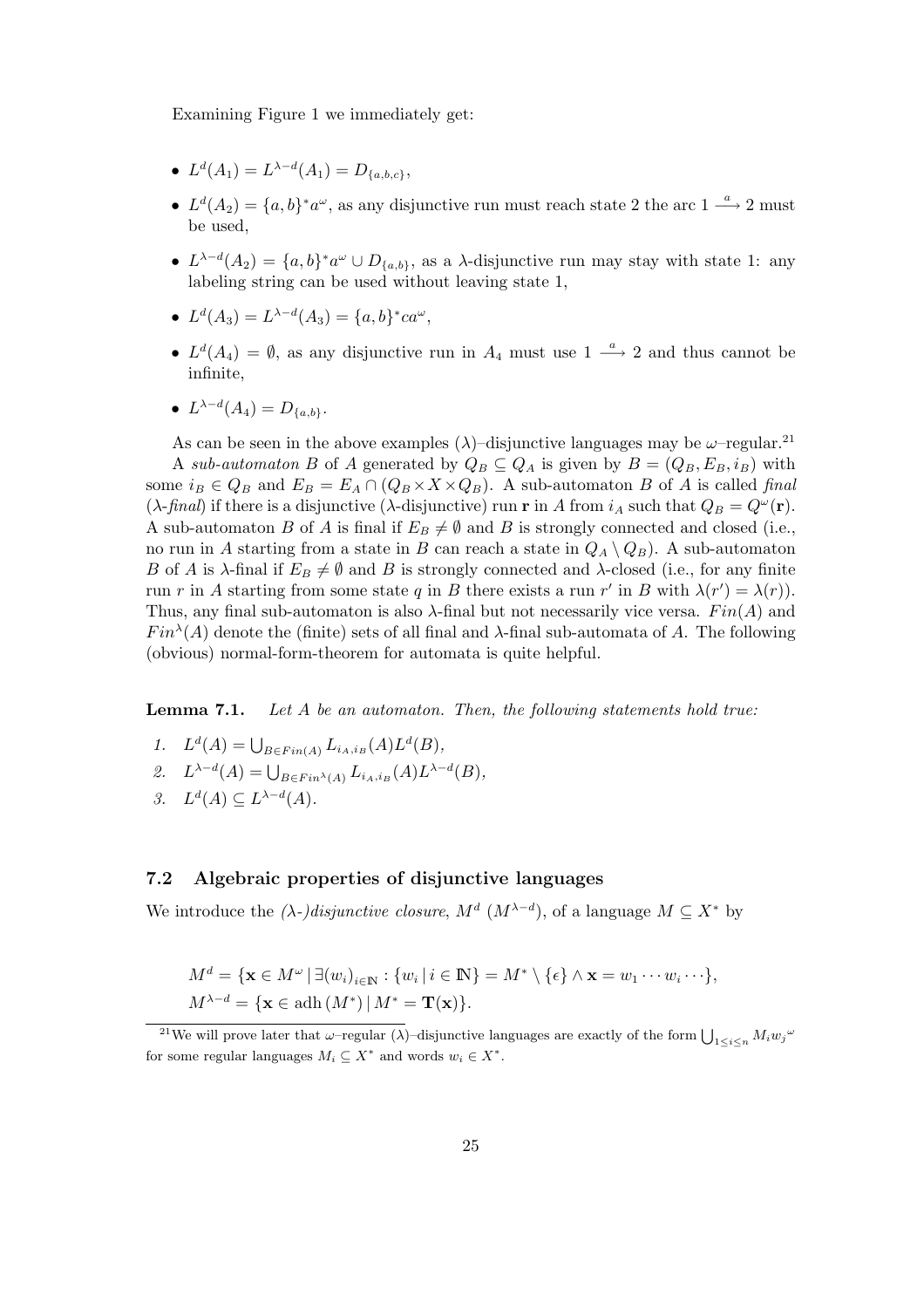A sequence  $\mathbf{x} \in X^\omega$  is in  $M^d$  if  $\mathbf{x}$  is an infinite concatenation of words of  $M^*$  such that any word of  $M^*$  appears in this concatenation (which is equivalent to the fact that any word of  $M^*$  appears infinitely often). So,  $\mathbf{x} \in X^\omega$  is in  $M^{\lambda-d}$  if  $\mathbf{x} \in \text{adh}(M^*)$  and any word of  $M^*$  appears (infinitely often) as an infix of **x**. Obviously,  $M^d = (M^*)^d = M^*M^d$ ,  $M^{\lambda-d} = (M^*)^{\lambda-d} = M^*M^{\lambda-d}, \mathbf{A}(M^d) = \mathbf{A}(M^{\lambda-d}) = \mathbf{A}(M^*).$ 

**Lemma 7.2.** Let A be an automaton. Then:

- 1. For any final sub-automaton B,  $L<sup>d</sup>(B) = (L<sub>i_B,i_B</sub>(B))^d$ .
- 2. For any  $\lambda$ -final sub-automaton B,  $L^{\lambda-d}(B)=(L_{i_B,i_B}(B))^{\lambda-d}$ .

*Proof.* The inclusion  $L^d(B) \subseteq (L_{i_B,i_B}(B))^d$  is obvious from the definitions. To prove " $\supseteq$ " choose some  $\mathbf{x} \in (L_{i_B,i_B}(B))^d$ . Thus, there is an infinite sequence  $(w_i)_{i \in \mathbb{N}}$  of words  $w_i \in L_{i_B,i_B}(B) \setminus {\epsilon}$  with  $\mathbf{x} = w_1w_2 \cdots w_i \cdots$  where any word  $u \in L_{i_B,i_B}(B) \setminus {\epsilon}$  must appear infinitely often as some  $w_i$  in **x**. For any  $w_i$  we find a non–empty run  $r_i$  from  $i_B$ to  $i_B$  in B with  $w_i = \lambda(r_i)$ , thus,  $\mathbf{r} = r_1 r_2 \cdots r_i \cdots$  is in  $Run^{\omega}(B)$  with  $\lambda(\mathbf{r}) = \mathbf{x}$ . Let  $C = \{c_1, c_2, \dots\}$  be some enumeration of all circular runs in B from  $i_B$  to  $i_B$ . As B is strongly connected it is obvious that some run in  $Run^{\omega}(B)$  is disjunctive if it contains  $C$  as sub–runs.

We define a new run  $\mathbf{R} \in Run^{\omega}(B)$  inductively. First, put  $R_1 = r_1 r_2 \cdots r_{i-1} c_1$  where  $i = \mu y(\lambda(c_1) = \lambda(r_y)), t(R_1) = i.$  Let  $R_n$  be defined such that  $R_n$  runs from  $i_B$  to  $i_B$ with  $R_i \subseteq R_j \subseteq R_n$  for all  $i \leq j \leq n$  and  $c_i$  is a sub-run of  $R_n$  for  $1 \leq i \leq n$ . For  $i = \mu y(y>t(R_n) \wedge \lambda(c_{n+1}) = \lambda(r_y))$  define  $R_{n+1} = R_n r_{t+1} \cdots r_{i-1} c_{n+1}$ , where  $t = t(R_n)$ , and set  $t(R_{n+1}) = i$ . Thus,  $R_{n+1}$  runs from  $i_B$  to  $i_B$ , contains  $R_n$  as a prefix-run, and  $c_{n+1}$  as a sub–run. Thus, the unique run **R** in adh  $\{R_n|n \in \mathbb{N}\}\)$  contains all  $c_i$  as sub–runs and consequently is disjunctive with  $\lambda(\mathbf{R}) = \lambda(\mathbf{r}) = \mathbf{x}$  i.e.,  $\mathbf{x} \in L^d(B)$ . This proves the first part. To prove 2. simply notice the following: $22$ 

$$
L^{\lambda-d}(B) = \{ \lambda(\mathbf{r}) | \mathbf{r} \in Run^{\omega}(B) \land \mathbf{r} \text{ is } \lambda - \text{disjunctive} \}
$$
  
\n
$$
= \{ \lambda(\mathbf{r}) | \mathbf{r} \in \text{adh } Run_{i_B, i_B}(B) \land \mathbf{r} \text{ is } \lambda - \text{disjunctive} \},
$$
  
\n
$$
= \{ \lambda(\mathbf{r}) | \mathbf{r} \in \text{adh } Run_{i_B, i_B}(B) \land \forall r \in Run_{i_B, i_B}(B) \lambda(r) \in \mathbf{T}(\mathbf{r}) \}
$$
  
\n
$$
= \{ \mathbf{x} | \mathbf{x} \in \text{adh } L_{i_B, i_B}(B) \land \forall u \in L_{i_B, i_B}(B) u \in \mathbf{T}(\mathbf{x}) \}
$$
  
\n
$$
= \{ \mathbf{x} \in \text{adh } (L_{i_B, i_B}(B))^* | (L_{i_B, i_B}(B))^* \subseteq \mathbf{T}(\mathbf{x}) \}
$$
  
\n
$$
= (L_{i_B, i_B}(B))^{\lambda - d}.
$$

 $\Box$ 

We may restate Lemma 7.1 as

**Lemma 7.3.** Let A be an automaton. Then:

1.  $L^d(A) = \bigcup_{B \in Fin(A)} L_{i_A, i_B}(A) (L_{i_B, i_B}(B))^d$ , 2.  $L^{\lambda-d}(A) = \bigcup_{B \in Fin^{\lambda}(A)} L_{i_A,i_B}(A) (L_{i_B,i_B}(B))^{\lambda-d}.$ 

<sup>&</sup>lt;sup>22</sup>Note that  $Run_{i_B,i_B}(B)$  is the set of all finite runs in B from  $i_B$  to  $i_B$ .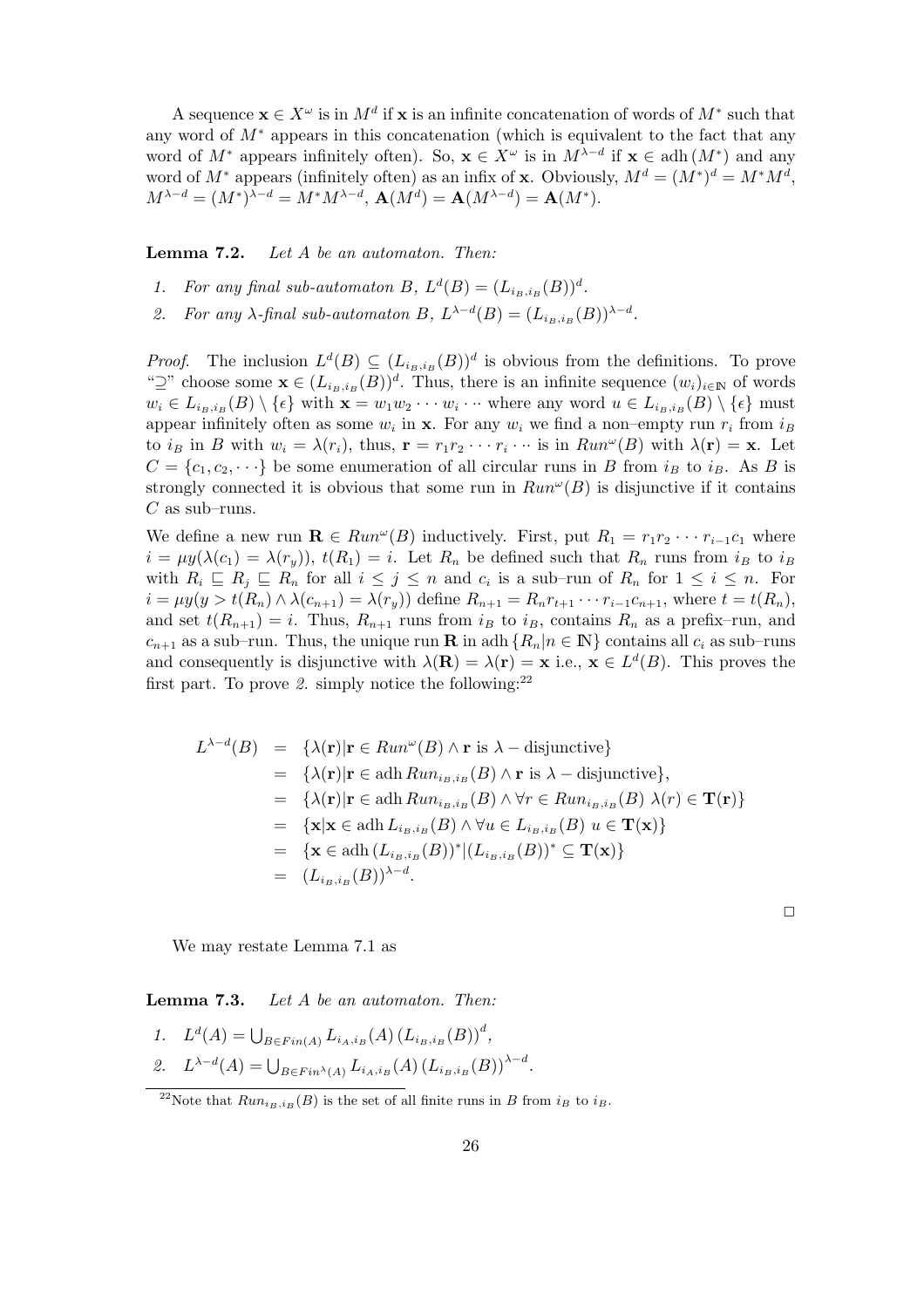We call an  $\omega$ -language  $F \subseteq X^{\omega}$  d-regular ( $\lambda$ -d-regular) if there are some non-empty regular languages  $M_j, N_j \subseteq X^*$  with  $F = \bigcup_{1 \leq j \leq n} M_j N_j^d$   $(F = \bigcup_{1 \leq j \leq n} M_j N_j^{\lambda - d}$ , respectively), or if  $F = \emptyset$ .

 $\chi_{\text{eq}}^{5/2}$  and  $\chi_{\text{eq}}^{3}$  denote the classes of all d-regular and  $\lambda$ -d-regular languages.<sup>23</sup>

**Theorem 7.4.**  $Rec^d = Req^d$ ,  $Rec^{\lambda-d} \subset Req^{\lambda-d}$ .

*Proof.* The relations  $Rec^d \subseteq Reg^d$  and  $Rec^{\lambda-d} \subseteq Reg^{\lambda-d}$  hold by Lemma 7.2 and the definition of ( $\lambda$ -) d-regularity. Obviously,  $\{a, b\}^* a^\omega = \{a, b\}^* \{a\}^{\lambda - d} \in Reg^{\lambda - d}$ , but any automaton A with  $\{a, b\}^* a^\omega \subseteq L^{\lambda-d}(A)$  possesses also an infinite  $\lambda$ -disjunctive run **r** that stays in  $\{a, b\}^*$ , i.e.  $D_{\{a, b\}} \subseteq L^{\lambda - d}(A)$  holds. Thus,  $L^{\lambda - d}(A) \neq \{a, b\}^* a^\omega$  for any A (this is not true for disjunctivity, see example  $A_2$ ), i.e.,  $Rec^{\lambda-d} \subset Reg^{\lambda-d}$  holds. It remains to prove  $Reg^d \subseteq Rec^d$ . For  $F = \bigcup_{1 \leq j \leq n} M_j N_j^d$ ,  $N_j = N_j^*$ ,  $N_j$ ,  $M_j$  regular, there exist automata  $C_j, B_j$ , sets  $Q_j^f \subseteq Q_{C_j}$ , such that

$$
M_j = \bigcup_{q \in Q_j^f} L_{i_{C_j}, q}(C_j),
$$
  

$$
N_j = L_{i_{B_j}, i_{B_j}}(B_j),
$$

where  $B_i$  may be chosen to be strongly connected and  $C_i$  to be trim. We construct an automaton A' with  $\epsilon$ -arcs (i.e., arcs labeled with  $\epsilon$ ) by using 2j mutually disjoint versions of the automata  $C_j$  and  $B_j$  plus a new initial state  $i_A$  and placing  $\epsilon$ -arcs from  $i_A$  to each  $i_{C_j}$  and from any  $q \in Q_j^f$  to  $i_{B_j}$ . Finally, A follows from A' by a standard elimination of those  $\epsilon$ -arcs (e.g., whenever  $(q, a, q')$  and  $(q', \epsilon, q'')$  are edges, add a new edge  $(q, a, q'')$ , keep  $(q, a, q')$ , and remove finally all  $\epsilon$ -arcs). As  $C_j$  was chosen to be trim, then any disjunctive run in A from  $i_A$  that passes  $C_j$  must eventually reach  $B_j$  via some final state q in  $Q_j^f$ . Thus,  $L^d(A) = F$ , i.e.  $Reg^d \subseteq Rec^d$ .

**Lemma 7.5.** The following statements hold true:

- 1.  $M \neq \emptyset \Rightarrow M^{\lambda-d} \neq \emptyset \neq M^d$ ,
- 2.  $M^d \subset M^{\lambda-d}$ ,
- 3.  $\exists M \subseteq X^* \colon M^{\lambda-d} \nsubseteq M^d$ .

*Proof.* The first two statements are obvious. For 3. we construct a language  $M \subseteq X^*$ with  $M = M^*$  but  $M^{\lambda-d} \nsubseteq M^d$ . For simplicity, we choose  $M \subseteq \{a, b\}^*$ . Let  $y_i$  be the *i*-th word in  $\{a, b\}^*$  in lexicographic order, i.e.,  $|y_i| = \lfloor l g_2 i \rfloor$ . Put  $M = \{y_1 \dots y_i b^{2i+6} | i \in \mathbb{N}\}^*,$ and let  $y = y_1 \ldots y_i \ldots$  be the infinite concatenation of all words of  $\{a, b\}^*$  in their lexicographic order. Obviously,  $y \in \text{adh } M$  and any  $u \in M^*(-M)$  is an infix of some  $y_i$ , i.e. an infix of **y**, thus  $y \in M^{\lambda-d}$ . However,  $y \notin M^d$  as even  $y \notin M^{\omega}$  holds. This is easily seen as no word  $v \in M$  is even a prefix of **y**. Indeed, assume that  $v \in M$  and  $v \subseteq y$ . As  $v \in M$ , v has  $y_1 \ldots y_i b^{2i+6}$  as a prefix for some i. But **y** has already  $y_1 \ldots y_i y_{i+1} y_{i+2}$ 

<sup>&</sup>lt;sup>23</sup>Of course, d-regular languages are usually not  $\omega$ -regular. The name "d-regular" only reflects the similarity in the definition of  $\omega$ -regularity, and the fact that d-regularity is the algebraic counterpart of d-recognizability.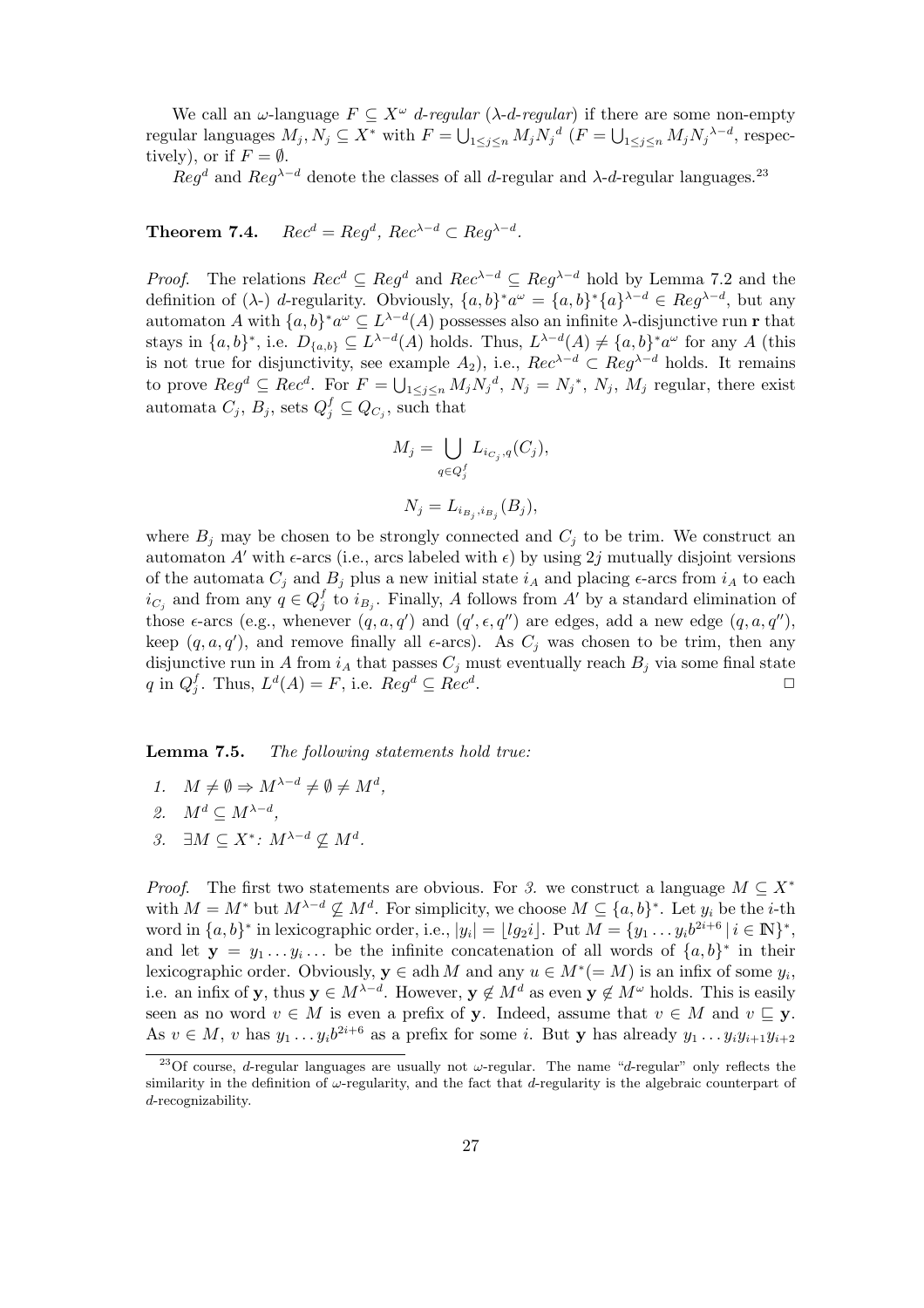as a prefix and  $|y_{i+1}y_{i+2}| \leq 2 \cdot lg_2(i+2) \leq 2i+6= |b^{2i+6}|$ . Thus,  $y_{i+1}y_{i+2} \sqsubseteq b^{2i+6}$ , a contradiction, as two consecutive words in lexicographic order must contain at least one letter  $a$ .

We shall see later that the non-regularity of  $M$ , in the example used in the above proof, is essential as  $M^d = M^{\lambda-d}$  holds for all regular languages M.

**Lemma 7.6.** The following statements hold true:

1.  $M \subseteq N \wedge M^{\omega} \subseteq N^{\omega} \wedge \mathbf{A}(M) \subseteq \mathbf{A}(N) \wedge \mathbf{T}(M) \subseteq \mathbf{T}(N) \not\Rightarrow M^d \cap N^d \neq \emptyset \quad \forall$  $M^{\lambda-d} \cap N^{\lambda-d} \neq \emptyset$ , 2.  $M^d = N^d \wedge M^{\lambda - d} = N^{\lambda - d} \neq M \subseteq N \vee M^{\omega} \subseteq N^{\omega}$ .

*Proof.* For 1. let  $M = a^*$  and  $N = \{a, b\}^*$ . They fulfill all hypotheses and  $M^{\lambda-d}$  $M^d = a^{\omega} \notin N^{\lambda - d} = N^d = D_{\{a,b\}}.$  To prove 2. we choose  $M = \{a,b\}^*, N = (a^*b)^*$ . Thus,  $M^{\lambda-d} = M^d = N^{\lambda-d} = N^d = D_{\{a,b\}},$  but  $a^* \in M \setminus N$  and  $a^{\omega} \in M^{\omega} \setminus N^{\omega}$ .

The above (trivial) examples warn us to be quite careful in finding relations between  $M^{\lambda-d}$ ,  $M^d$ ,  $M$ , and  $M^{\omega}$ .

**Lemma 7.7.** The following statements hold true:

- 1.  $M^d \subset N^d$  or  $M^{\lambda-d} \subset N^{\lambda-d} \Rightarrow \mathbf{A}(M^*) \subset \mathbf{A}(N^*).$
- 2.  $M^{\lambda-d} \cap N^{\lambda-d} \neq \emptyset \Rightarrow T(M^*) = T(N^*)$ .

*Proof.* 1.: For  $M^d \subseteq N^d$  we choose some  $w \in A(M)$ . As  $M^d = M^*M^d$  there is some z and **x** with  $wz \in M^*$  and  $wz\mathbf{x} \in M^d \subseteq N^d$ . Thus  $w \in \mathbf{A}(N^*)$ . For  $M^{\lambda-d} \subseteq N^{\lambda-d}$  use the same argument. To prove 2. one simply notes that  $w \in \mathbf{T}(M^*)$  and  $\mathbf{x} \in M^{\lambda-d} \cap N^{\lambda-d}$ implies  $w \in \mathbf{T}(\mathbf{x})$ , thus  $w \in \mathbf{T}(N^*)$ . By symmetry,  $\mathbf{T}(N^*) \subseteq \mathbf{T}(M^*)$  is also true.

**Lemma 7.8.** For every regular languages  $M, N \subseteq X^*$ , one has:

$$
\mathbf{S}(M^{\lambda-d}) = \mathbf{S}(N^{\lambda-d}) \Leftrightarrow \mathbf{T}(M^*) = \mathbf{T}(N^*).
$$
<sup>24</sup>

*Proof.* For "  $\Rightarrow$  " we note that  $w \in \mathbf{T}(M^*)$  implies  $z_1wz_2\mathbf{x} \in M^{\lambda-d}$ , for some  $z_1, z_2 \in M^*$ and  $\mathbf{x} \in M^{\lambda-d} = M^*M^{\lambda-d}$ , thus  $wz_2\mathbf{x} \in \mathbf{S}(M^{\lambda-d}) = \mathbf{S}(N^{\lambda-d})$ , i.e.  $z_3wz_2\mathbf{x} \in N^{\lambda-d}$  for some  $z_3 \in X^*$ . Thus,  $w \in \mathbf{T}(N^*)$ . By symmetry one also concludes  $T(N^*) \subseteq T(M^*)$ .

For "  $\Leftarrow$  " we note that  $\mathbf{x} \in \mathbf{S}(M^{\lambda-d})$  implies  $z\mathbf{x} \in M^{\lambda-d}$ , for some  $z \in \mathbf{A}(M^*)$ . Thus,  $(z\mathbf{x})[k] \in \mathbf{A}(M^*)$ ,  $\forall k \in \mathbb{N}$ . The relation  $\mathbf{A}(M^*) \subseteq \mathbf{T}(M^*) = \mathbf{T}(N^*)$  holds true by assumption, i.e.,  $z\mathbf{x}[k] \in \mathbf{T}(N^*)$ ,  $\forall k \in \mathbb{N}$ . Thus, there is a sequence  $(y_k)_{k\in\mathbb{N}}$  with y<sup>k</sup> ∈ **A**(N<sup>∗</sup>) and ykz**x**[k] ∈ **A**(N<sup>∗</sup>) ∀k ∈ IN. As N is regular N<sup>∗</sup> and **A**(N<sup>∗</sup>) are regular too; thus, the set of states  $\mathbf{A}(N^*)/y_k = \{v \in X^* | y_kv \in \mathbf{A}(N^*)\}$  is finite. So, there is one  $y \in X^*$  such that  $yzx[k] \in \mathbf{A}(N^*)$  for infinitely many k, i.e. for all  $k \in \mathbb{N}$ . Thus,  $yzx \in \text{adh } \mathbf{A}(N^*)$ . For  $u \in N^*$  we conclude  $u \in \mathbf{T}(N^*) = \mathbf{T}(M^*)$ ; thus,  $u \in \mathbf{T}(x)$  as **x** ∈  $M^{\lambda-d}$ . But  $yzx \in \text{adh } \mathbf{A}(N^*)$  and  $\mathbf{T}(\mathbf{A}(N^*)) \subseteq \mathbf{T}(yzx)$  implies  $yzx \in N^{\lambda-d}$ , thus, **x** ∈ **S**( $N^{\lambda-d}$ ). By symmetry one gets **S**( $N^{\lambda-d}$ ) ⊆ **S**( $M^{\lambda-d}$ ).  $\Box$ 

<sup>&</sup>lt;sup>24</sup>Remember,  $S(F)$  is the set of all suffixes of F.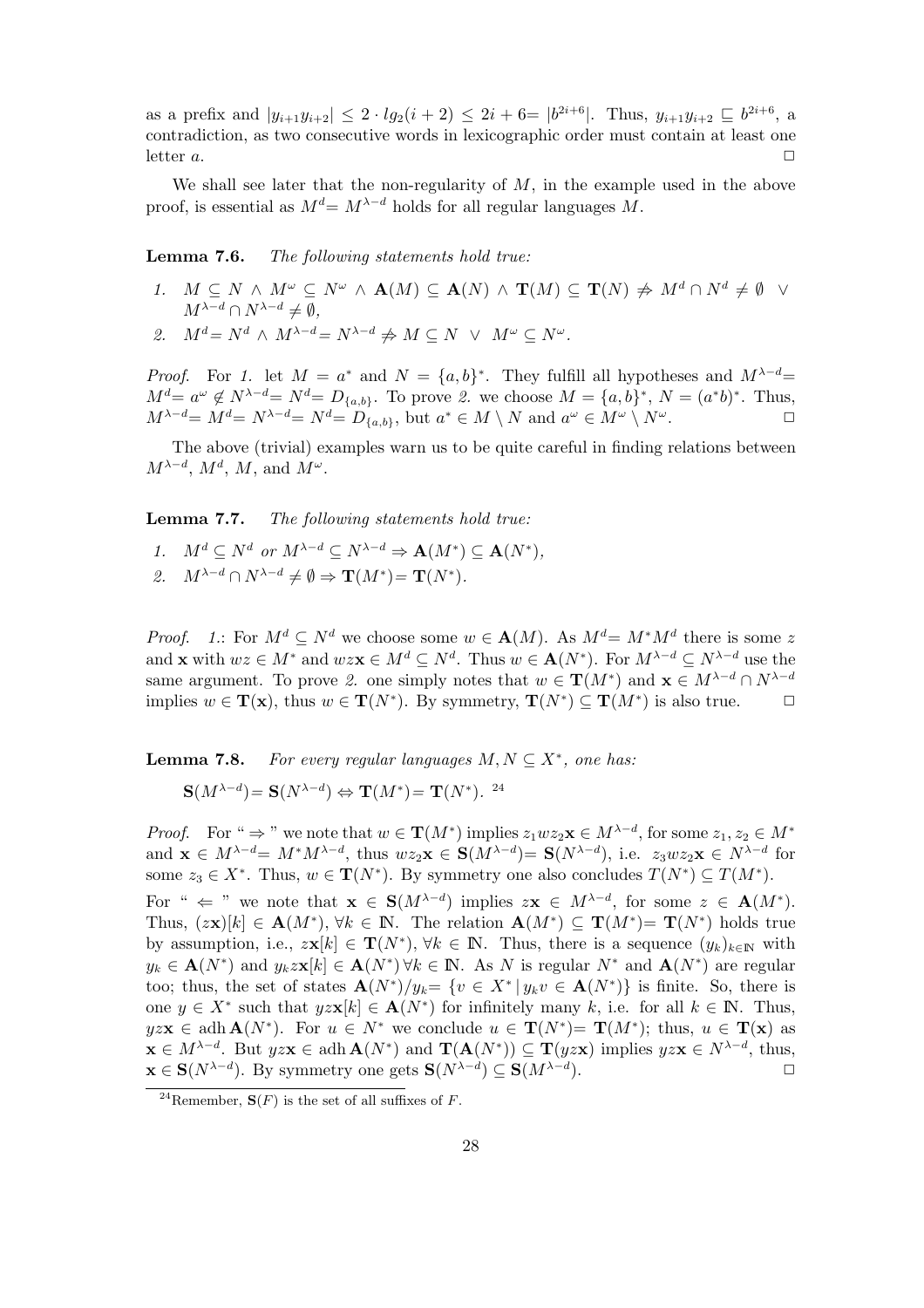**Lemma 7.9.** The following statements are equivalent:

- 1.  $M^{\lambda-d} = N^{\lambda-d}$ ,
- 2. adh  $M^* =$  adh  $N^*$ ,
- 3. **A** $(M^*) = A(N^*)$ .

*Proof.* " $1. \Rightarrow 2$ .": From  $\mathbf{x} \in \text{adh } M^*$  we deduce  $\mathbf{x}[k] \in \mathbf{A}(M^*) = \mathbf{A}(M^{\lambda-d}) = \mathbf{A}(N^{\lambda-d})$  $= \mathbf{A}(N^*)$  for all  $k \in \mathbb{N}$ ; i.e.,  $\mathbf{x} \in \text{adh } N^*$ . " $2. \Rightarrow 3$ ": As  $w \in \mathbf{A}(M^*)$  implies  $w\mathbf{x} \in M^{\lambda-d} = N^{\lambda-d}$  for some **x**, one gets  $w \in \mathbf{A}(N^*)$ . "3.  $\Rightarrow$  1.": Note that **x** ∈  $M^{\lambda-d}$  implies **x** ∈ adh M and  $M^* \subseteq T(\mathbf{x})$ .  $\mathbf{A}(M^*) = \mathbf{A}(N^*)$ implies immediately adh  $M^*$ = adh  $N^*$ . Further,  $N^* \subseteq A(N^*) = A(M^*) \subseteq T(x)$ , i.e.  $\mathbf{x} \in N^{\lambda-d}$ .

Combining Lemma 7.9 and Lemma 7.3 we get a decision procedure for testing whether  $L^{\lambda-d}(A) = L^{\lambda-d}(B)$  for given automata A, B:

**Theorem 7.10.** Equality in Rec<sup> $\lambda-d$ </sup> is decidable.

The same result holds for  $Rec<sup>d</sup>$ , but this proof is far more involved.<sup>25</sup>

# **7.3** Reg<sup>d</sup> **and** Reg<sup>λ</sup>−<sup>d</sup> **are the same**

If A is a deterministic automaton with some run r from some state q with label  $\lambda(r) = w$ then this run is uniquely determined by q and w and will be denoted by  $r_{a,w}$ . We write  $\delta(q, w) = q'$  if  $r_{q,w}$  exists and ends in q'. Thus,  $\delta$  refers always to deterministic automata.

**Lemma 7.11.** For every deterministic automaton A one has:  $L^d(A) = L^{\lambda-d}(A)$ .

*Proof.* It remains to prove the relation  $L^{\lambda-d}(A) \subseteq L^d(A)$ . We even can prove that any λ-disjunctive run in a deterministic automaton is also disjunctive. Therefore, we assume the existence of a  $\lambda$ -disjunctive but not disjunctive run **r** in A. I.e., there has to be some  $q_0 \in Q^{\omega}(\mathbf{r})$  and some finite run  $r_0$  in A from  $q_0$  such that  $r_0$  is no sub-run of **r**. However, as **r** is  $\lambda$ -disjunctive,  $u_0 = \lambda(r_0)$  is an infix of  $\lambda(\mathbf{r})$  infinitely often. Thus, there is  $q_1 \in Q^{\omega}(\mathbf{r})$ such that  $r_{q_1,u_0}$  is a sub-run of **r**. As  $q_0 \in Q^{\omega}(\mathbf{r})$ , it follows that  $r_{q_1,u_0u_1}$  is a sub-run of **r** from  $q_1$  to  $q_0$  for some  $u_1 \in X^*$ . Thus,  $r_{q_1,u_0u_1u_0}$  and  $r_{q_0,u_0u_1u_0}$  are not sub-runs of **r** where  $u_0u_1u_0$  is an infix of  $\lambda(\mathbf{r})$  as **r** does not contain  $r_0 = r_{q_0,u_0}$ . By induction, we can find arbitrarily many states  $q_0, q_1, q_2, \ldots, q_n \in Q^{\omega}(\mathbf{r})$  and words  $u_0, u_1, \ldots, u_n \in X^*$  such that  $r_{q_i}$ ,  $u_0u_1u_0u_2u_0 \ldots u_0u_nu_0$  are not sub-runs of **r** for  $1 \leq j \leq n$  but  $u_0u_1u_0 \ldots u_0u_nu_0$ is an infix of  $\lambda(\mathbf{r})$ , a contradiction as  $Q^{\omega}(\mathbf{r})$  is finite.

<sup>&</sup>lt;sup>25</sup>We shall give a rough idea of this proof in the following when we will look at further connections between disjunctivity and  $\lambda$ -disjunctivity.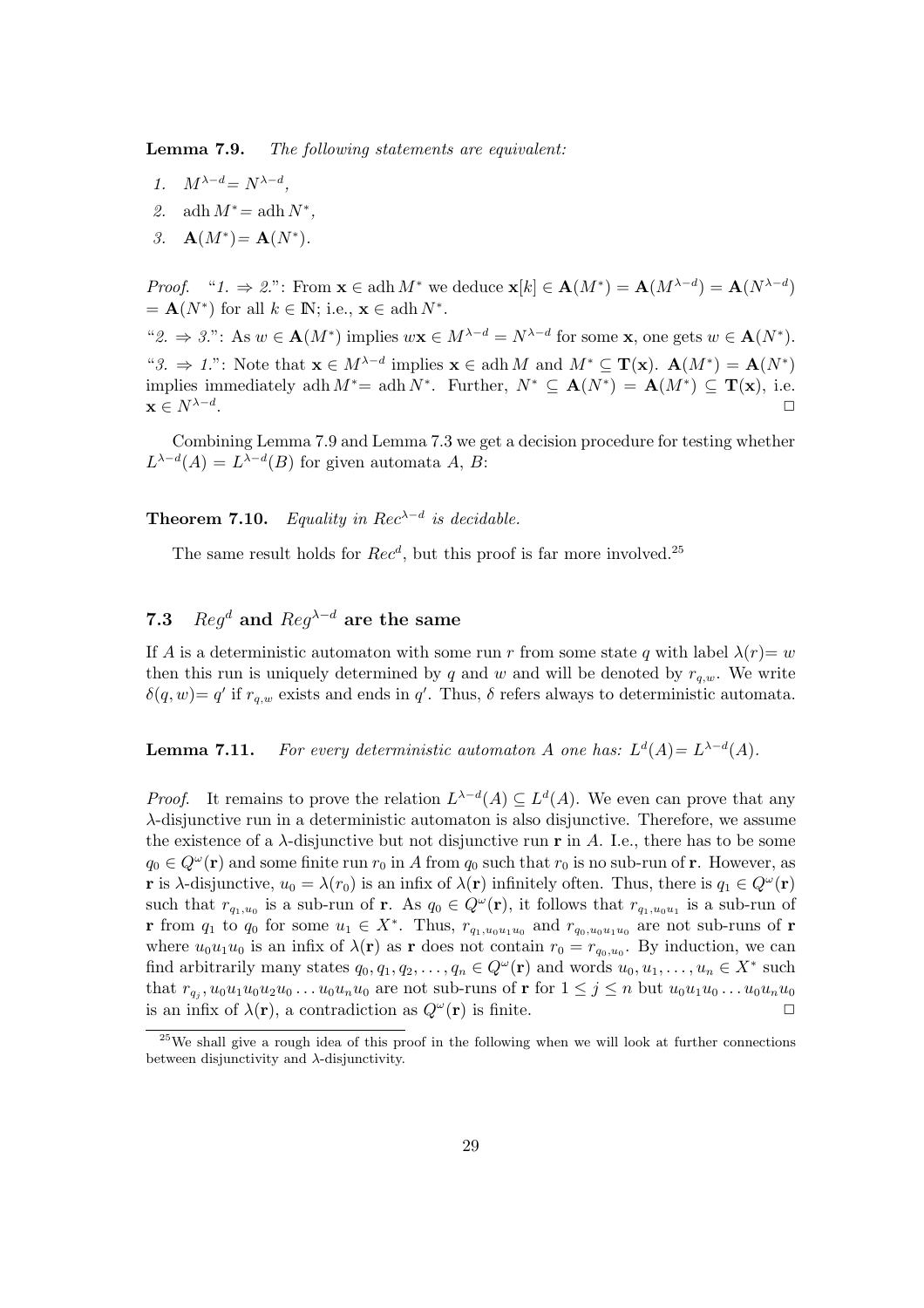The deterministic closure,  $A^{det}$ , of an arbitrary automaton  $A = (Q_A, E_A, i_A)$  is defined as  $A^{det} = (Q_A^{det}, E_A^{det}, \{i_A\})$ , where  $E_A^{det} \subseteq 2^{Q_A} \times X \times 2^{Q_A}$  is defined by  $(S, a, S') \in E_A^{det}$  if  $S' = \{q' \in S_A \mid \exists q \in S(q, a, q') \in E_A\}.$   $Q_A^{det} \subseteq 2^{Q_A}$  is the set of all reachable states in  $A^{det}$ . Note that  $(S, a, S') \in E_{A^{det}}$  does not mean that  $(q, a, q') \in E_A$  holds for all  $q \in S$ and all  $q' \in S'$ . Further, A being strongly connected does not imply that  $A^{det}$  is strongly connected. These facts lead to difficulties in gluing together parts of runs in A to form a larger run that corresponds to some given run in  $A^{det}$ . A gluing-technique is given in the following technical lemma.

**Lemma 7.12.** In  $A^{det}$  the following properties hold:

- 1.  $S_1 \subseteq S_2 \Rightarrow \delta(S_1, w) \subseteq \delta(S_2, w)$ .
- 2.  $\delta(S, w) = S' \Leftrightarrow$ 
	- i)  $\forall q \in S \; \exists q' \in S' \; \exists \; run \; r \; in \; A \; from \; q \; to \; q' \; with \; \lambda(r) = w, \; and$
	- ii)  $\forall q' \in S' \; \exists q \in S \; \exists run \; r \; in \; A \; from \; q \; to \; q' \; with \; \lambda(r) = w.$
- 3. If A is strongly connected with  $E_A \neq \emptyset$  then for any disjunctive run **R** in A<sup>det</sup> from  $\{i_A\}$ :
	- *i*)  $\exists S \in Q^{\omega}(\mathbf{R})$   $i_A \in S$
	- ii)  $\forall S \in Q^{\omega}(\mathbf{R})$   $(i_A \in S \Rightarrow \exists S^{\circ} \in Q^{\omega}(\mathbf{R}) \exists v \in X^*$   $(i_A \in S^{\circ} \text{ and } S^{\circ} = \delta(S, v) =$  $\delta({i_A}, v))$ .

*Proof.* The first two statements are obvious. For  $\beta$ , note that **R** has to reach some final sub-automaton  $B^{det}$  of  $A^{det}$ ; thus,  $\mathbf{R} = \mathbf{R}[\ell] \mathbf{R}'$  for some  $\ell$  where  $\mathbf{R}'$  runs completely inside  $B^{det}$ . For any  $S' \in Q^{\omega}(\mathbf{R}) = Q_B^{det}$  there is some  $k > \ell$  and  $S' = \delta({i_A}, u)$  with  $u = \lambda(\mathbf{R}[k])$ . By Lemma 7.12, 2 there is a run r in A from  $i_A$  to q' with  $\lambda(r) = u$  and  $q' \in S'$ . As A is strongly connected there is some run r' in A from  $q'$  to  $i_A$ . Thus,

$$
i_A \in \delta(\{i_A\}, u\lambda(r')) \in Q^{det}_B = Q^{\omega}(\mathbf{R}),
$$

which proves  $3.i$ .

Now, let S be some state in  $Q^{\omega}(\mathbf{R}) (= Q_B^{det})$  with  $i_A \in S$ .  $S = \delta({i_A}, u)$  with  $u = \lambda(\mathbf{R}[k])$ for some k. By Lemma 7.12, 2.ii) we know the existence of some run r in A from  $i_A$  to  $i_A$ with  $\lambda(r) = u$ . We define  $S_i = \delta(\{i_A\}, u^i)$  for  $i \in \mathbb{N}$ , i.e.,  $S = S_1$ . By Lemma 7.12.1 we conclude from  $\{i_A\} \subseteq S$  that  $\delta(\{i_A\}, u) \subseteq \delta(S, u)$  holds, thus  $S_1 \subseteq S_2$  as  $S_1 = \delta(\{i_A\}, u)$ and  $S_2 = \delta({i_A}, u^2) = \delta(S_1, u)$ . By induction, one concludes  ${i_A} \subseteq S_1 \subseteq S_2 \subseteq \ldots$ As  $Q^{\omega}(\mathbf{R})$  is finite this sequence must become stationary with some  $S_i$  (=  $S_{i+1}$ ). For  $S^{\circ} = S_j$  the desired properties  $i_A \in S^{\circ}$  and  $S^{\circ} = \delta({i_A}, v) = \delta(S, v)$  hold with  $v = u^j$ .  $\Box$ 

**Lemma 7.13.** If A is strongly connected, then  $L^d(A^{det}) \subseteq L^d(A)$ .

*Proof.* For  $\mathbf{x} \in L^d(A^{det})$  there is a disjunctive run **R** in  $A^{det}$  from  $\{i_A\}$  with  $\lambda(\mathbf{R}) = \mathbf{x}$ . Let  $C = \{c_1, c_2, \ldots\}$  be an enumeration of all finite runs in A from  $i_A$  to  $i_A$ . We construct a disjunctive run **r** with  $\mathbf{x} = \lambda(\mathbf{r})$  as follows.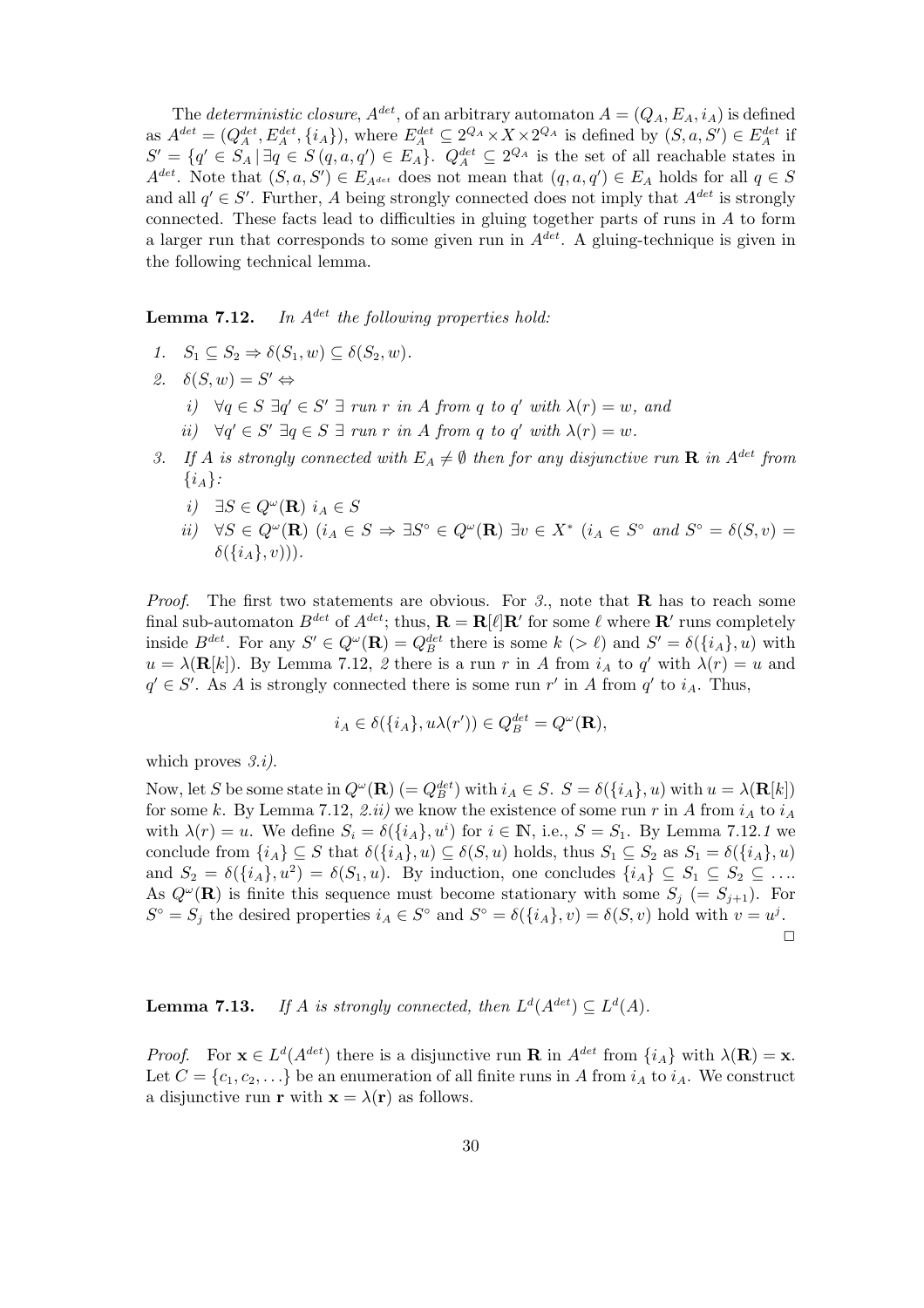By Lemma 7.12, 3.*i*) there is some state S in  $Q^{\omega}(\mathbf{R})$  with  $i_A \in S$ . Further, S =  $\delta({i_A}, \lambda({\bf R}[k_0]))$  for some  $k_0 \in \mathbb{N}$ . By Lemma 7.12, 2.*ii*) we find a run  $r_0$  in A from  $i_A$ to  $i_A$  with  $\lambda(r_0) = \lambda(\mathbf{R}[k_0]).$ 

Assume we have already defined  $r_n$  such that the following holds:

- $r_n$  is a run in A from  $i_A$  to  $i_A$ ,
- $c_i$  is a sub-run of  $r_n$  for  $1 \leq j \leq n$ ,
- **R**[ $k_n$ ] runs in  $A^{det}$  from  $\{i_A\}$  to some state  $S_n \in Q^{\omega}(\mathbf{R})$  with  $i_A \in S_n$ , for  $k_n = |r_n|$ ,
- $\lambda(r_n) = \lambda(\mathbf{R}[k_n]).$

By Lemma 7.12, 3 we can find a word v and a run  $r_{S_n,v}$  from  $S_n$  to some  $S^\circ \in Q^\omega(\mathbf{R})$ with  $i_A \in S^{\circ}$  and  $\delta(S_n, v) = \delta({i_A}, v) = S^{\circ}$ . Note that  $c_{n+1}$  is the  $(n+1)$ st finite run in A from  $i_A$  to  $i_A$  and  $i_A \in S^\circ \in Q^\omega(\mathbf{R})$  holds. Thus, **R** may use  $r_{S^\circ,w_{n+1}}$  with  $w_{n+1} = \lambda(c_{n+1})$  infinitely often and has to do so: there is some finite run R in  $A^{det}$  from  $S^{\circ}$  to  $S^{\circ}$  such that  $\mathbf{R}[k_n]r_{S_n,v}Rr_{S^{\circ},w_{n+1}}$  is a prefix of **R**. From  $\delta(S_n, v) = \delta(\{i_A\}, v)$  we know  $\delta(S_n, v\lambda(R)) = \delta({i_A}, v\lambda(R)) = S^\circ \ni i_A$ . By Lemma 7.12, 2.*ii*) there is thus a run r' in A from  $i_A$  to  $i_A$  with  $\lambda(r') = v\lambda(R)$ . We now define  $r_{n+1} = r_n r' c_{n+1}$  and conclude:

- $r_{n+1}$  is a run in A from  $i_A$  to  $i_A$ ,
- $c_i$  is a sub-run of  $r_{n+1}$  for  $1 \leq j \leq n+1$ ,
- for  $k_{n+1} = |r_{n+1}|$ ,  $\mathbf{R}[k_{n+1}]$  (=  $\mathbf{R}[k_n]r_{S_n,v}Rr_{S^\circ,w_{n+1}}$ ) runs in  $A^{det}$  from  $\{i_A\}$  to some state  $S_{n+1} \in Q^{\omega}(\mathbf{R})$  with  $i_A \in S_{n+1}$ ,
- $\lambda(r_{n+1}) = \lambda(\mathbf{R}[k_{n+1}]).$

As  $r_n \nightharpoonup r_{n+1}$ ,  $|r_n| < |r_{n+1}|$  there is a run  $r \in$  adh  $\{r_n | n \in \mathbb{N}\}\$  with all required properties.  $\Box$ 

**Lemma 7.14.** If A strongly is connected, then  $L^{\lambda-d}(A) \subseteq L^{\lambda-d}(A^{det})$ .

Proof. For  $\mathbf{x} \in L^{\lambda-d}(A)$  there is a  $\lambda$ -disjunctive run **r** in A from  $i_A$  with  $\lambda(\mathbf{r}) = \mathbf{x}$ . In view of the construction of  $A^{det}$  there is exactly one infinite run **R** in  $A^{det}$  from  $\{i_A\}$  with  $\lambda(\mathbf{R}) = \lambda(\mathbf{r}) = \mathbf{x}$ . For  $S \in Q^{\omega}(\mathbf{R})$  and any finite run R in  $A^{det}$  from S with  $v = \lambda(R)$ we find a finite run r in A from some  $q \in S$  with  $\lambda(r) = v$ . By  $\lambda$ -disjunctivity of **r** we conclude that  $v \in \lambda(\mathbf{r})$  holds, thus  $v \in \lambda(\mathbf{R})$  and **R** is also  $\lambda$ -disjunctive.

Now we have completed all necessary steps to conclude the main results.

**Theorem 7.15.** If A is strongly connected, then  $L^d(A) = L^{\lambda-d}(A)$ .

Proof. Use, in order, Lemma 7.1, Lemma 7.14, Lemma 7.11, and Lemma 7.13 to get:

$$
L^{d}(A) \subseteq L^{\lambda-d}(A) \subseteq L^{\lambda-d}(A^{det}) = L^{d}(A^{det}) \subseteq L^{d}(A).
$$

 $\Box$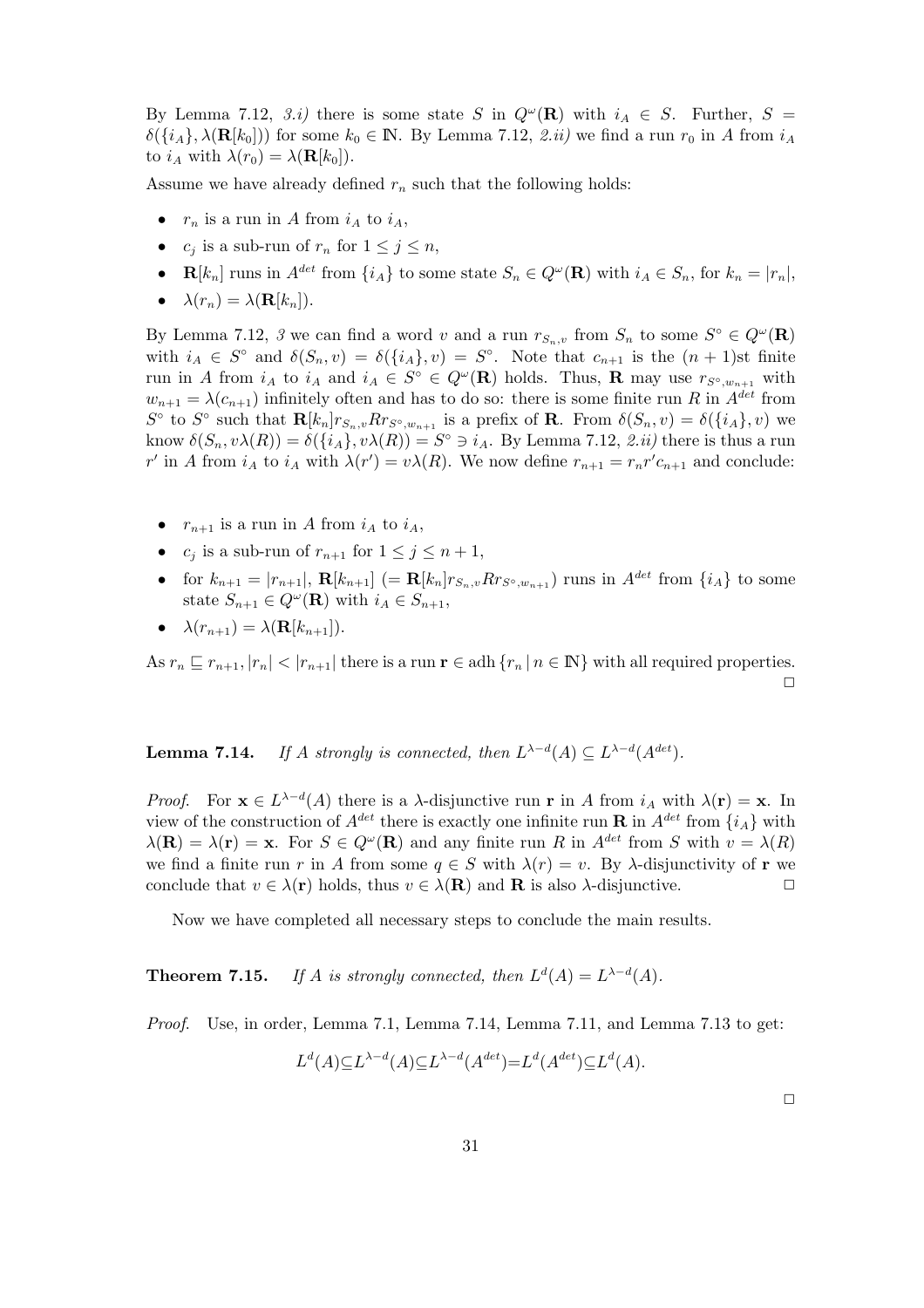**Theorem 7.16.** If  $M \in \text{Re}q$ , then  $M^d = M^{\lambda-d}$ .

*Proof.* As  $M^d = (M^*)^d$ ,  $M^{\lambda-d} = (M^*)^{\lambda-d}$  we may assume that  $M = M^*$  holds. Thus, there is a strongly connected automaton A with  $M = L_{i_A,i_A}(A)$ . We conclude by Lemma 7.2 and Theorem 7.15:

$$
M^{d} = (L_{i_A, i_A}(A))^d = L^{d}(A) = L^{\lambda - d}(A) = (L_{i_A, i_A}(A))^{\lambda - d} = M^{\lambda - d}.
$$

**Theorem 7.17.**  $Rec^{\lambda-d} \subset Req^{\lambda-d} = Req^d = Rec^d$ .

*Proof.* Theorem 7.16 implies  $\text{Re}q^{\lambda-d} = \text{Re}q^d$  while Theorem 7.4 implies the rest.  $\Box$ 

We call an automaton A finally deterministic if any final sub-automaton of A is deterministic. In Lemma 7.3 the final sub-automata  $B$  are strongly connected. We thus may replace them by  $B^{det}$ , following the proof of Theorem 7.15. As an obvious consequence we deduce that any disjunctive language  $L \subseteq X^*$  is the disjunctive language  $L<sup>d</sup>(A)$  of some finally deterministic automaton.

## **Theorem 7.18.** Equality in  $Rec<sup>d</sup>$  is decidable.

Sketch of proof. This proof requires all facts on disjunctive runs in A and  $A^{det}$  but, nevertheless, it is not an easy consequence of them. We only present a sketch of the proof (from the Ph.D. Thesis of Rehrmann [39]). We call a relation  $\tau \subseteq Q_A \times Q_A$  weakly *continuable* if  $\tau$  is symmetric and  $q\tau q'$  implies the following:

 $\forall q_1 \in Q_A \; \forall \; \text{runs } r \text{ in } A \text{ from } q \text{ to } q_1 \; \exists q_2, q_2' \in Q_A \; \exists \; \text{run } r_1 \text{ in } A \text{ from } q_1 \text{ to } q_2$  $\exists$  run r' in A from q' to  $q_2'$   $(\lambda(rr_1) = \lambda(r') \land q_2 \tau q_2')$ .

We define  $q \sim_{weak} q'$  if there exists a weak continuable relation  $\tau$  with  $q\tau q'$ . For  $A =$  $(Q_A, E_A, i_A), q \in Q_A$ , define  $A_q = (Q_A, E_A, q)$ . Define  $q \sim_d q'$  if  $L^d(A_q) = L^d(A_{q'})$ . Then the following important connection between  $\sim_{weak}$  and  $\sim_d$  holds true for finally deterministic automata:

$$
q\sim_{weak} q'\Longleftrightarrow q\sim_d q',{}^{26}
$$

for all  $q, q' \in Q_A$ . As  $\sim_{weak}$  turns out to be decidable, one has a decision procedure for the equality-problem in  $Rec^d$ .

 $\frac{26}{16}$  ∴  $\sim_{weak}$  is a variant of bisimulation, this equation presents an interesting connection between disjunctivity and bisimulations. Bisimulations play an important role in the theory of concurrent computations.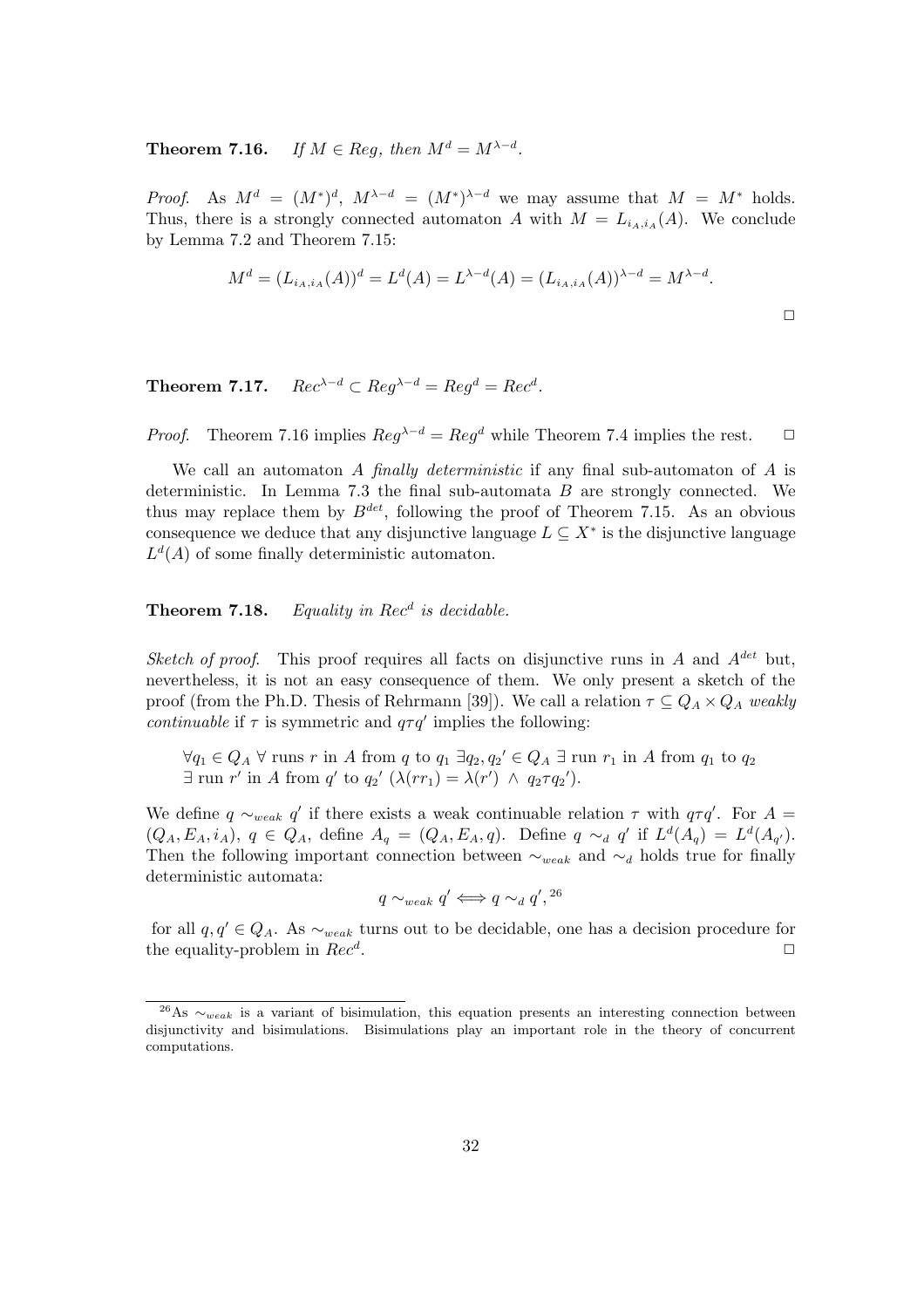#### **7.4 Topological properties of disjunctive languages**

Here we study closure properties of  $\text{Re}q^d$  with respect to finite and countable union and intersection, and compute the complexity of  $Reg<sup>d</sup>$  in the Borel hierarchy. First, we answer the simple question whether  $\text{Reg}^d$  may contain any  $\omega$ -regular, closed or open languages.

We need the following simple technical lemma.

**Lemma 7.19.** Let B be a strongly connected and deterministic automaton. If  $L^d(B)$ possesses an ultimately period word uw<sup> $\omega$ </sup> for some u,  $w \in X^*$ , then  $L^d(B) = w^{\omega}$ .

*Proof.* As B is deterministic we identify here runs from  $i_B$  with their labeling words. It suffices to show that there are no two runs  $r_1$ ,  $r_2$  in B from  $i_B$  with  $r_1 \not\sqsubseteq r_2$  and  $r_2 \not\sqsubseteq r_1$  whenever  $L^d(B)$  possess at least one ultimately periodic word. Thus, we assume the existence of a word  $w$  and two different letters  $a, b$  such that  $wa$  and  $wb$  run from  $i_B$ . Both runs can be continued to reach  $i_B$  again. Thus, there are cyclic runs  $c_1 = wac'_1$  and  $c_2 = wbc'_2$  from  $i_B$  to  $i_B$ . Define  $C_1$ :  $= c_1^{|c_2|}$ ,  $C_2$ :  $= c_2^{|c_1|}$ . Thus,  $|C_1| = |C_2|$  and the infinite run

$$
\mathbf{C} := C_1 C_2 C_1^2 C_2^2 \cdots C_1^i C_2^i \cdots
$$

is not ultimately periodic. However, if there is a disjunctive ultimately periodic run  $\mathbf{r} = uw^{\omega}$  in B, then any arbitrarily large part of **C** must be a sub–run of **r**, a contradiction, as  $\mathbf{r}(|w| \cdot |C_1| \cdot n + k)$  must always be the same letter for n large enough in **r**, for any k, but has to be a and b in **C**, for some k and infinitely many values n.  $\square$ 

**Theorem 7.20.** The following statements are true:

- 1.  $L \in Reg^d \cap Reg^{\omega} \Leftrightarrow L = \bigcup_{1 \leq i \leq n} M_i w_i^{\omega}$  for some regular  $M_i \subseteq X^*$  and  $w_i \in X^*$ .
- 2.  $L \in \text{Re} q^d \cap \mathbf{G} \Leftrightarrow L = \emptyset$ .
- 3.  $L \in \text{Re} q^d \cap \mathbf{F} \Leftrightarrow L = L^d(A)$  for some automaton A with  $\lambda(\text{Run}^{\omega}(A)) = L^d(A)$ .
- 4.  $Req^d$  ∩ **F** ⊂  $Req^{\omega}$ .

*Proof.* The first statement is an obvious consequence of Lemma 7.19. For  $L \in Reg^d$ there is a finally deterministic automaton A with  $L = L<sup>d</sup>(A) = \bigcup_{1 \leq i \leq m} M_i L<sup>d</sup>(B_i)$  for some regular languages  $M_i$  and final deterministic automata  $B_i$ . Thus,  $L^d(B_i) = w_i^{\omega}$  for some  $w_i \in X^*$  or  $L^d(B_i)$  possesses no ultimately periodic word, i.e.,  $L = L_1 \cup L_2$  with an  $\omega$ -regular language  $L_1 = \bigcup_{1 \leq i \leq n} M_i w_i^{\omega}$  and some language  $L_2$  without any ultimately period word. If L is in addition  $\omega$ –regular the same must hold for  $L_2 = L - L_1$ , thus  $L_2 = \emptyset$  as any non–empty  $\omega$ –regular language must possess an ultimately periodic word. 2.: L is open if  $L = MX^\omega$ , for some  $M \subseteq X^*$ . As we assume that  $|X| > 1$  holds  $\emptyset \neq L$  must possess infinitely many ultimately periodic words in contrast to disjunctive languages.

3.: Let  $L = L<sup>d</sup>(A)$  where without any loss of generality any state q of A possesses a run from q into some final sub–automaton of A. Thus, any finite run in A from  $i_A$  can be continued into some disjunctive run, which implies adh  $(L<sup>d</sup>(A)) = \lambda(Run^{\omega}(A))$ . As  $L = adh L$  for any closed  $\omega$ -language 3. follows. As  $\lambda(Run^{\omega}(A))$  is  $\omega$ -regular 4. follows as well.  $\Box$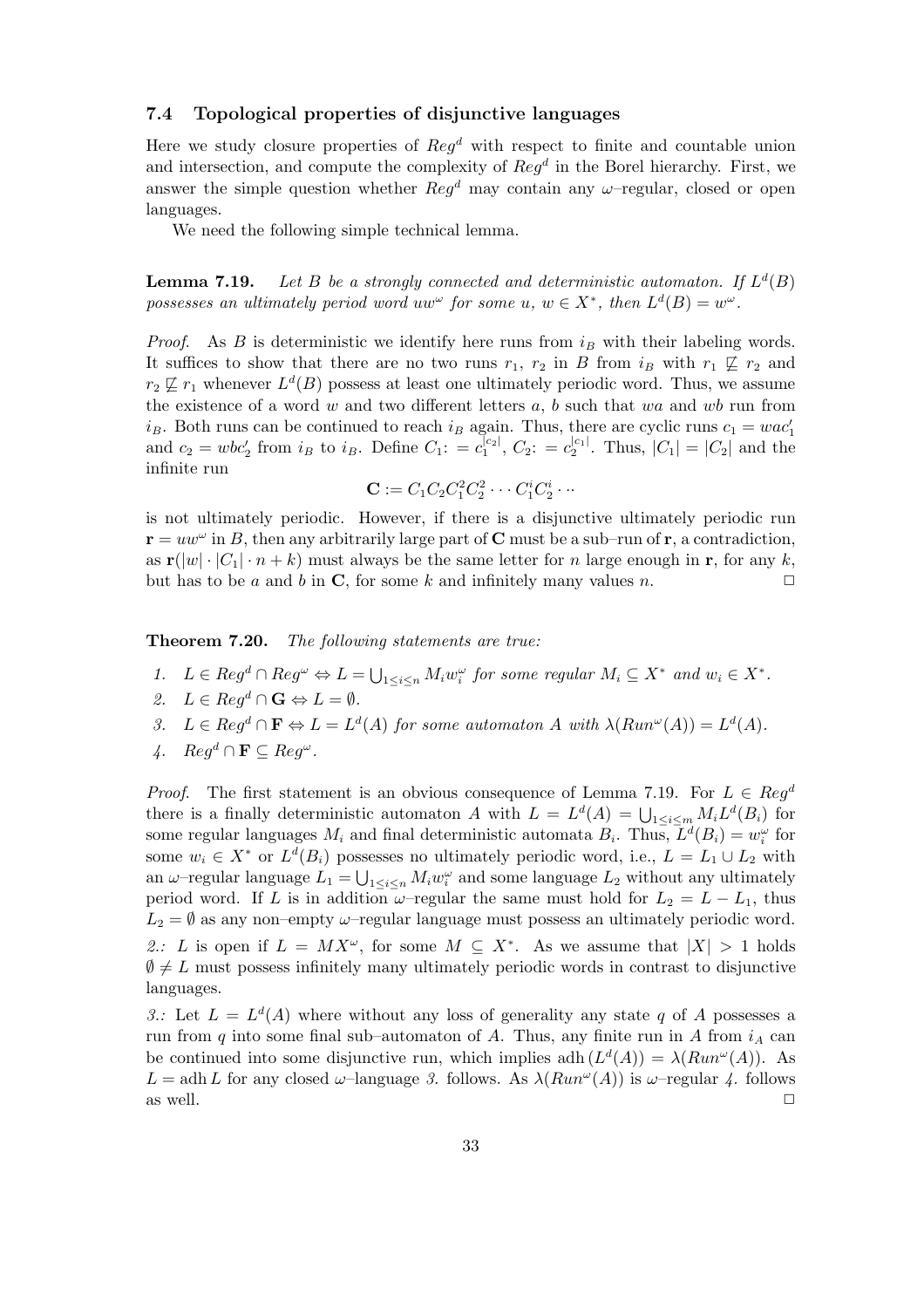### Lemma 7.21. Reg<sup>d</sup> is not closed under countable union or countable intersection.

*Proof.* Clearly,  $a^{j^2}b^{\omega} \in Reg^d$  for any  $j \in \mathbb{N}$ , but  $\bigcup_{j>0} a^{j^2}b^{\omega} = \{a^{j^2} \mid j \in \mathbb{N}\}b^{\omega}$  is not in  $Reg^d$ . This is easily seen as  $L^d(A) = \{a^{j^2} \mid j \in \mathbb{N}\}\$ b<sup>w</sup> implies that all final sub-automata of A possess only b–arcs. Thus, if we drop all b-arcs in A we get an automaton  $A'$  that would recognize  $\{a^{j^2} | j \in \mathbb{N}\}\$ , a contradiction as  $\{a^{j^2} | j \in \mathbb{N}\}\$  is not regular. Also,  $L_k = \{baba^2ba^3 \dots ba^k\}\{a, b\}^\omega \in Reg^d$ , but  $L = \bigcap_{k>1} L_k = \{baba^2ba^3 \dots ba^k \dots\} \notin Rec^d$ . This is easily seen as a disjunctive language consisting of only one infinite word must be of the form  $uw^{\omega}$ , following the proof of Lemma 7.19.

As a consequence, there is no topology for  $X^{\omega}$  such that Reg<sup>d</sup> is the class of open or of closed sets in this topology.

**Lemma 7.22.** The class  $Reg<sup>d</sup>$  is closed under finite union and intersection.

*Proof.* For  $M_i = L^d(A_i)$  one easily constructs a new (non-deterministic) automaton A (that consists mainly of two disjoint versions of  $A_1$  and  $A_2$  plus one new initial state from which one may enter  $A_1$  or  $A_2$ ) such that  $L^d(A) = L^d(A_1) \cup L^d(A_2)$  holds. However, a construction of an automaton A with  $L^{d}(A) = L^{d}(A_1) \cap L^{d}(A_2)$  is rather involved. Two states  $q_1, q_2 \in Q_A$  are equivalent if

$$
\bigcup_{q\in Q_A} L_{q_1,q}(A)=\bigcup_{q\in Q_A} L_{q_2,q}(A).
$$

An automaton is *reduced* if no two different states are equivalent. It turns out that A may always be chosen to possess only deterministic and reduced final sub–automata. From switching theory the concept of a *homing-sequence* is adopted: a word  $w \in X^*$ is a homing-sequence if all finite runs in  $A$  with labeling  $w$  end in the same state. It turns out that strongly connected, deterministic, reduced automata always possess a homing sequence. As disjunctive runs have to use such a homing sequence we have some control on disjunctive runs  $r_i$  in  $A_i$  with  $\lambda(r_1) = \lambda(r_2)$ : both have to reach isomorphic sub-automata where they become eventually "synchronized". Exploiting those facts one may construct an automaton A with  $L^{d}(A) = L^{d}(A_1) \cap L^{d}(A_2)$ . Details may be found in Nolte [31].  $\Box$ 

We have omitted some details in the previous proof as Lemma 7.22 is not needed in the following in the study of the complexity of  $Reg<sup>d</sup>$  in the Borel hierarchy. It is a well-known result that  $Reg^{\omega} \subseteq \mathbf{F}_{\sigma\delta} \cap \mathbf{G}_{\delta\sigma}$  holds in the Borel hierarchy.<sup>27</sup>

**Theorem 7.23.**  $Req^d \n\subseteq \mathbf{F}_{\sigma\delta} \cap \mathbf{G}_{\delta\sigma}$ .

<sup>&</sup>lt;sup>27</sup>Originally, it was one hope to find a natural acceptance concept–via disjunctivity–for  $Reg^d$  to lie above  $Reg^{\omega}$ .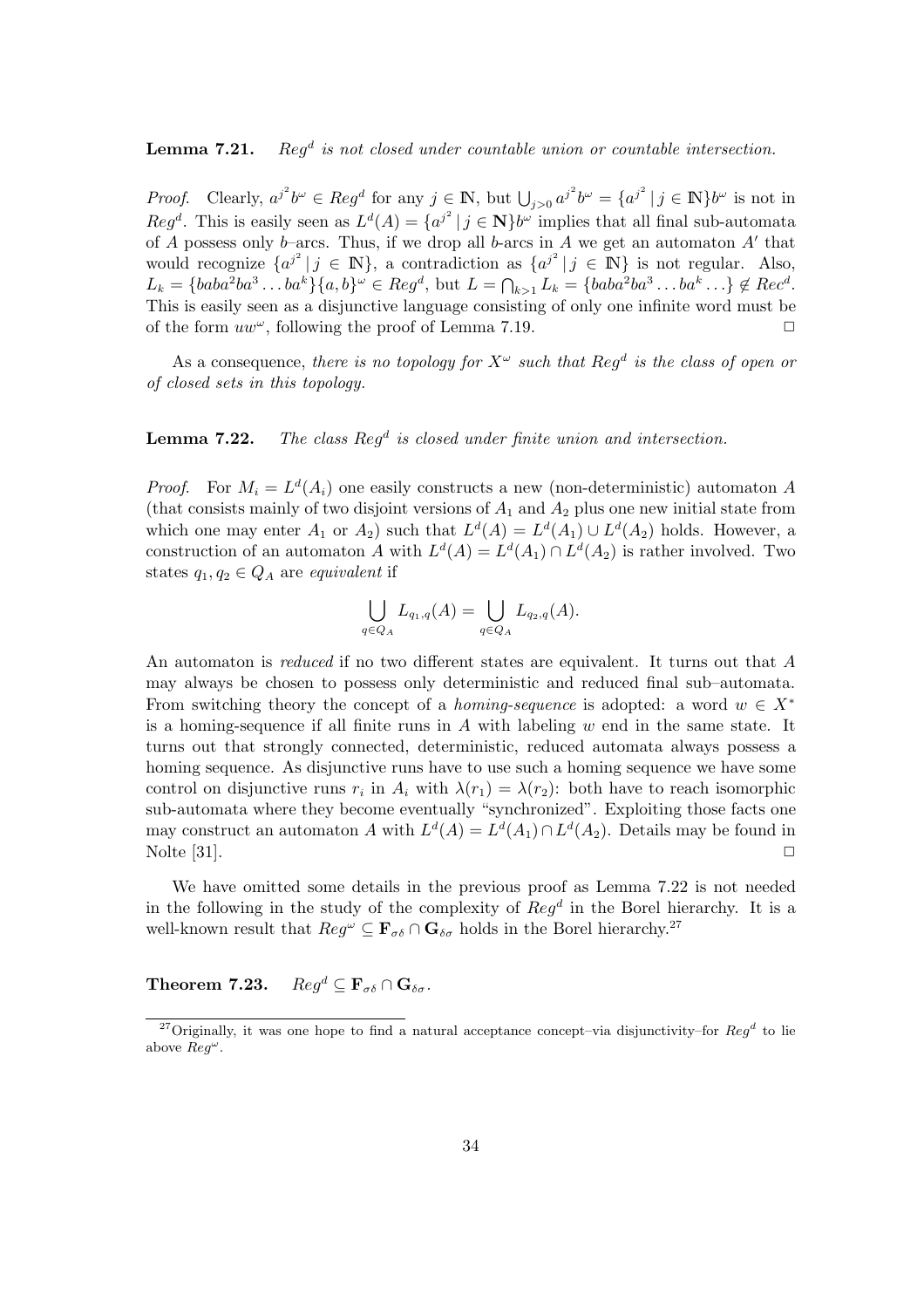*Proof.* For  $M \subseteq X^*$  we compute the complexity of  $M^{\delta}$ , adh M, and  $M^d$ .

$$
M^{\delta} = \{ \mathbf{x} \in X^{\omega} \mid \text{card}\left(\mathbf{A}(\mathbf{x}) \cap M\right) = \infty \} = \bigcap_{i \in \mathbb{N}} \left( M \cap \bigcup_{j \geq i} X^{j} \right) X^{\omega} \in \mathbf{G}_{\delta}.
$$

Analogously, adh  $M = \mathbf{A}(M)^{\delta} \in \mathbf{G}_{\delta}$ . For  $u \in X^*$  we get

$$
\{u\}M^{\delta} = \bigcap_{i \in \mathbb{N}} \{u\} \Bigg( M \cap \bigcup_{j \geq i} X^j \Bigg) X^{\omega} \in \mathbf{G}_{\delta}.
$$

For a regular M,

$$
M^d = M^{\lambda - d} = \operatorname{adh} M^* \cap \bigcap_{u \in M} (X^* u) X^\omega \in \mathbf{G}_\delta,
$$

and

$$
\{u\}M^d = \{u\}M^{\lambda - d} \in \mathbf{G}_{\delta}.
$$

Thus, for any automaton A we get

$$
L^{d}(A) = \bigcup_{B \in Fin^{d}(A)} L_{i_A, i_B}(A) (L_{i_B, i_B}(B))^d
$$
  
= 
$$
\bigcup_{B \in Fin^{d}(A)} \left( \bigcup_{u \in L_{i_A, i_B}(B)} \{u\} (L_{i_B, i_B}(B))^d \right) \in \mathbf{G}_{\delta\sigma},
$$

showing that  $\text{Re} q^d = \text{Re} c^d \subseteq \mathbf{G}_{\delta \sigma}$ .

To prove  $Reg^d \subseteq F_{\sigma\delta}$  a concept of k-disjunctivity in quite helpful. An infinite run **r** in A is k-disjunctive if for all  $q \in Q^{\omega}(\mathbf{r})$  and for all runs r in A from q of length k it is true that r is a sub-run of **r**. A k-disjunctive language is defined by  $L^{k-d}(A) = \{ \mathbf{x} \in X^{\omega} \mid$  $\exists$ **r**  $\in$  Run<sup>ω</sup>(A) (**r** is k-disjunctive  $\wedge$ **x** =  $\lambda$ (**r**))}. However, as there are only finitely many runs of a fixed length k from any state  $q \in Q_A$  one may describe them by a finite formula. In fact, it is a rather simple exercise to describe  $L^{k-d}(A)$  by a S1S-formula of "second" order logic of one successor". By a famous result of Büchi [2]  $L^{k-d}(A)$  is thus  $\omega$ -regular for all  $k \in \mathbb{N}$ . The relation  $Reg^{\omega} \subseteq \mathbf{F}_{\sigma\delta}$  implies  $L^{k-d}(A) \in \mathbf{F}_{\sigma\delta}$ , for all  $k \in \mathbb{N}$  and one easily sees that  $L^d(A) = \bigcap_{k>0} L^{k-d}(A)$ . As  $\mathbf{F}_{\sigma\delta}$  is closed under countable intersection this implies  $L^d(A) \in \mathbf{F}_{\sigma\delta}$ , thus  $Rec^d \subseteq \mathbf{F}_{\sigma\delta}$ .

Disjunctivity, called *path-fairness*, and  $\lambda$ -disjunctivity, called *word-fairness*, have been intensively researched by D. Nolte, L. Priese, R. Rehrmann and U. Willecke-Klemme in the area of fairness. There,  $Rec^d$ ,  $Rec^{\lambda-d}$ ,  $Reg^d$ , and  $Reg^{\lambda-d}$  were introduced by Priese [36]. A hierarchy of variants of k-disjunctive languages was found in the Ph.D. thesis of U. Willecke-Klemme, see also Priese and Willecke-Klemme [37]. Some topological properties of disjunctive languages are found in the Masters Thesis of Nolte [31] and some connections to ultra-metrics were studied by Darondeau, Nolte, Priese, and Yoccoz, see [14], [34].

Many of the relations between  $\lambda$ -disjunctive and disjunctive languages are by Priese and Rehrmann [35]. The decidability of equality in  $Rec<sup>d</sup>$  is by Rehrmann [39].<sup>28</sup>

<sup>&</sup>lt;sup>28</sup>In these papers the authors operate with a slightly different concept for automata, namely with non-deterministic finite automata with  $\epsilon$ -edges. As  $\epsilon$ -edges seem to be not very natural in the study of disjunctive runs we had to change the concept and thus several proofs.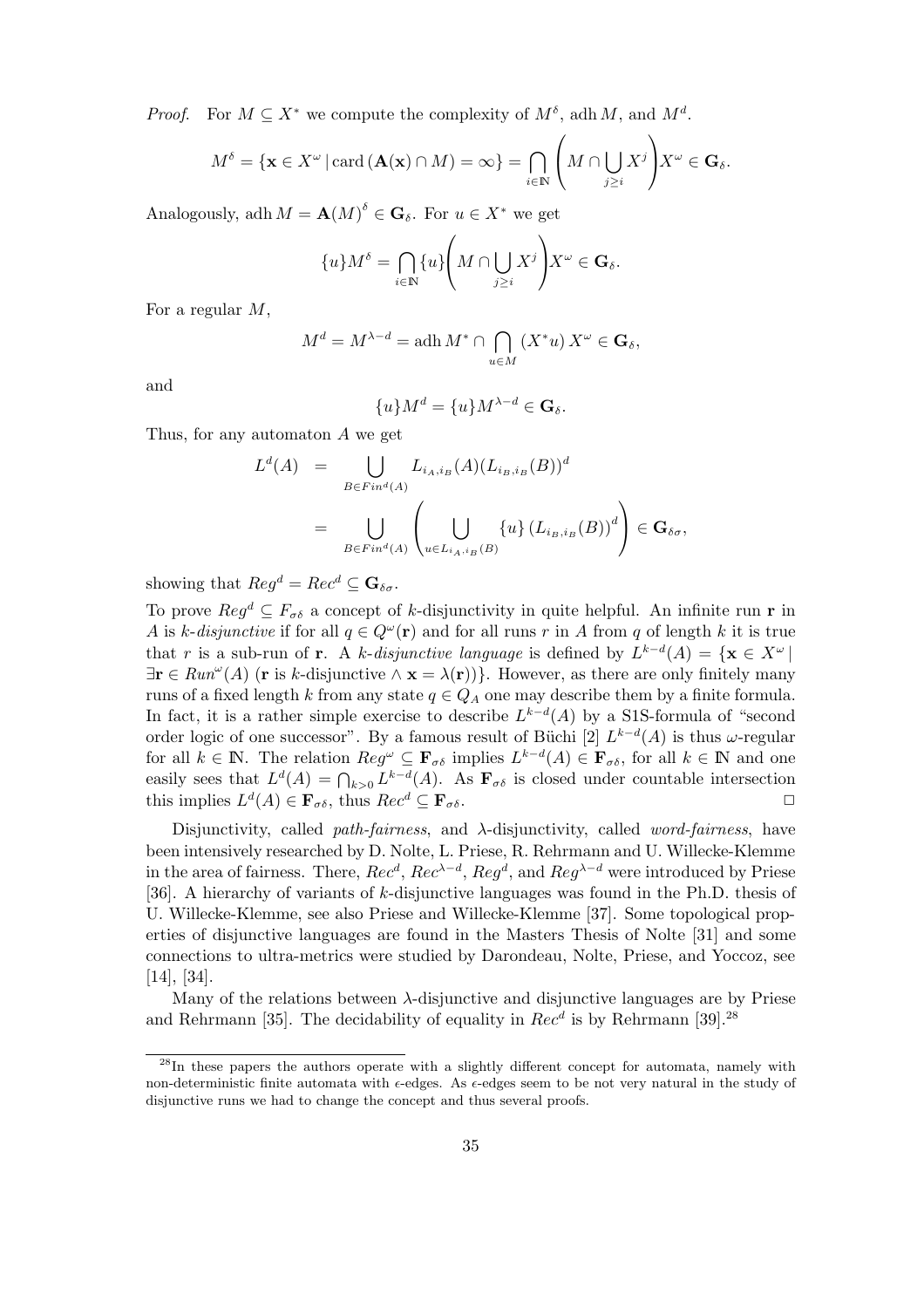## **Acknowledgement**

In writing the final version of this paper we benefitted from Peter Hertling's critical remarks.

## **References**

- [1] E. Borel, Les probabilités dénombrables et leurs applications arithmétiques, Rend. Circ. Mat. Palermo **27** (1909), 247–271.
- [2] J.R. Büchi, Weak second-order arithmetic and finite automata, Zeit. Math. Logik Grund. d. Math. 6 (1960), 66–92.
- [3] J.R. Büchi, On a decision method in restricted second-order arithmetic, *Proc. of* the Int. Cong. on Logic, Methodology, and Philosophy of Sciences (1960), Stanford University Press, California.
- [4] C. Calude, *Theories of Computational Complexity*, North-Holland, Amsterdam, 1988.
- [5] C. Calude, Borel normality and algorithmic randomness. In: G. Rozenberg, A. Salomaa (eds.), Developments in Language Theory, World Scientific, Singapore, 1994, 113–129.
- [6] C. Calude, Information and Randomness: An Algorithmic Perspective, Springer-Verlag, Berlin, 1994.
- [7] C. Calude, H. Jürgensen, Randomness as an invariant for number representations. In: H. Maurer, J. Karhumäki, G. Rozenberg, (eds.). Results and Trends in Theoretical Computer Science, Springer-Verlag, Berlin, 1994, 44–66.
- [8] C. Calude, T. Zamfirescu, Most Numbers Obey No Probability Laws, Technical Report No 112, 1995, Department of Computer Science, The University of Auckland, New Zealand, 4 pp.
- [9] C. Calude, T. Zamfirescu, The typical number is a lexicon, NZ J. Math. (in press).
- [10] C. Calude, S. Yu. Language-theoretic complexity of disjunctive sequences, in M. E. Houle, P. Eades (eds.), Proceedings CATS'96 (Computing: the Australian Theory Seminar), Melbourne, Australia, 29-39 January 1996, 175-179.
- [11] G. J. Chaitin, Information, Randomness and Incompleteness, Papers on Algorithmic Information Theory, World Scientific, Singapore, 2nd ed., 1990.
- [12] D. G. Champernowne, The construction of decimals normal in the scale of ten, J. London Math. Soc. **8** (1933), 254–260.
- [13] A. H. Copeland, P. Erdös, Note on normal numbers, *Bull. Amer. Math. Soc.* 52 (1946), 857–860.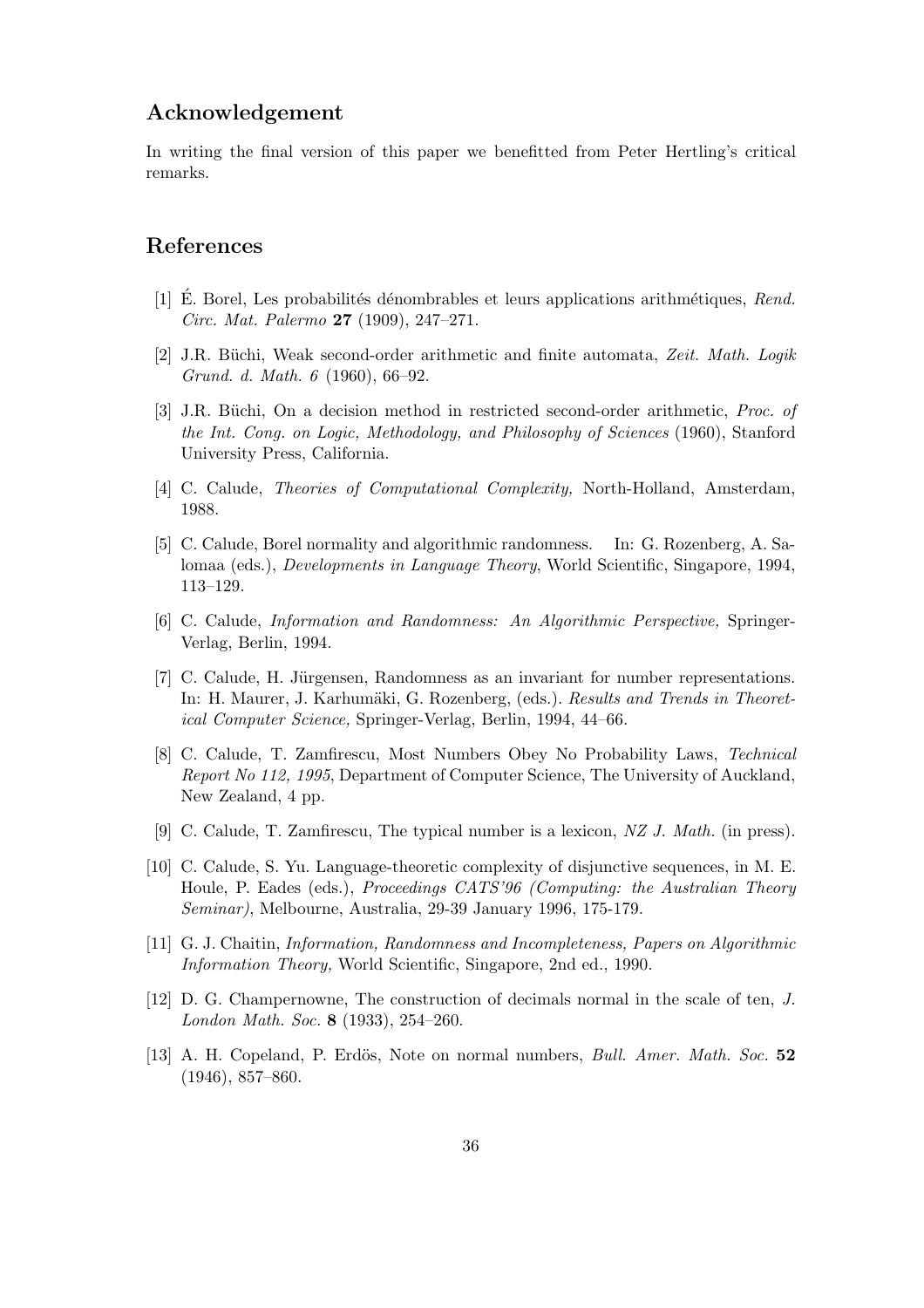- [14] P. Darondeau, D. Nolte, L. Priese, S. Yoccoz, Fairness, distances, and degrees, Theoret. Comput. Sci. **97** (1992), 131-142
- [15] E. Dolzhenko, Boundary properties of arbitrary functions, Izv. Akad. Nauk SSSR Ser. Mat. **31** (1967), 3–14.
- [16] S. I. El-Zanati, W. R. R. Transue, On dynamics of certain Cantor sets, J. Number Theory, **36** (1990), 246–253.
- [17] G. H. Hardy, E. M. Wright, An Introduction to the Theory of Numbers, Clarendon Press, Oxford, 5th ed., 1979.
- [18] P. Hertling. Disjunctive  $\omega$ -words and real numbers, *Technical Report* 180, Fernuniversität Hagen, 1995.
- [19] P. Hertling. Disjunctive  $\omega$ -words and real numbers, J. UCS 2 (1996), 549-568.
- [20] G. Istrate, Gh. Păun, Some combinatorial properties of self-reading sequences,  $Dis$ crete Appl. Math. **55** (1994), 83–86.
- [21] H. Jürgensen, G. Thierrin, Some structural properties of  $\omega$ -languages, 13th Nat. School with Internat. Participation "Applications of Mathematics in Technology", Sofia, 1988, 56–63.
- [22] S. C. Kleene, Representation of events in nerve nets and finite automata, Automata Studies, Princeton Univ. Press, 1956, 3–42.
- [23] W. Kuich, On the entropy of context-free languages, Inform. Control **16** (2), (1970), 173–200.
- [24] L. Kuipers, H. Niederreiter, Uniform Distribution of Sequences, John-Wiley & Sons, New York, 1974.
- [25] K. Kuratowski, Topology I, Academic Press, New York, 1966.
- [26] R. Lindner, L. Staiger, Algebraische Codierungstheorie Theorie der sequentiellen Codierungen, Akademie-Verlag, Berlin, 1977.
- [27] P. Martin-Löf, The definition of random sequences, *Inform. and Control* **9** (1966), 602–619.
- [28] R. McNaughton, Testing and generating infinite sequences by a finite automaton, Information and Control **9** (1966), 521–530.
- [29] W. Merzenich, L. Staiger, Fractals, dimension, and formal languages, RAIRO– Inform. Theor. **28** (3–4) (1994), 361–386.
- [30] D. E. Muller, Infinite sequences and finite machines, Switching Circuit Theory and Logical Design, Proc. Fourth Ann. Symp., Inst. of Electrical and Electronic Engineers, Chicago, 1963.
- [31] D. Nolte, Eigenschaften pfadfairer Sprachen hinsichtlich Topologie und Reduzierbarkeit, Master Thesis, Dept. Comp. Sci., Univ. Paderborn, 1989.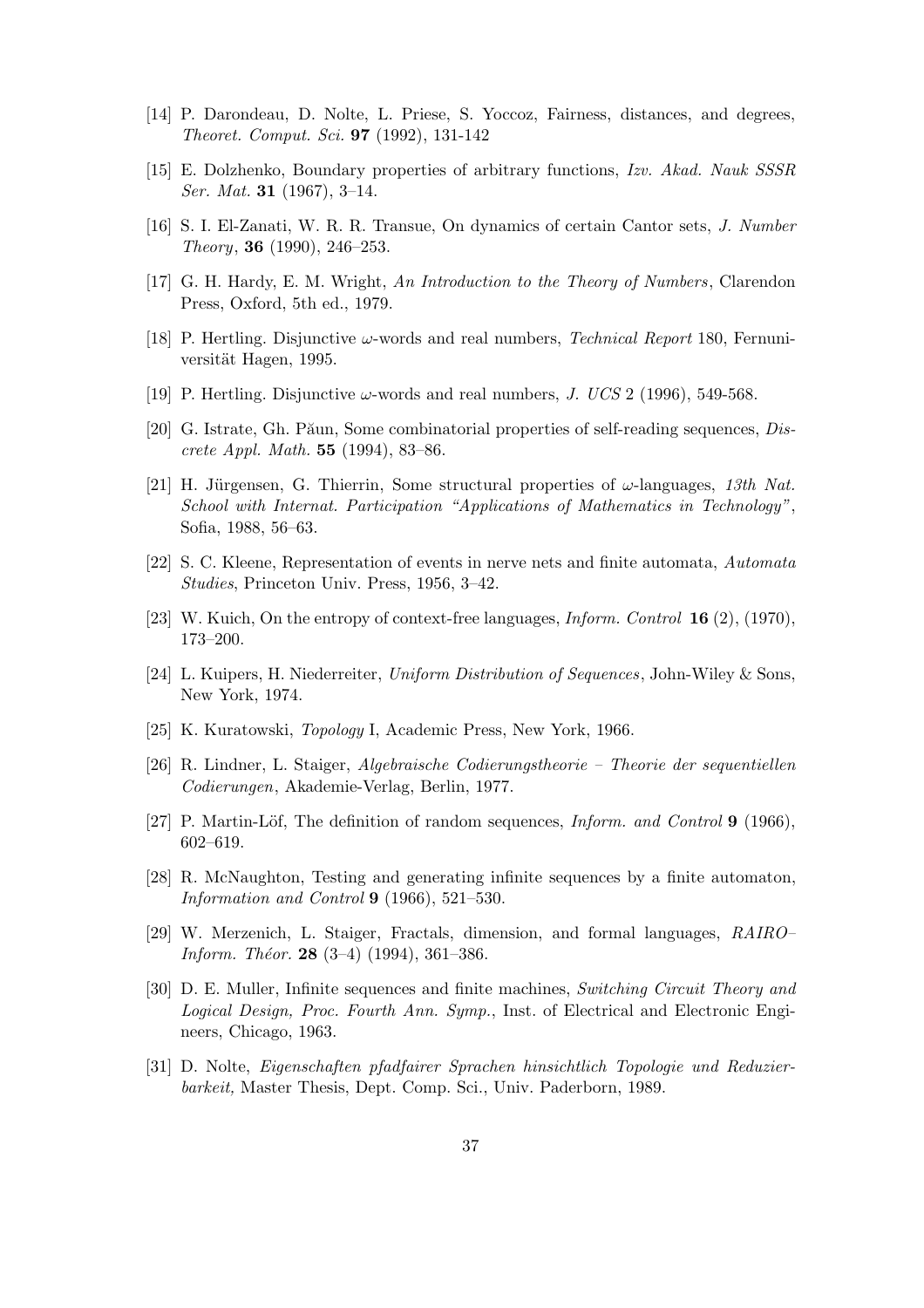- [32] J. C. Oxtoby, Measure and Category, Springer-Verlag, Berlin, 1971.
- [33] J. C. Oxtoby, S. M. Ulam, Measure-preserving homeomorphisms and metrical transitivity, Ann. Math. **42** (1941), 874–925.
- [34] L. Priese, Approaching fair computations by ultra metrics. In: I. Guessarian (ed.), Semantics of Systems of Concurrent Programs, Proceedings, Lecture Notes in Comput. Sci. **469** (1990), 420–433.
- [35] L. Priese, R. Rehrmann, Deciding the path and word–fair equivalence problem. In: M. Joseph (ed.), Formal Techniques in Real-Time and Fault-Tolerant Systems, Lecture Notes in Comput. Sci. **329** (1988), 200–222.
- [36] L. Priese, R. Rehrmann, U. Willecke–Klemme, An introduction to the regular theory of fairness, Theoret. Comput. Sci. **54** (1987), 139–163.
- [37] L. Priese, U. Willecke-Klemme, Fair Languages: A Study of Hierarchical Structures, TR 75, Dept. Comp. Sci., Univ. Paderborn, 1990.
- [38] W. M. Priestley, Sets thick and thin, Amer. Math. Monthly **83** (1976), 648–650.
- [39] R. Rehrmann, Pfad- und Wort-Fairness als Akzeptanzbedingung einer Klasse nicht- $\omega$ -regulärer, aber erkennbarer Sprachen, Ph.D. Thesis, Dept. Comp. Sci., Univ. Paderborn, 1988.
- [40] W. M. Schmidt, On normal numbers, Pacific J. Math., **10** (1960), 661–672.
- [41] L. Staiger, Measure and category in  $X^{\omega}$ . In: J. Flachsmeyer, Z. Frolik and F. Terpe (eds.), Topology and Measure II, Part 2, Wiss. Beitr. Ernst–Moritz–Arndt–Univ. Greifswald, 1980, 129–136.
- [42] L. Staiger, Finite-state ω-languages, J. Comput. System. Sci. **27** (1983), 434–448.
- [43] L. Staiger, The entropy of finite-state  $\omega$ -languages, *Problems Control Inform. Theory* **14** (5) (1985), 383–392.
- [44] L. Staiger, Hierarchies of recursive  $\omega$ -languages. J. Inform. Process. Cybernetics EIK 22 (1986) 5/6, 219–241.
- [45] L. Staiger, Sequential mappings of  $\omega$ -languages. RAIRO Infor. theor. et Appl. 21 (1987) 2, 147–173.
- [46] L. Staiger, Kolmogorov complexity and Hausdorff dimension, Inform. and Comput. **103** (2) (1993), 159–194. Preliminary version In: J. Csirik, J. Demetrovics (eds.), Proc. Intern. Conf. "Fundamentals of Computation Theory", Lecture Notes in Comput. Sci. **No. 380**, Springer-Verlag, Berlin, 1989, 334–343.
- [47] L. Staiger, On  $\omega$ -power languages, in: New Trends in Formal Languages, Control, Cooperation, and Combinatorics, (Gh. Păun and A. Salomaa Eds.), Lecture Notes in Comput. Sci. No. 1218, Springer–Verlag, Berlin 1997. pp. 377 – 393.
- [48] L. Staiger, K. Wagner, Automatentheoretische und automatenfreie Charakterisierungen topologischer Klassen regulärer Folgenmengen, Elektron. Informationsverarb. Kybernet. EIK, **10** (1974), 379–392.